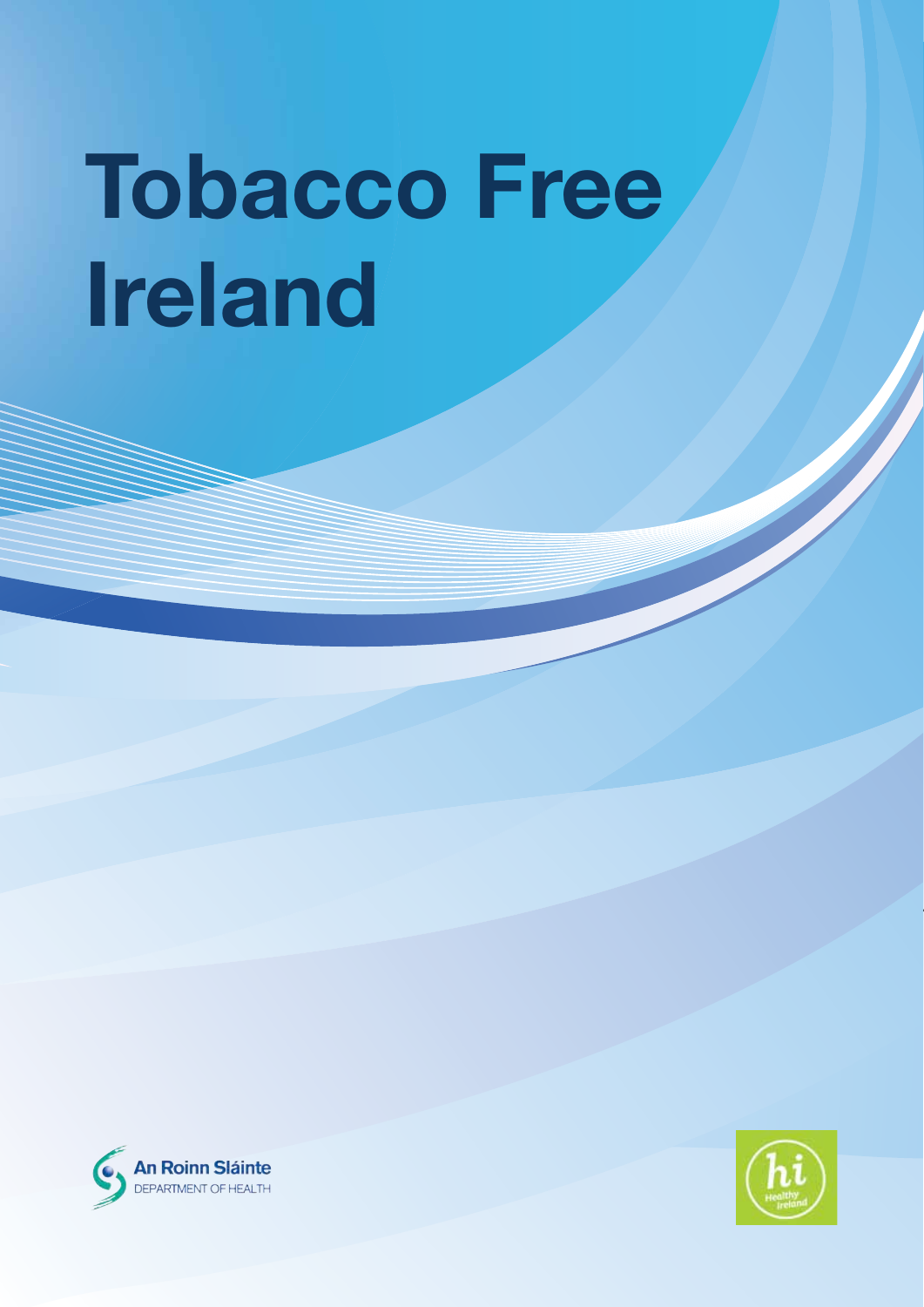## Tobacco Free Ireland

Report of the Tobacco Policy Review Group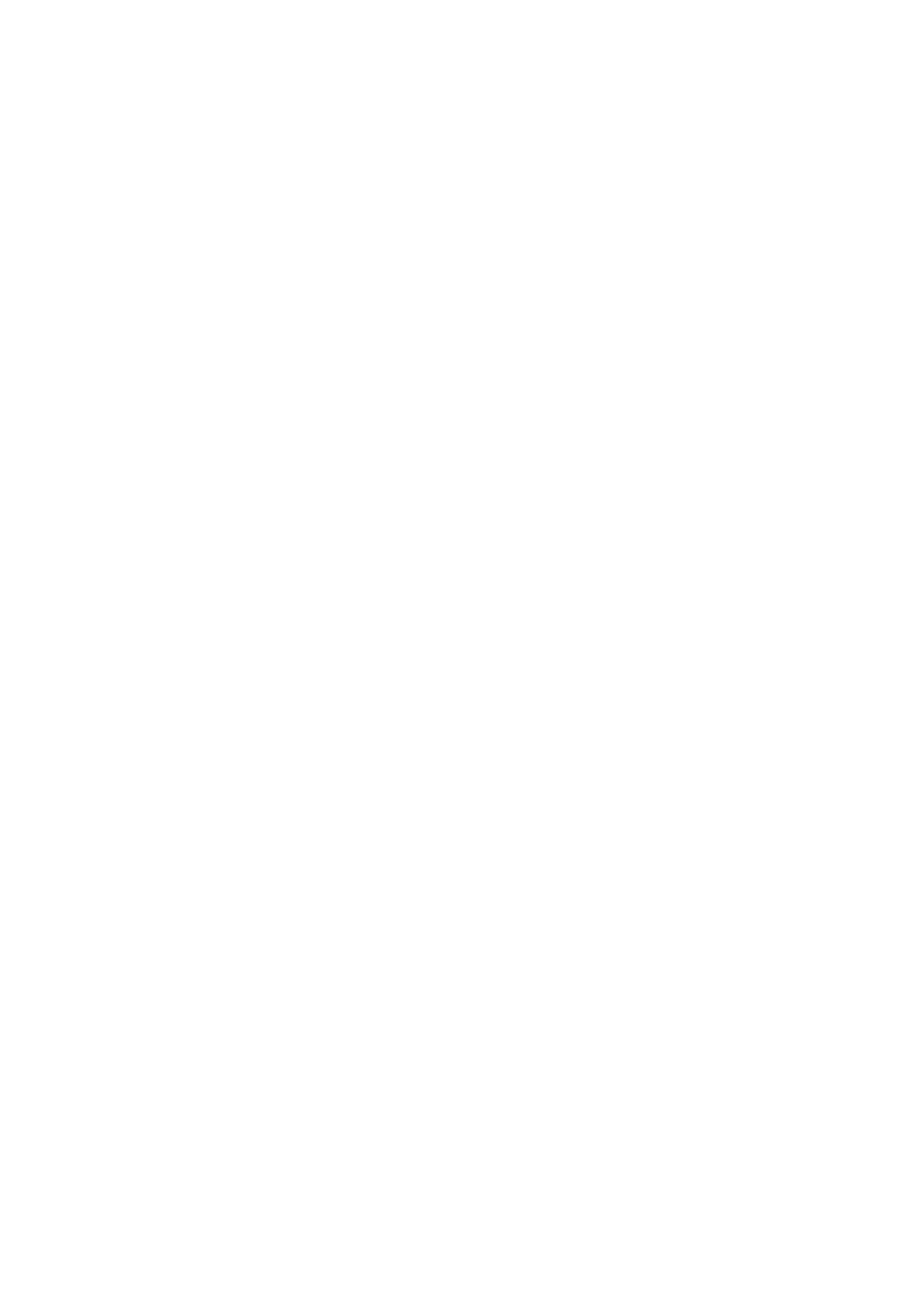## **Contents**

|                         |                                                                                                                                                                                                                                                                                                               | Page                                   |
|-------------------------|---------------------------------------------------------------------------------------------------------------------------------------------------------------------------------------------------------------------------------------------------------------------------------------------------------------|----------------------------------------|
|                         | <b>Minister's Foreword</b>                                                                                                                                                                                                                                                                                    | $\overline{4}$                         |
| <b>Acknowledgements</b> | 5                                                                                                                                                                                                                                                                                                             |                                        |
|                         | Membership of the Tobacco Policy Review Group                                                                                                                                                                                                                                                                 | 6                                      |
|                         | <b>Executive Summary and Recommendations</b>                                                                                                                                                                                                                                                                  | $\overline{7}$                         |
| <b>PART ONE</b>         |                                                                                                                                                                                                                                                                                                               |                                        |
| 1.                      | <b>Introduction</b><br><b>Tobacco Policy Review</b><br>Irish Policy Setting<br>International Policy Setting                                                                                                                                                                                                   | 14<br>14<br>14<br>15                   |
| 2.                      | <b>Impacts of Tobacco Use</b><br>Health Impacts of Smoking<br>Second-Hand Smoke (SHS)<br><b>Economic Costs of Smoking</b>                                                                                                                                                                                     | 18<br>18<br>19<br>19                   |
| 3.                      | <b>Tobacco Consumption in Ireland</b><br><b>Adult Population</b><br>Children<br><b>Other Specific Groups</b>                                                                                                                                                                                                  | 22<br>22<br>23<br>24                   |
| 4.                      | <b>Progress to Date</b>                                                                                                                                                                                                                                                                                       | 28                                     |
| 5.                      | <b>The Tobacco Industry</b>                                                                                                                                                                                                                                                                                   | 32                                     |
| <b>PART TWO</b>         |                                                                                                                                                                                                                                                                                                               |                                        |
| 6.                      | <b>Tackling the Problem</b><br><b>Tobacco Control Policies</b><br>Policy Framework                                                                                                                                                                                                                            | 36<br>36<br>37                         |
| 7.                      | <b>Protecting Children and Denormalisation</b>                                                                                                                                                                                                                                                                | 40                                     |
| 8.                      | <b>Legislative Compliance and Regulating the Retail of Tobacco</b><br>Building and Maintaining Compliance with Tobacco Legislation<br>Regulating the Tobacco Retail Environment                                                                                                                               | 44<br>44<br>45                         |
| 9.                      | <b>World Health Organisation MPOWER Model</b><br>Monitor Tobacco Use and Prevention Policies<br>Protect People from Tobacco Smoke<br>Offer Help to Quit Tobacco Use<br>Warn about the Dangers of Tobacco<br>Enforce Bans on Tobacco Advertising, Promotion and Sponsorship<br>Raise Taxes on Tobacco Products | 48<br>48<br>48<br>50<br>52<br>54<br>56 |
| 10.                     | <b>National and International Partnerships</b><br>Non-Governmental Organisations<br>International and North/South Co-operation                                                                                                                                                                                | 60<br>60<br>60                         |
| 11.                     | <b>Next Steps</b>                                                                                                                                                                                                                                                                                             | 64                                     |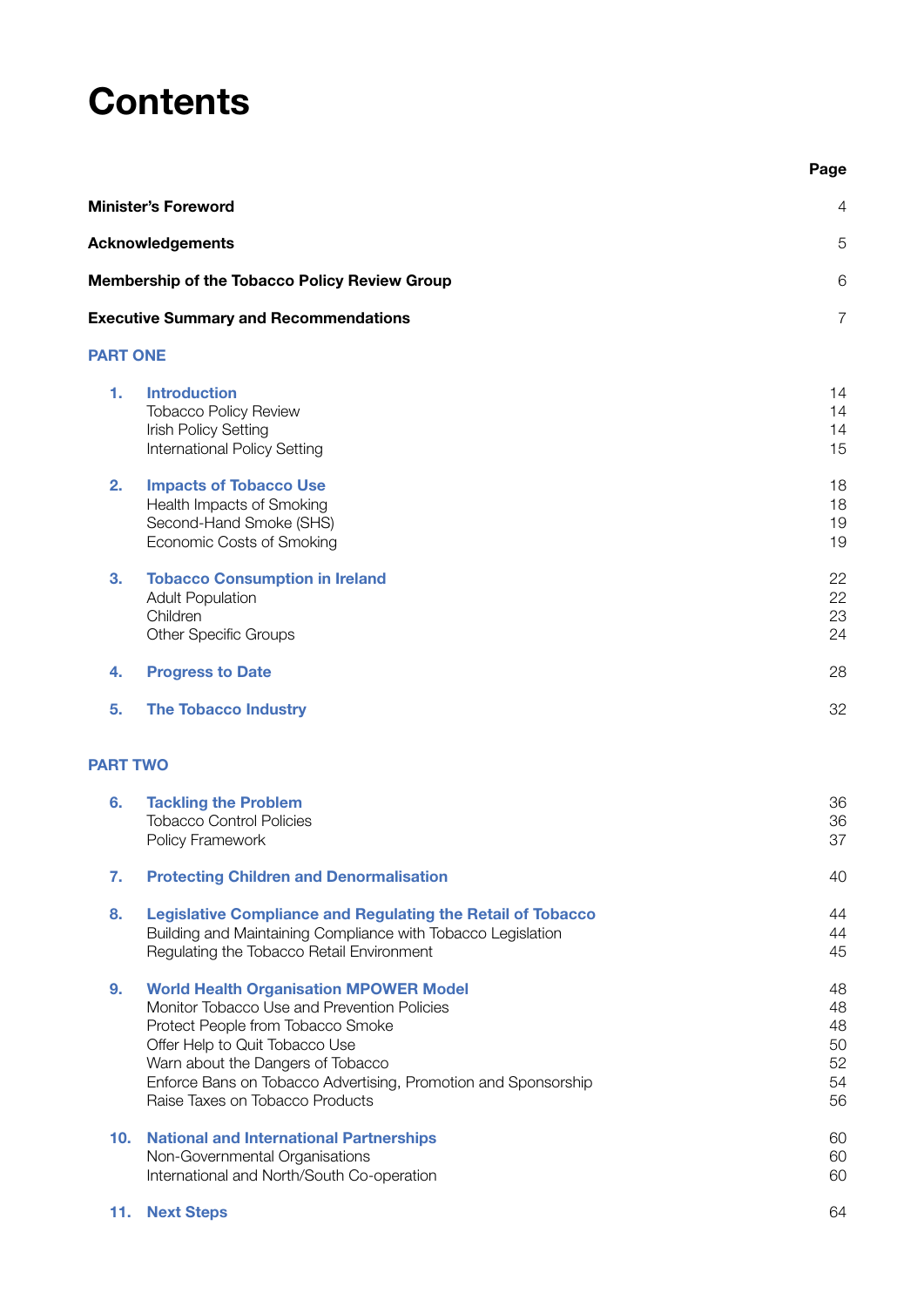

### Minister's Foreword

Earlier this year I launched *Healthy Ireland*. I indicated that the current health status of people in Ireland, lifestyle trends and inequalities in health outcomes are leading us towards a dangerously unhealthy and unaffordable future.

Smoking is the leading cause of preventable death in Ireland. Each year at least 5,200 people die from diseases caused by tobacco use. This represents almost one in five of all deaths.

Ireland's last tobacco control policy was published in 2000. It is timely after 13 years since the introduction of that policy to now take stock of what we have achieved and to focus on what areas need to be tackled to continue the reduction of our smoking rates.

This is a battle that must be won. If the cigarette companies did not recruit new smokers they would disappear within a generation. Therefore, for the industry to simply maintain the size of its customer base in Ireland, it is estimated that 50 Irish children have to start smoking every single day. We know that half of them will ultimately die from their addiction. No-one, whether smoker or non-smoker, wants their children to smoke.

It is clear from international evidence that the most effective tobacco control strategies involve taking a multi-faceted approach. *Tobacco Free Ireland* contains a suite of measures based on this evidence.

I would like to thank the Tobacco Policy Review Group for their work in developing this report. I am pleased that the target date of 2025 has now been set for Ireland to become tobacco free – less than 5% of the population smoking. This is an ambitious target but I believe *Tobacco Free Ireland* has the advantage of bringing with it a significant amount of support from the public, the Government and health professionals everywhere.

 $\sim$ 

Dr James Reilly T.D. Minister for Health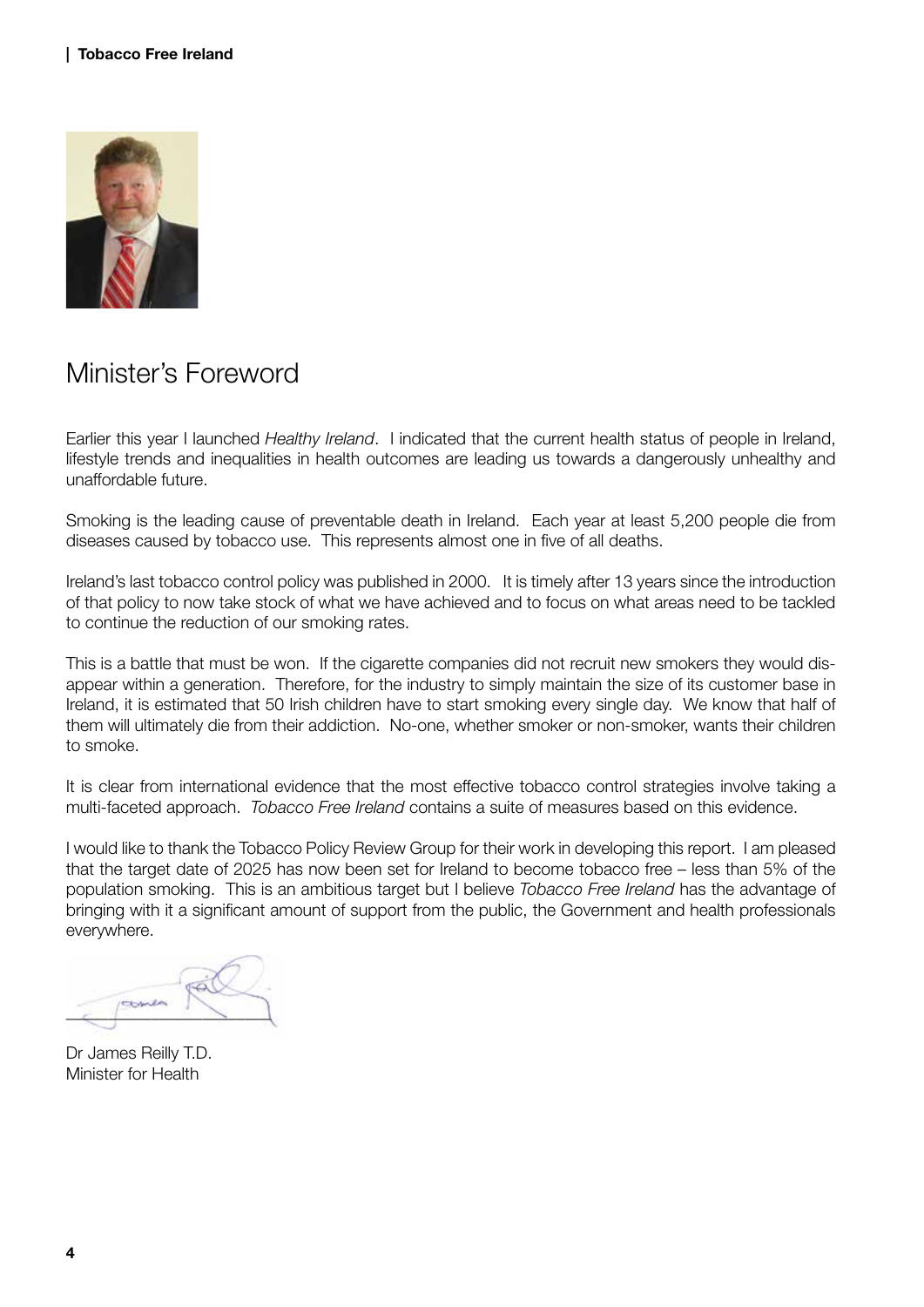### Acknowledgements

This new Tobacco Policy comes more than a decade after the publication of the previous national policy *Towards a Tobacco Free Society*. It is a timely successor because of the emerging non-communicable disease burden which is caused by risk factors that can be prevented. Tobacco is well known as a major contributor to ill-health and premature mortality. For the first time, we have set a target date for Ireland to be tobacco free.

I am very grateful to the hard working and enthusiastic Review Group who developed this policy. Work on the policy also benefited greatly from international experience including from a number of institutions and other countries.

Finally sincere thanks to the Health Promotion Unit within the Department who brought this policy to completion.

Devli

Dr John Devlin Deputy Chief Medical Officer Chairman of the Tobacco Policy Review Group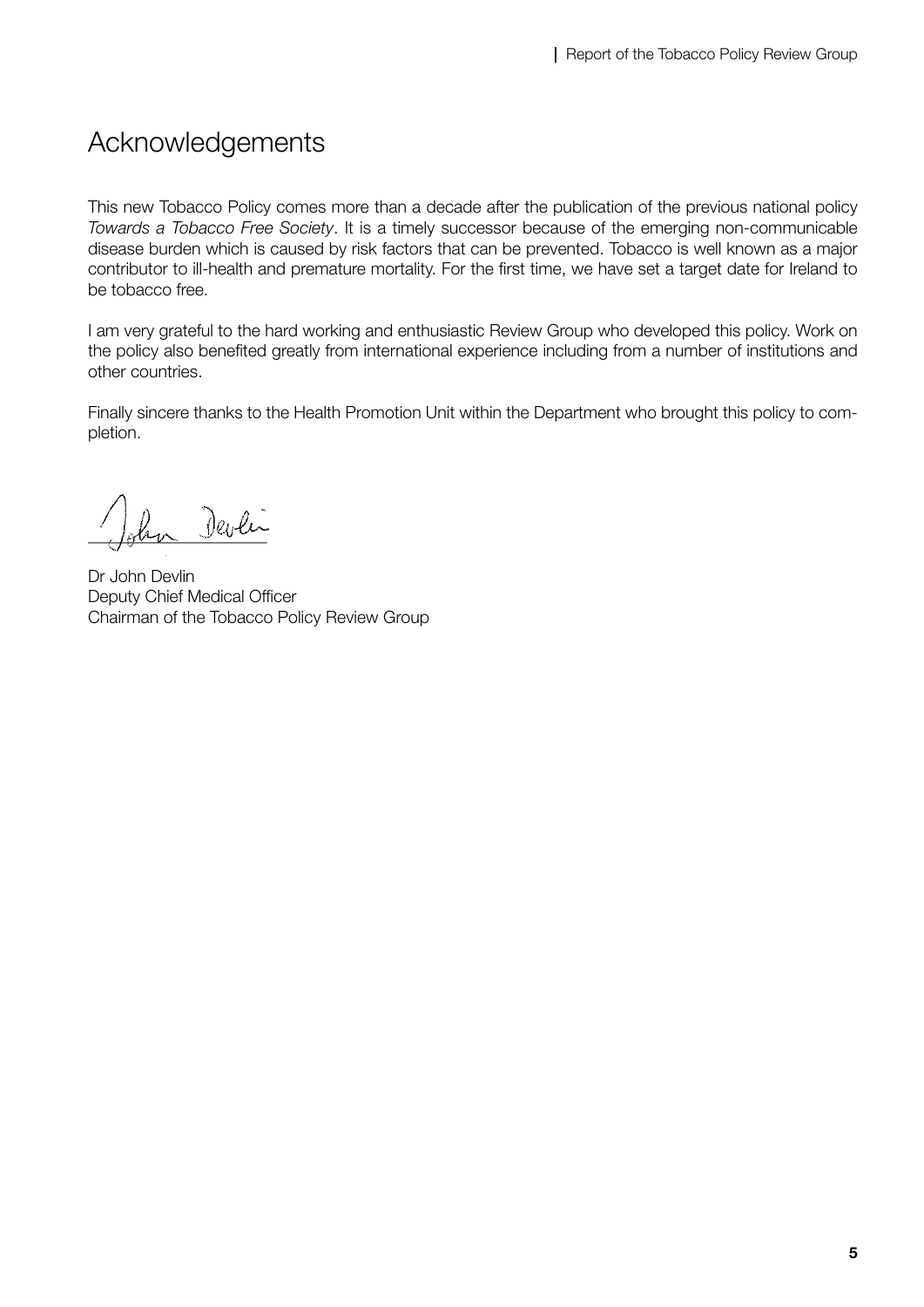| Tobacco Free Ireland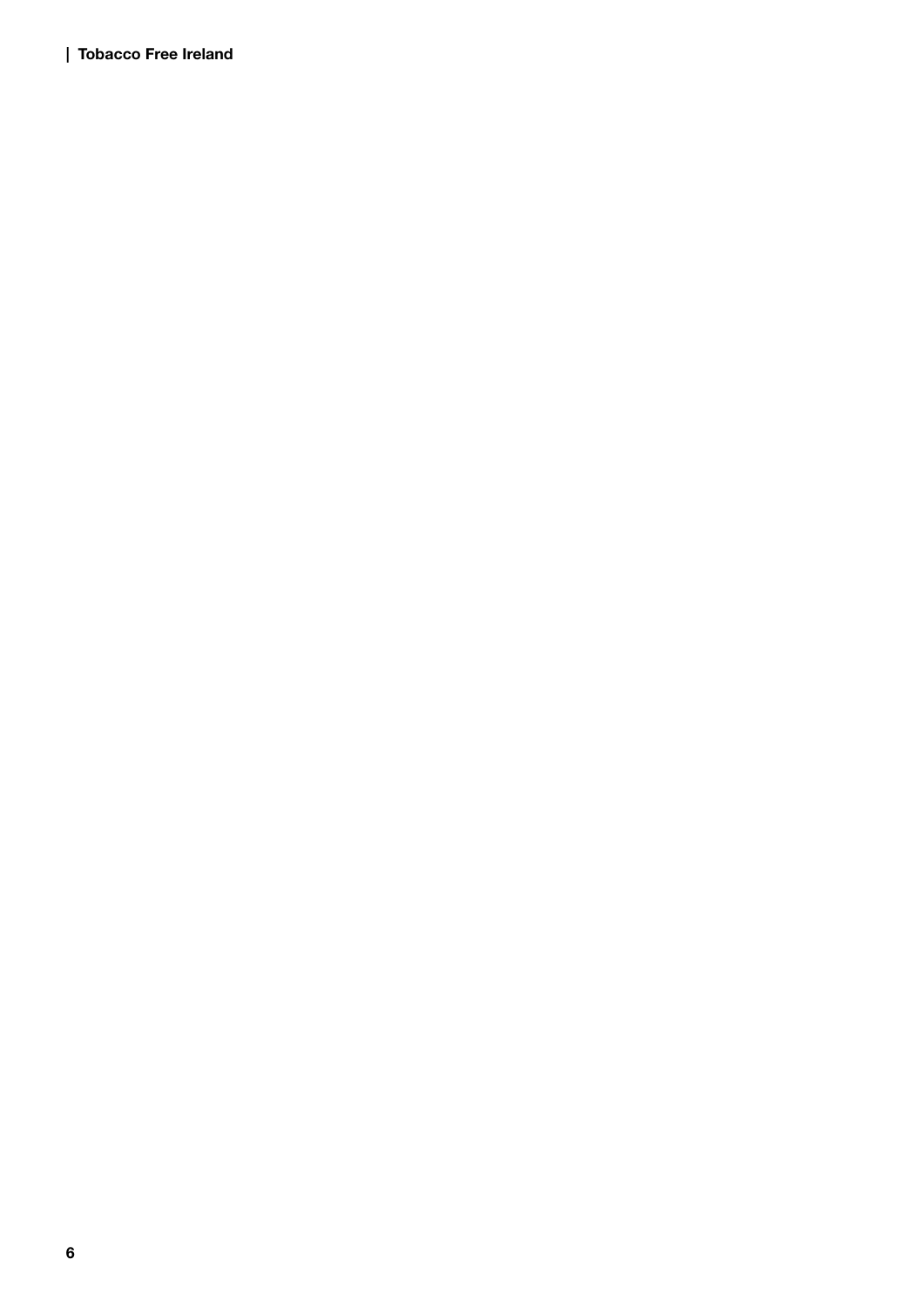### Membership of the Tobacco Policy Review Group

| Dr Tony Holohan  | Department of Health (assigned Chair to Dr. John Devlin in Sept. 2010) |
|------------------|------------------------------------------------------------------------|
| Dr John Devlin   | Department of Health                                                   |
| John Keegan      | Department of Health (until 2012)                                      |
| Siobhan Mc Evoy  | Department of Health                                                   |
| Dilly O'Brien    | Department of Health (Robbie Breen until 2011)                         |
| Dr Fenton Howell | <b>Health Service Executive</b>                                        |
| Biddy O'Neill    | <b>Health Service Executive</b>                                        |
| Dave Molloy      | <b>Health Service Executive</b>                                        |
| Gavin Maguire    | Health Service Executive (Martin Devine until end 2010)                |
| Martina Blake    | <b>Health Service Executive</b>                                        |
| Marie Killeen    | National Tobacco Control Office, HSE                                   |
| Clare O'Reilly   | Department of Health                                                   |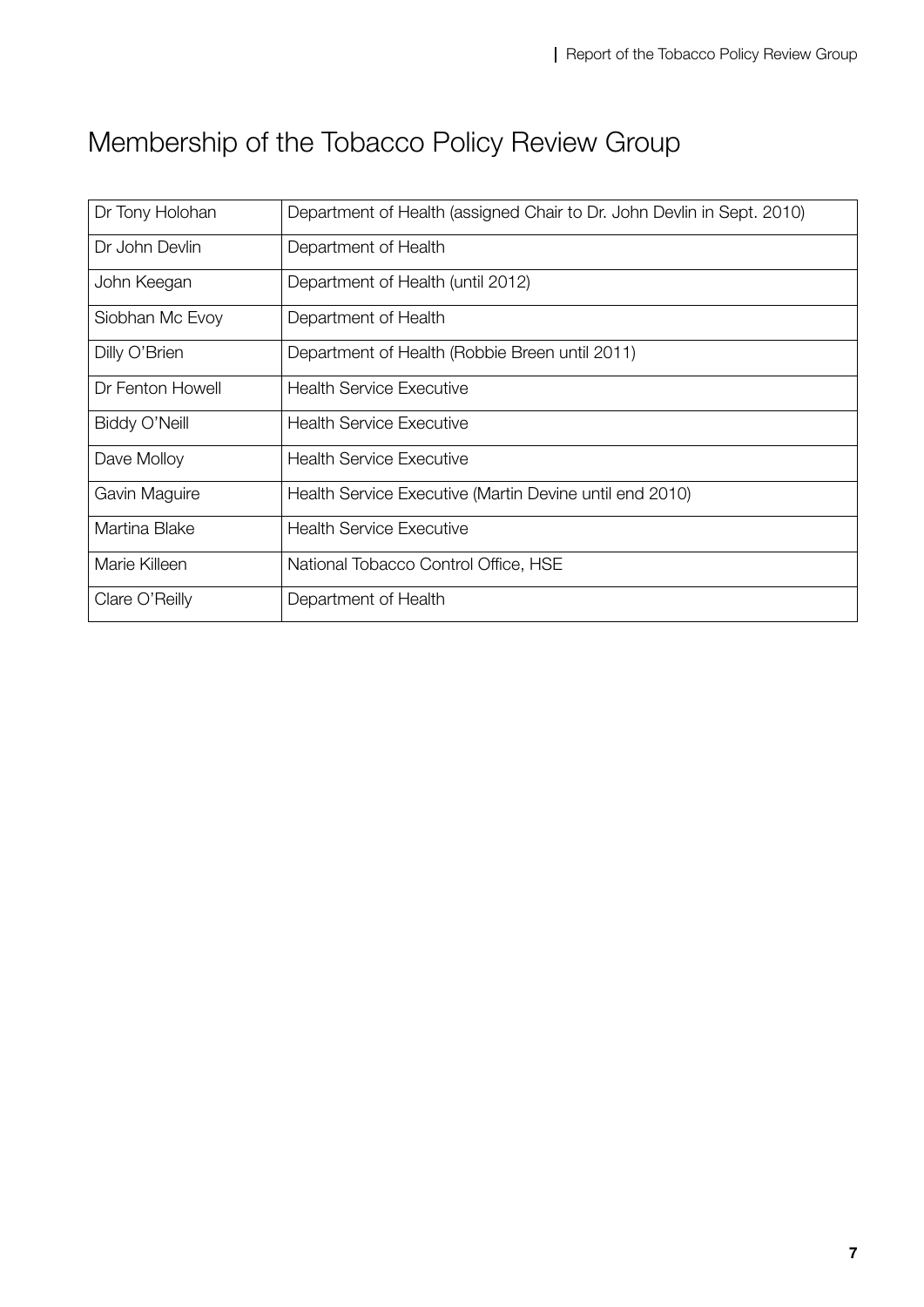### Executive Summary and Recommendations

Part 1 sets out the background and provides the policy, legislative and smoking prevalence context for the report.

**Chapter 1** sets out the background and the terms of reference of the review. It identifies the current Irish and international tobacco policy setting including the WHO's Framework Convention on Tobacco Control (FCTC).

**Chapter 2** sets out the health impacts of smoking and of second-hand smoke and the economic costs of smoking including the fact that:

- 1.6 million deaths related to smoking occur every year in the WHO European Region
- 5,200 people die every year from smoking related diseases in Ireland
- Second-hand smoke (SHS) causes 600,000 premature deaths globally every year
- Approximately €500 million of health expenditure in Ireland was directly due to smoking related diseases in 2009.

**Chapter 3** sets out data relating to smoking in Ireland for adults and children and compares them with international data. Data taken from the SLÁN Survey 2007 indicated a prevalence rate of 29%. Data taken from the National Tobacco Control Office for 2012 indicates a prevalence rate of 22% in 2012. In the 2010 Health Behaviour in School Children survey 12% of Irish 10 -17 year olds were identified as current smokers. The chapter also highlights the significant smoking trends in younger people especially young women and those in the lower socio-economic groups.

**Chapter 4** sets out the progress which has been made to date in the area of tobacco policy and legislation.

**Chapter 5** sets out information on the tobacco industry and introduces a recommendation regarding interaction with the industry in the context of Article 5.3 of the WHO FCTC.

#### **RECOMMENDATION**

• Take steps to ensure that all government officials, employees of state agencies and members of any government branch (executive, legislative and judiciary) responsible for setting and implementing tobacco control policies and for protecting those policies against tobacco industry interests are aware of their obligations under Article 5.3 of the WHO FCTC and are aware of the Guidelines developed to assist in meeting these obligations.

**Part 2** sets out the plan for the future in achieving the goal of a tobacco free Ireland by 2025.

Chapter 6 sets out the policy and rationale for the *Tobacco Free Ireland* report based on the WHO MPOWER model and other additional themes.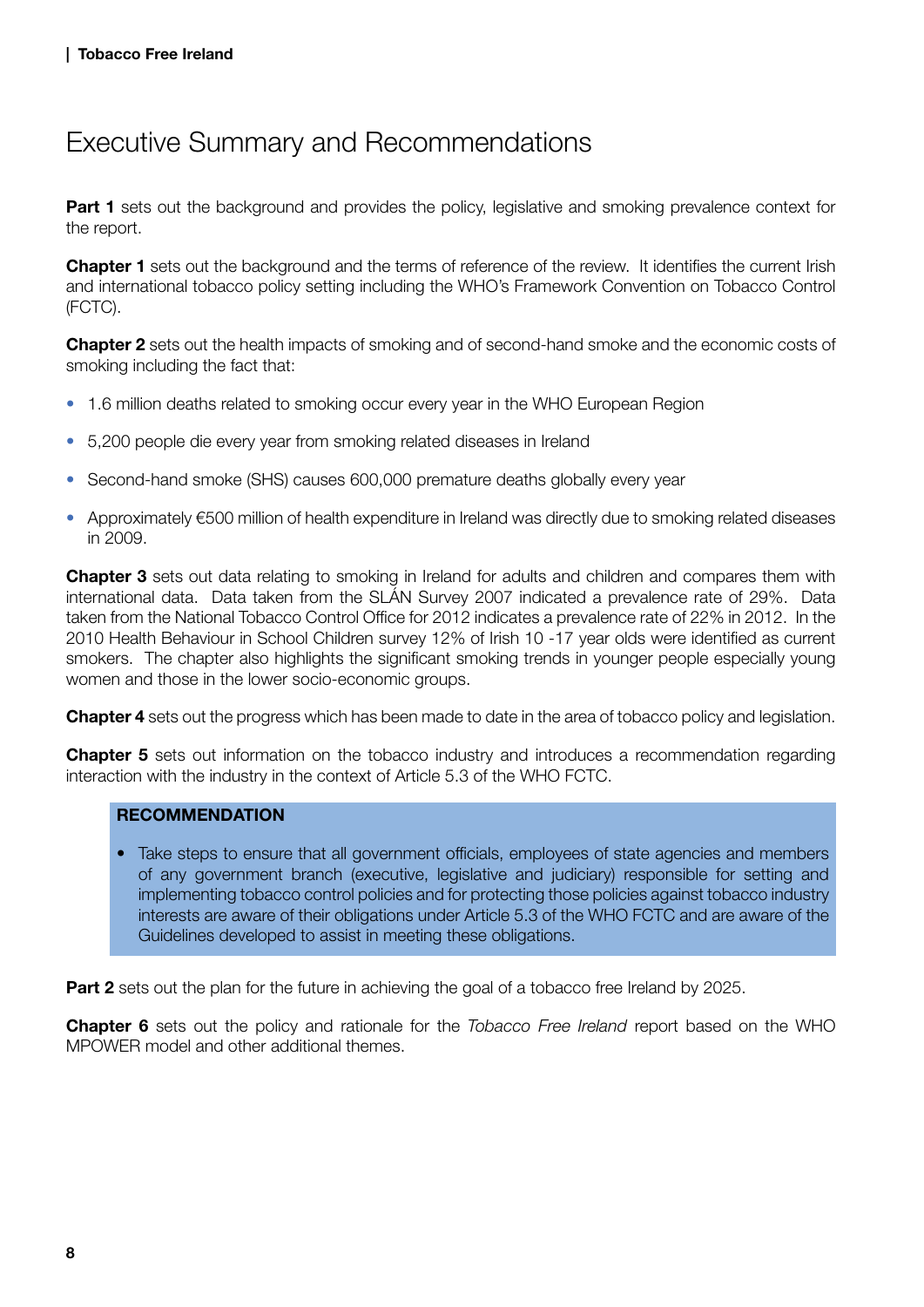**Chapter 7** sets out recommendations for the protection of children and denormalisation of tobacco use in Ireland.

#### RECOMMENDATIONS

- The protection of children must be prioritised in all of the initiatives outlined in the policy.
- Denormalisation must be a complementary underpinning theme for all of the initiatives within the policy.
- Develop and introduce legislation to prohibit smoking within the campuses of primary schools, secondary schools and child care facilities.
- Promote tobacco free campuses for all third-level institutions in consultation with key stakeholders.
- Promote tobacco free campuses for all health care, governmental and sporting facilities in consultation with key stakeholders.
- Further develop the tobacco free playgrounds initiative in conjunction with the local authorities by way of voluntary measures or by the introduction of bye-laws.
- Promote tobacco free environments and in particular parks and beaches in conjunction with the local authorities by voluntary measures or by the introduction of bye-laws.
- Evaluate the tobacco free environment initiatives with a view to the introduction of legislation if required.

**Chapter 8** sets out recommendations for building and maintaining compliance with tobacco control legislation and recommendations relating to the future regulation of the tobacco retail environment.

#### RECOMMENDATIONS

- Continue to actively promote compliance with and enforce all provisions of the Public Health (Tobacco) Act 2002 as amended.
- Introduce fixed penalty notices (on the spot fines) for offences.
- Develop capacity within the HSE's Environmental Health Service to maintain consistent and sustained enforcement of all aspects of the tobacco control legislation.
- Develop special investigation capacity within the HSE's Environmental Health Service to assess compliance by tobacco manufacturers.
- Introduce legislation for the publication of information in respect of any person on whom a fine, other penalty or conviction was imposed by a Court ('name and shame').
- Collaborate with other EU countries in relation to compliance measures for tobacco ingredient reporting.
- Develop a licensing system for retailers who sell tobacco products.
- Prohibit sales of tobacco in mobile units/containers.
- Prohibit the sale of tobacco at events/locations primarily intended for those persons under 18 years.
- Prohibit the sale of tobacco products by those under 18 years.
- Prohibit the operation of all self-service vending machines.
- Introduce a minimum suspension period for retailers convicted of an offence.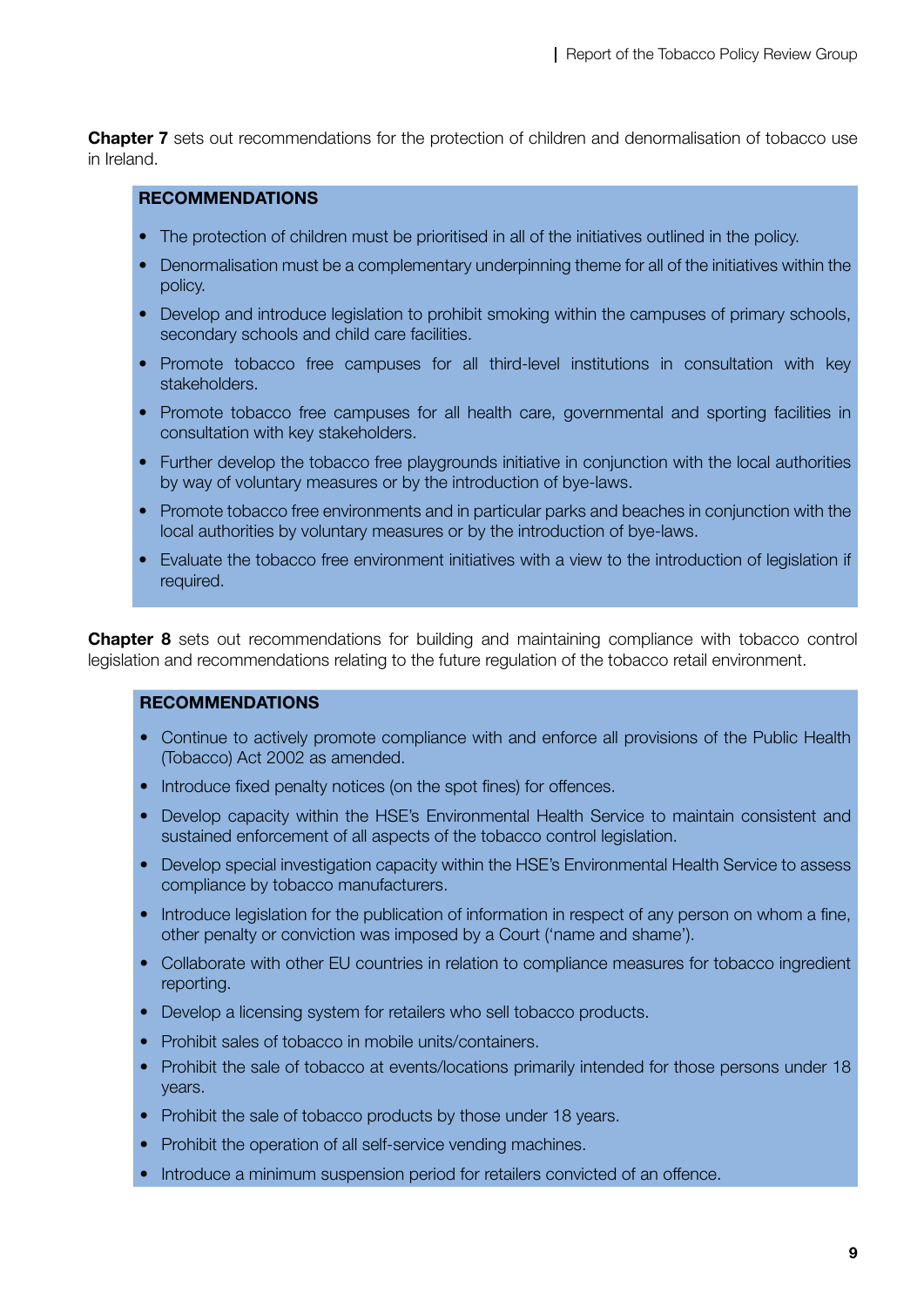**Chapter 9** sets out recommendations under the different WHO MPOWER themes i.e.

**Monitor Tobacco Use and Prevention Policies** Protect People from Tobacco Smoke **Offer Help to Quit Tobacco Use** Warn about the Dangers of Tobacco Enforce Bans on Tobacco Advertising, Promotion and Sponsorship Raise Taxes on Tobacco Products

#### RECOMMENDATIONS

**Monitor Tobacco Use and Prevention Policies** 

- An active research and survey programme on tobacco should be put in place to include areas such as supply and demand, prevention and treatment, exposure to second-hand smoke and industry marketing initiatives.
- This survey programme is to include a single, reliable and regular collation of smoking prevalence rates.
- Tobacco control measures should be continuously evaluated to ascertain impacts and outcomes.

Protect People from Tobacco Smoke

- Develop and introduce legislation prohibiting smoking in cars where children are present, based on international evidence and good practice.
- Undertake a social marketing campaign focusing on the risks to children from exposure to second-hand smoke with particular reference to smoking in cars (and information on future legislation in this regard).
- Monitor the effectiveness of the current smoke free legislation, including the review of existing exemptions and the monitoring of compliance with these provisions.

**Offer Help to Quit Tobacco Use** 

- Identify a lead person with clear lines of responsibility for the co-ordination of smoking cessation services within the health service to ensure a national approach.
- Develop comprehensive national smoking cessation guidelines. These to include the minimum level of service provision that each service provider needs to have in place.
- Undertake targeted approaches for specific groups, particularly young people, lower socioeconomic groups, pregnant and post-partum women and patients with cardiac and respiratory disorders.
- Establish a national database for the collection and collation of data from all smoking cessation services.
- Train all frontline healthcare workers to deliver interventions for smoking cessation as part of their routine work.
- Examine evidence (national and international) regarding outcomes of the use of NRT and other approaches.
- Establish a regulatory framework for nicotine products in the context of discussions at EU level.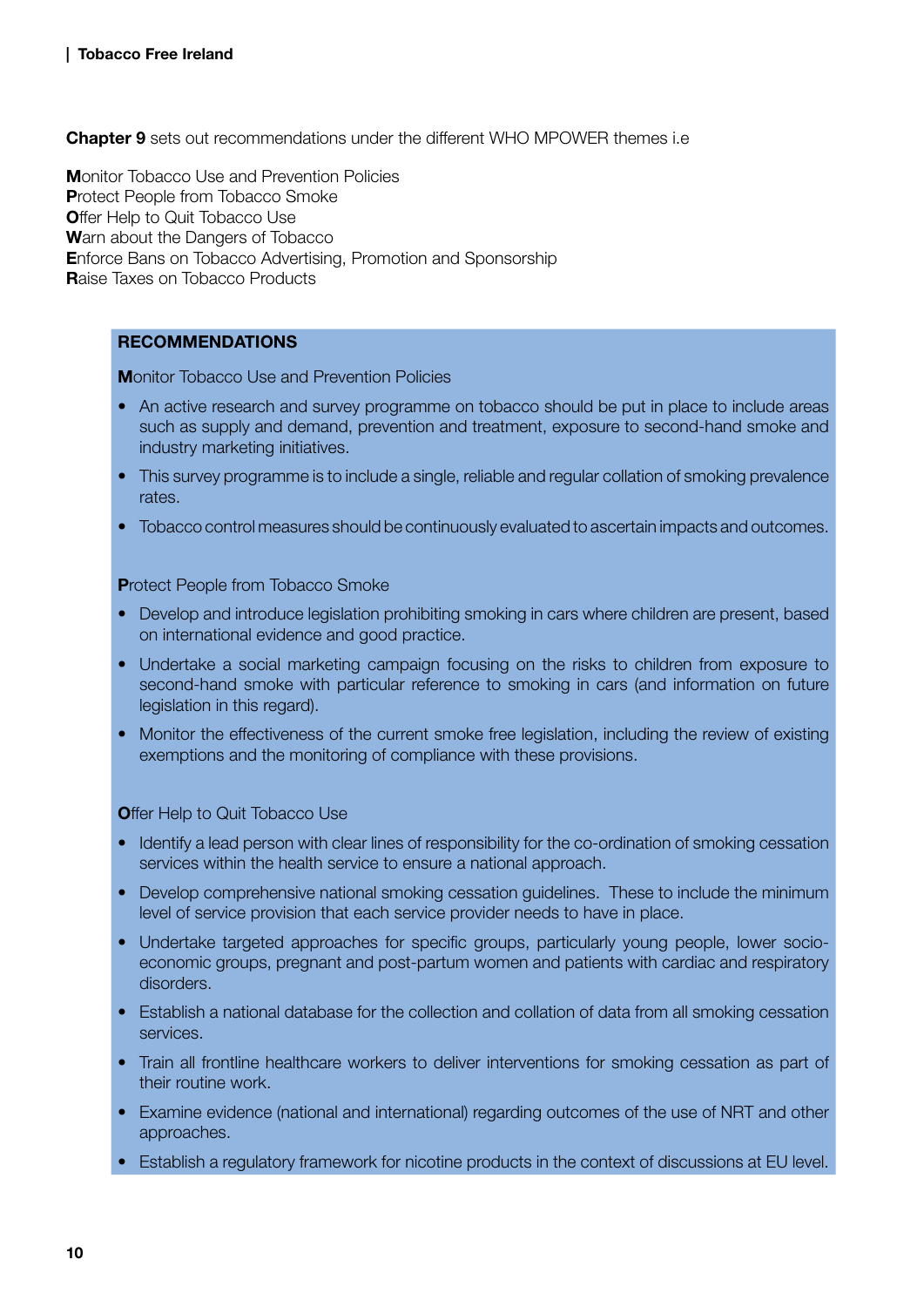- Increase investment in mass media quit campaigns.
- Advocate for the removal of VAT from NRT.
- Make NRT more widely available, including in outlets where tobacco products are sold.

Warn about the Dangers of Tobacco

- Increase investment in social marketing campaigns to warn about the dangers of tobacco.
- Enhance educational initiatives aimed at preventing young people from starting to smoke, in line with best international practice within the *Healthy Ireland* framework.
- Monitor the implementation of regulations for pictorial warnings.
- Undertake continued evaluation of campaigns and programmes.

Enforce Bans on Tobacco Advertising, Promotion and Sponsorship

- Continued implementation and monitoring of the national inspection programme is required in order to ensure compliance with all tobacco legislation.
- Review existing legislation to ensure that it is fit for purpose to deal with new and emerging measures and marketing programmes adopted by the tobacco industry.
- Robustly defend the legal challenge by the tobacco industry to the point of sale measures introduced in 2009.
- Develop legislation for the introduction of standardised/plain packaging for tobacco products.
- Work with the EU to ensure successful implementation of the proposed revision of the Tobacco Products Directive.
- Work with media regulators and the entertainment industry around the portrayal of smoking in the media.
- Monitor developments in relation to brand stretching at a global and European level.
- Examine and monitor the existing tobacco legislation to ensure that it is inclusive of contemporary forms of communications.

Raise Taxes on Tobacco Products

- The Departments of Health and Finance and the Office of the Revenue Commissioners are to work in closer collaboration in relation to fiscal matters relating to tobacco and on measures to reduce the illicit trade of tobacco.
- Annual excise duty increases on tobacco products should be applied over a continuous five year period.
- Increase duty on roll-your-own and other tobacco products to reduce the price differential between cigarettes and other tobacco products.
- Remove tobacco from the consumer price index.
- Introduce a tobacco industry levy or similar mechanism which could be ring fenced to fund health promotion and tobacco control initiatives including support to end the illegal trade.
- Consider the introduction of an environmental levy in the context of the Government's waste policy "*A Resource Opportunity*", the application of economic instruments and the review of producer responsibility.
- Continue collaboration with national and international partners on strategies to reduce illicit trade.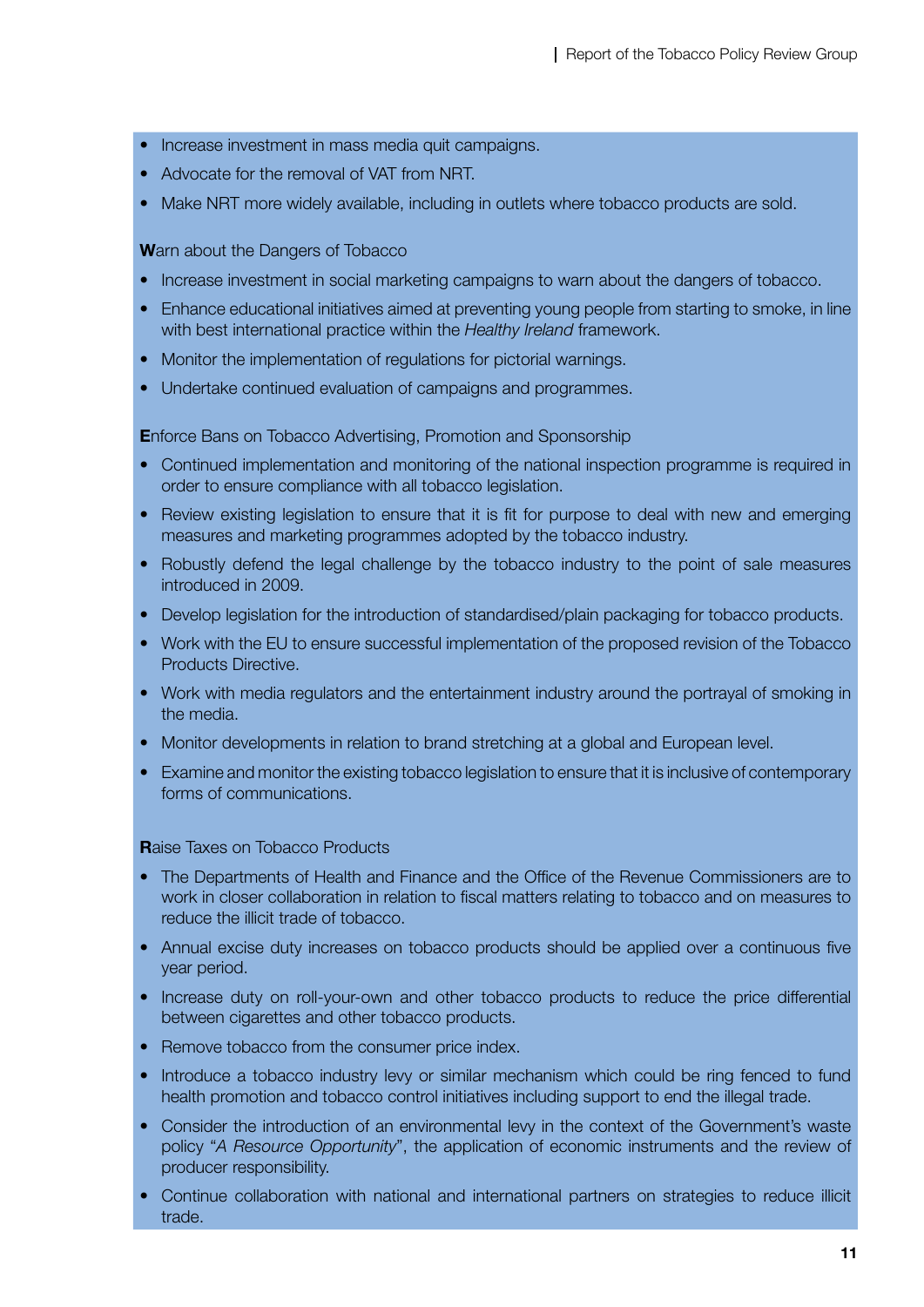**Chapter 10** sets out recommendations in relation to National and International Partnerships.

#### **RECOMMENDATIONS**

- Government Departments, and state agencies including the Health Service Executive will continue to liaise and work with the non-governmental organisations in order to achieve policy aims set out in this report.
- Continued participation and engagement at EU level in the context of the revised Tobacco Products Directive.
- All Government Departments and state agencies should actively engage with and implement the WHO FCTC, the Protocol to Eliminate the Illicit Trade in Tobacco Products and the FCTC Implementation Guidelines.
- Collaboration with other national and international partners in the area of tobacco control should be continued to further develop the evidence base in support of new initiatives and to evaluate the impact of current measures.
- Collaborate on a North/South basis, in particular through the North South Ministerial Council, on measures to reduce tobacco consumption.
- Support greater national and international collaboration and participation on research programmes to strengthen the evidence base for new measures.

**Chapter 11** sets out a target for the development of an action plan for the achievement of a tobacco free Ireland by 2025.

#### **RECOMMENDATION**

• Develop an action plan with timelines for the phased implementation of the recommendations in *Tobacco Free Ireland*.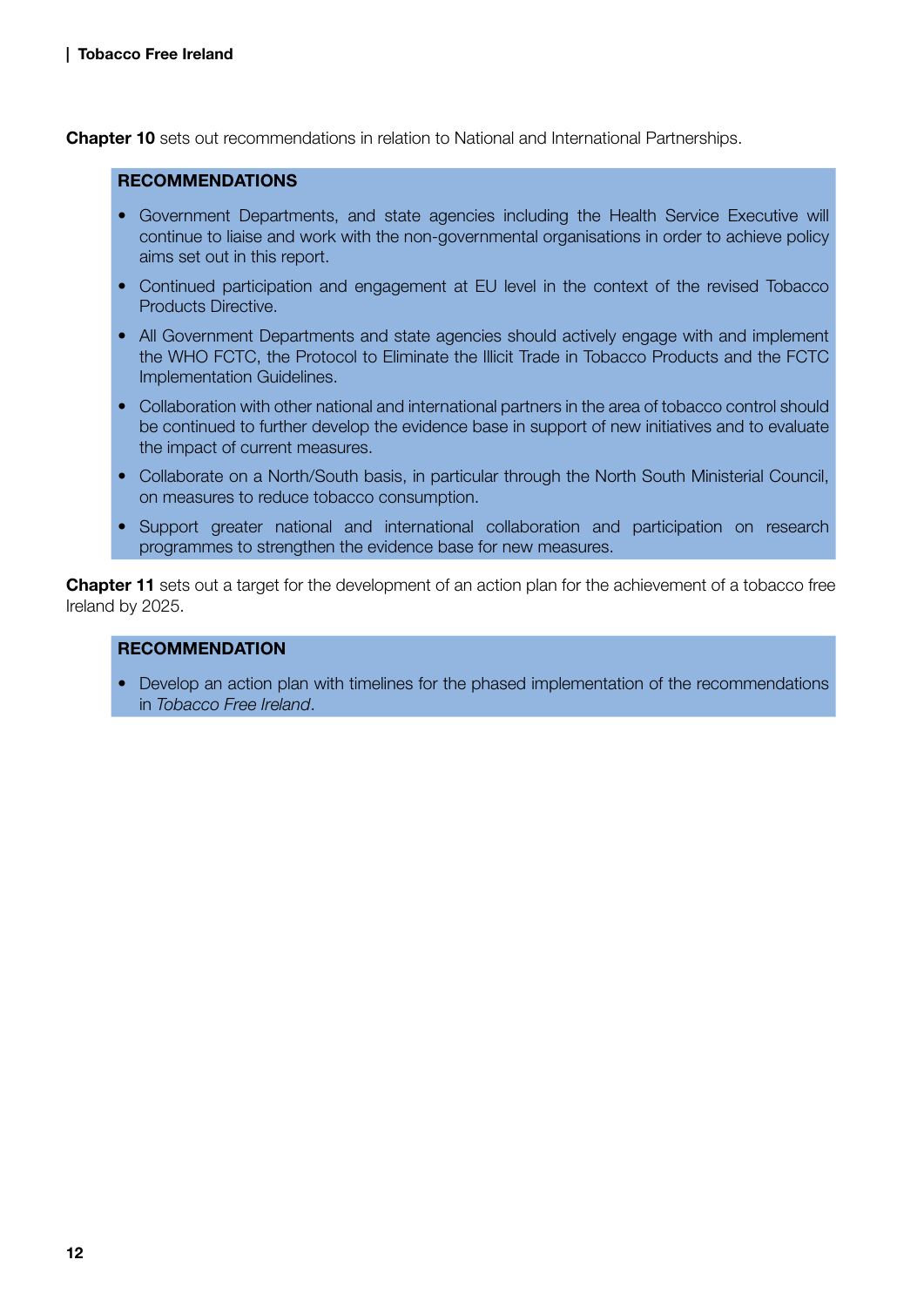| Report of the Tobacco Policy Review Group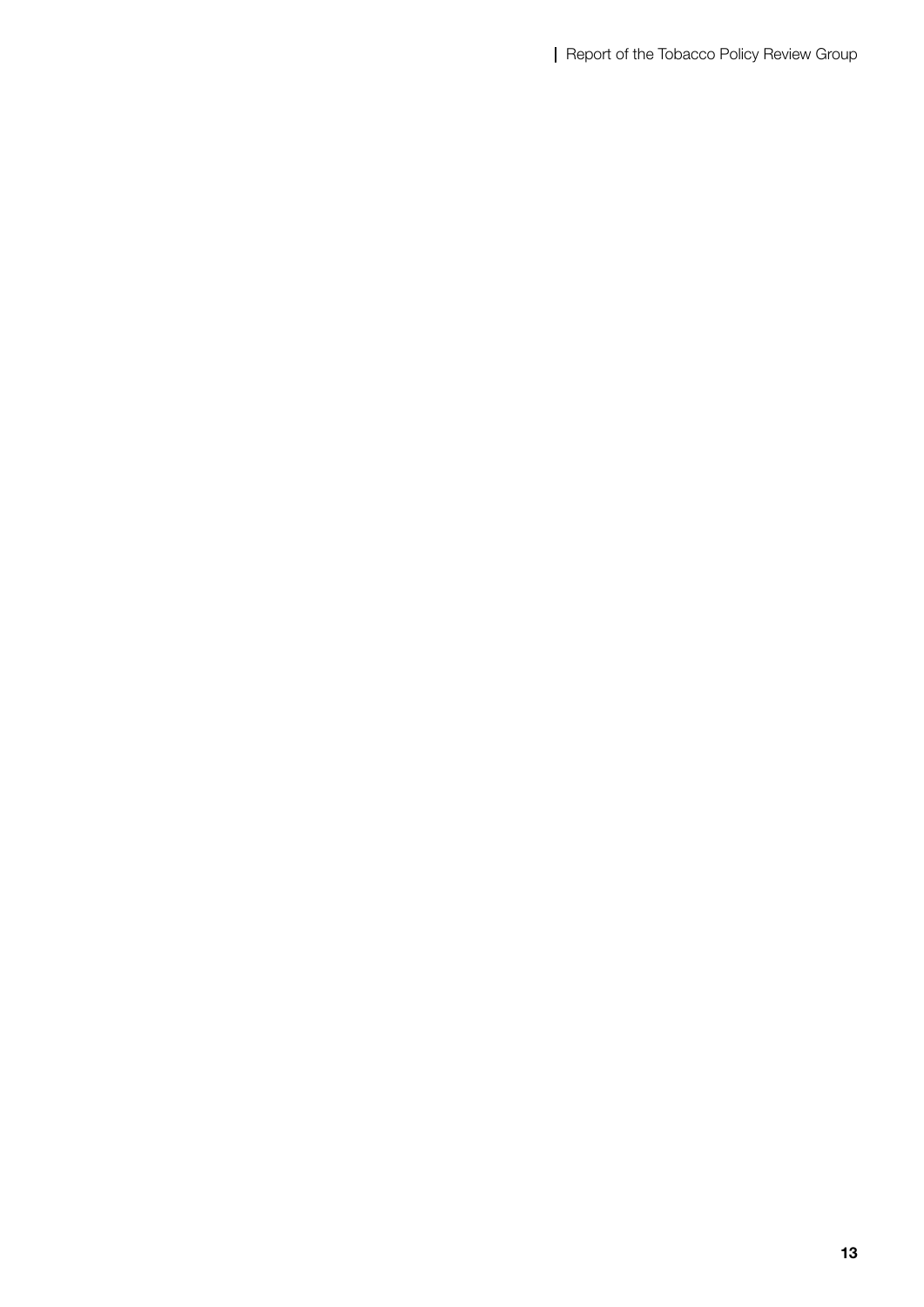# PART 1 Chapter 1

Introduction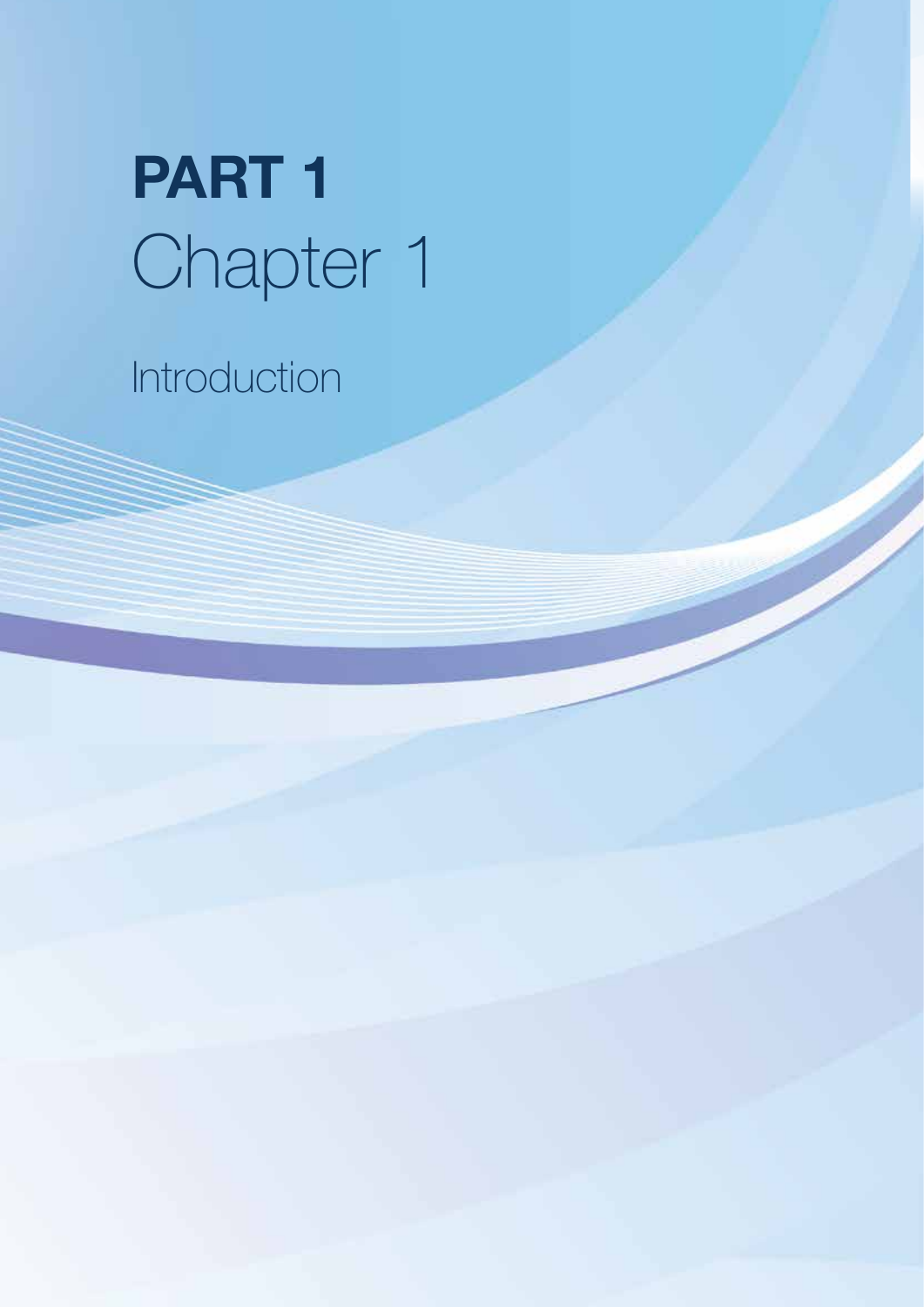### PART 1 CHAPTER 1 INTRODUCTION

#### TOBACCO POLICY REVIEW

The Department of Health initiated a review to identify what further policy proposals could be introduced aimed at reducing the prevalence and initiation of smoking in Ireland. The review was undertaken against a background of a very challenging economic environment.

The tobacco policy should be considered within the new health and wellbeing framework *Healthy Ireland – A Framework for Improved Health and Wellbeing 2013–20251* . This new framework acknowledges that health is the responsibility of all sectors in society and that sustainable arrangements are needed to give effect to this. Health promotion and illness prevention are central to healthier lifestyles, resulting not only in the reduction of chronic diseases but also in the reduction of healthcare costs and the emergence of a healthier workforce, healthier children, positive ageing and greater participation of those with disabilities and mental health issues in society. Most of the disease burden in Ireland is caused by a small number of risk factors such as smoking, alcohol misuse, being overweight, poor diet and physical inactivity. These risk factors are more prevalent in the socially disadvantaged.

The high levels of smoking in Ireland require a more concerted effort to support the continued development of a tobacco free society where people can live longer and healthier lives free from the detrimental effects of tobacco. The direction given in this policy report seeks to de-normalise tobacco within Irish society, reduce initiation rates, assist smokers to quit, protect non-smokers, especially children, from the effects of second-hand smoke, by building on a stable policy and legislative framework. These measures will be achieved within existing resources.

The terms of reference of the review were as follows:

- 1. To examine Irish and international evidence and experience of effective measures and programmes to reduce smoking prevalence
- 2. To make policy proposals to the Minister aimed at reducing smoking initiation and prevalence.

#### THE TOBACCO POLICY REVIEW GROUP (TPRG)

A workshop involving various stakeholder groups was held in 2010 to examine tobacco control measures in Ireland. (The findings of this workshop are available on www.doh.ie and also give details of the workshop attendees.) Subsequent to the workshop, a Tobacco Policy Review Group was established. The Group was tasked with the production of a policy report informed by the discussions at the workshop and supported by international evidence that identifies what further measures might be taken at this time to reduce smoking in Ireland. The membership of the Group is set out on page 6.

#### IRISH POLICY SETTING

Ireland's public health policy objective in relation to tobacco control is to promote and subsequently move towards a tobacco free society. *Towards a Tobacco Free Society* (TTFS)<sup>2</sup> was adopted as Government

<sup>1</sup> Department of Health (2013). *Healthy Ireland – A Framework for Improved Health* and Wellbeing 2013-2015: Dublin: Department of Health.

<sup>2</sup> Department of Health and Children (2000). *Towards a Tobacco Free Society, Report of the Tobacco Free Policy Review Group*. Dublin: Department of Health and Children.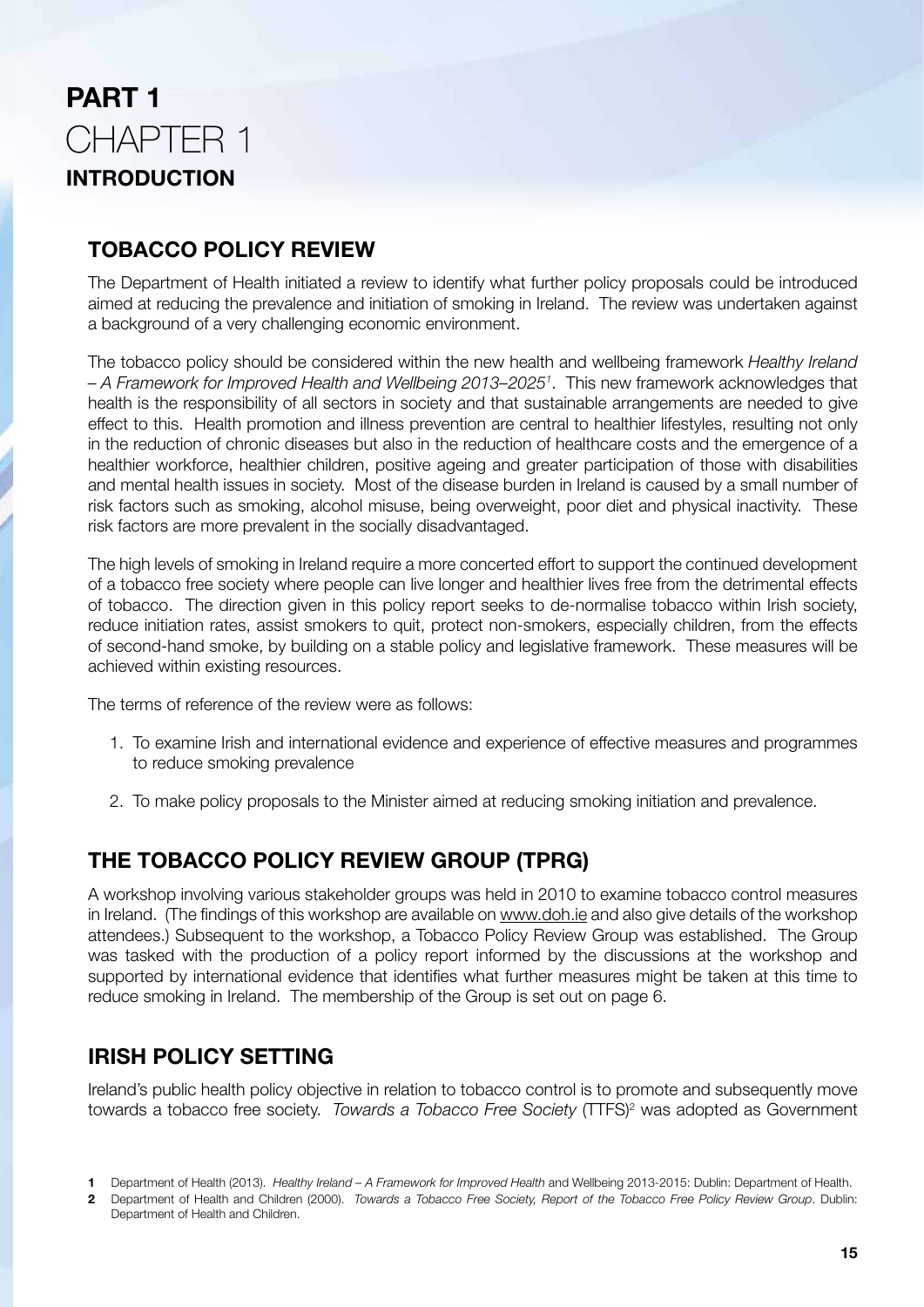policy in 2000 and proposed an integrated strategy for tackling tobacco consumption in Ireland. It continues to be the main strategic document guiding the development and implementation of policy measures and services to reduce smoking in Ireland. That strategy recognised that it would take some time to fully achieve a tobacco free society. However, significant progress has been made in relation to the actions outlined in that document. Successive policy interventions have been instrumental in reducing tobacco consumption in Ireland. They have also impacted positively on health. For example, a recent study<sup>3</sup> has estimated that the workplace smoking ban in 2004 has led to more than 3,500 deaths being avoided due to tobacco consumption. While it is imperative that we continue to build on this 2000 Strategy, it is timely that Ireland now sets a target for achieving a tobacco free society.

It is now proposed that Ireland sets a date of 2025 to be tobacco free.

In Ireland a tobacco free society will mean the achievement of a smoking prevalence rate of less than 5% of the Irish population by 2025. Tobacco will still be available but at a higher price and in restricted outlets.

#### INTERNATIONAL POLICY SETTING

#### World Health Organisation

The World Health Organisation Framework Convention on Tobacco Control (WHO FCTC) was developed in response to the globalisation of the tobacco epidemic. Its purpose is to identify and progress the tobacco control measures required to be introduced by national governments in order to protect public health. The FCTC is a legally binding treaty and was ratified by Ireland in 2005.

#### European Union

The EU has adopted a number of Directives, Decisions and Recommendations relating to tobacco including:

- Directive 2001/37/EC of the European Parliament and of the Council of 5 June 2001 on the approximation of the laws, regulations and administrative provisions of the Member States concerning the manufacture, presentation and sale of tobacco products
- Directive 2003/33/EC of the European Parliament and of the Council of 26 May 2003 on the approximation of the laws, regulations and administrative provisions of the Member States relating to the advertising and sponsorship of tobacco products
- Council Recommendation of 30 November 2009 on smoke free environments

<sup>3</sup> Stallings-Smith S, Zeka A, Goodman P, Kabir Z, Clancy L (2013) "Reductions in Cardiovascular, Cerebrovascular, and Respiratory Mortality following the National Irish Smoking Ban: Interrupted Time-Series Analysis." PLoS ONE 8(4): e62063. doi:10.1371/journal.pone.0062063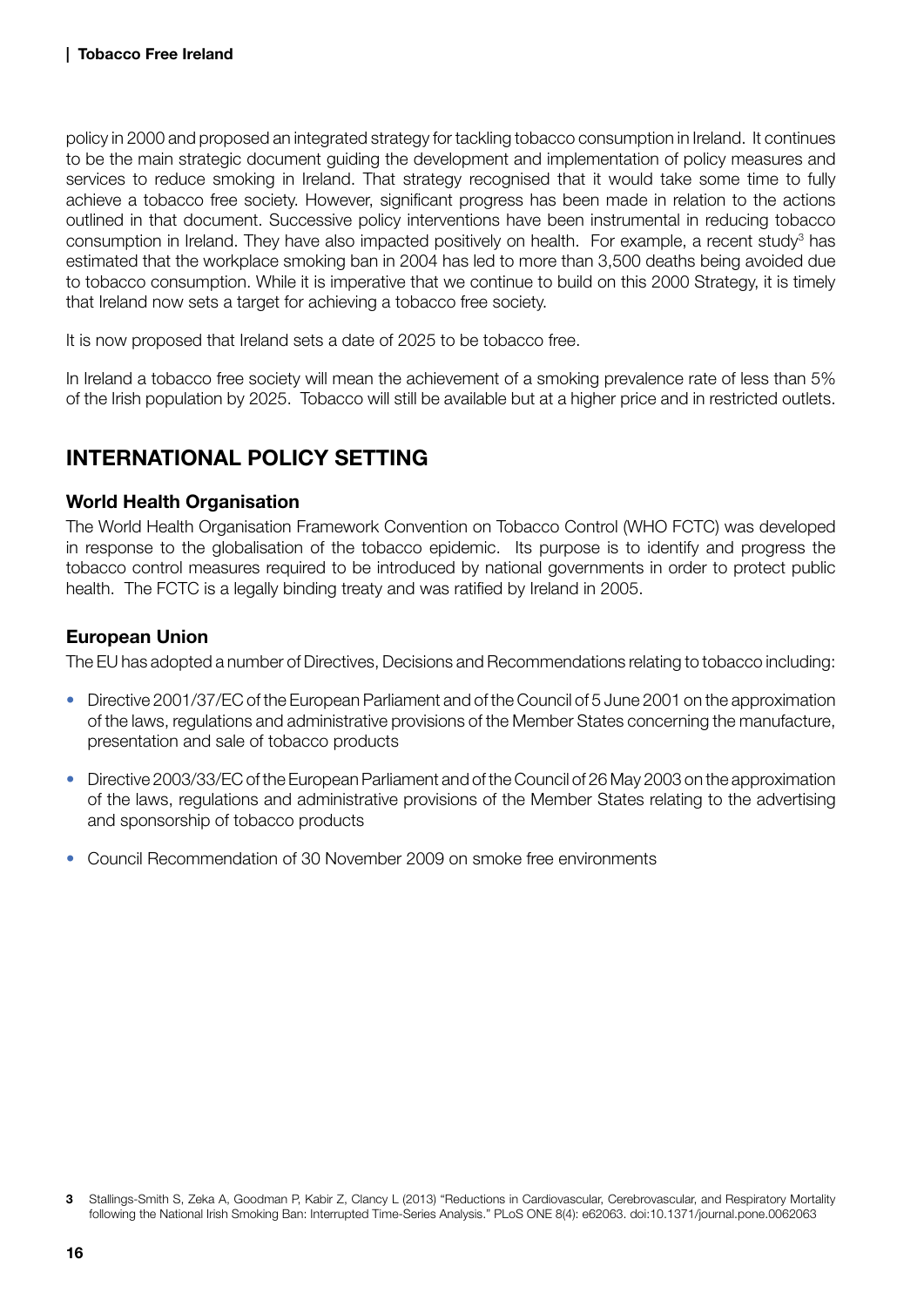| Report of the Tobacco Policy Review Group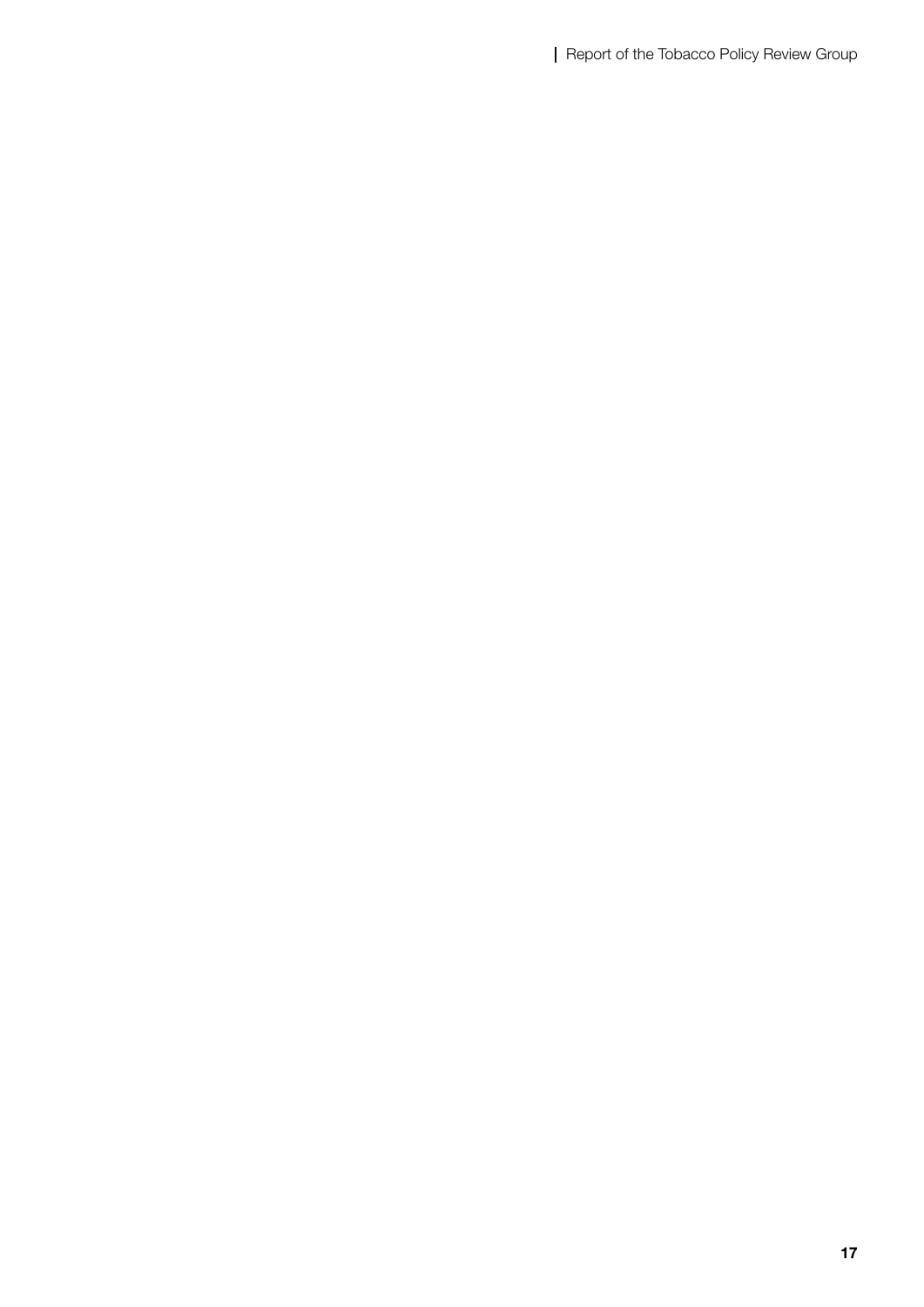# PART 1 Chapter 2

## Impacts of Tobacco Use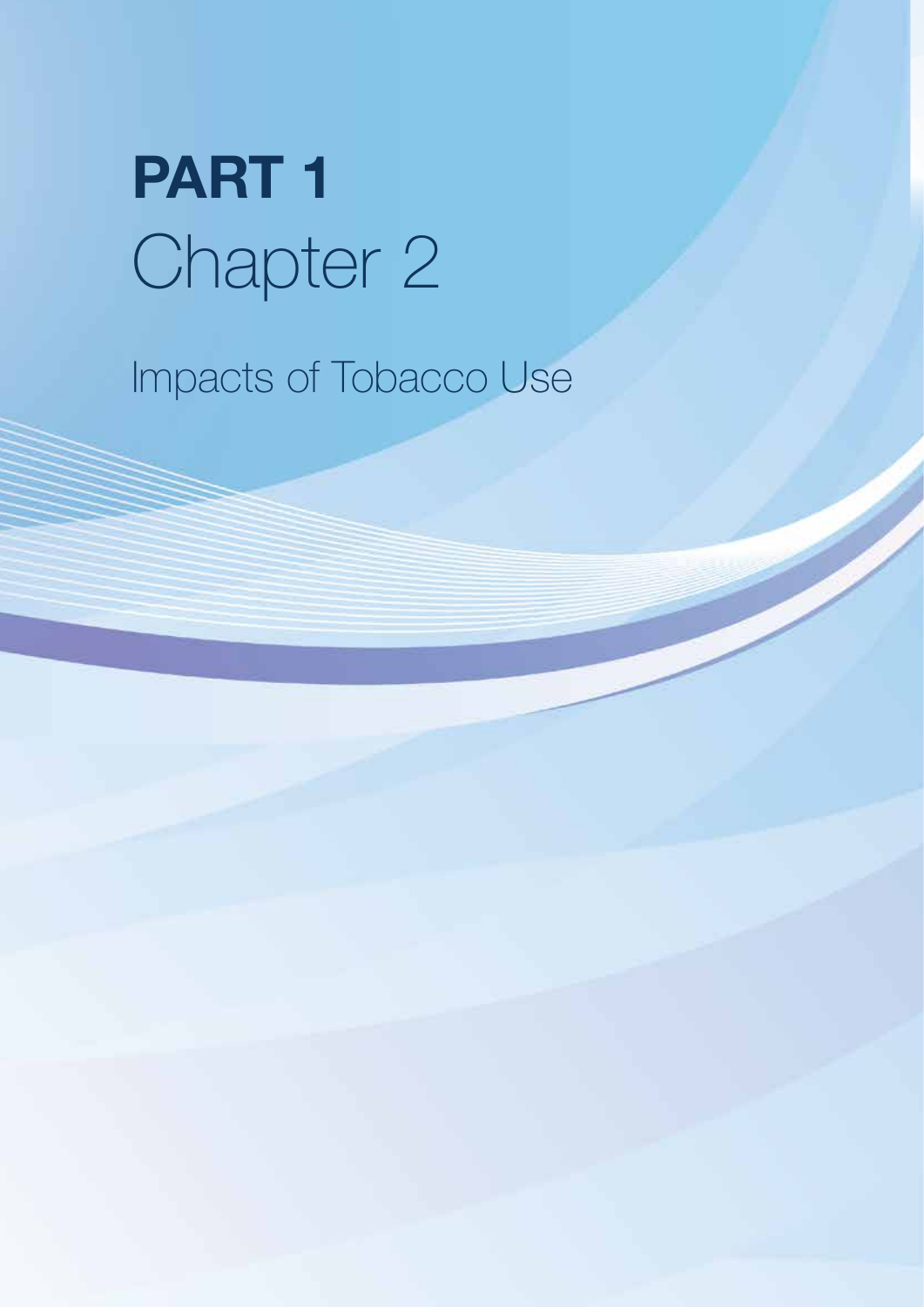### PART 1 CHAPTER 2 IMPACTS OF TOBACCO USE

The World Health Organisation Framework Convention on Tobacco Control describes the term tobacco control as 'a range of supply, demand and harm reduction strategies that aim to improve the health of a population by eliminating or reducing their consumption of tobacco products and exposure to tobacco smoke'.

The use of tobacco for many individuals is not a lifestyle choice but a nicotine addiction that has a significant health impact. One in every two smokers will die from a smoking-related disease. Ireland continues to have a high prevalence of smoking.

The burden of tobacco use is carried by individuals, their families, the health system and broader society. Key elements are set out as follows:

#### HEALTH IMPACTS OF SMOKING

- Smoking is a leading risk factor for premature mortality in the WHO European Region, causing about 1.6 million deaths a year.
- It causes half of all long-term smokers to die prematurely from smoking-related diseases.
- It results in half of all children who start smoking dying prematurely from a smoking-related disease.
- It is a major cause of morbidity, with smokers on average losing at least 10 quality years of life.
- It is expected that by 2030 tobacco smoking will kill 10 million people globally per year, half of whom will be aged between 35 and 69.
- Smoking-related deaths also account for a large proportion of the gender gap in mortality found in European countries (typically 40 to 60%).
- It is a significant factor in the development and maintenance of health inequalities at a population level.
- The World Bank estimates that if the number of adult smokers halved by 2020, there would be 200 million less tobacco-related deaths worldwide by 2050.

#### Irish Context

- Tobacco use is the leading cause of preventable death in Ireland.
- Each year at least 5,200 people die from diseases caused by tobacco use. This represents approximately 19% of all deaths. The breakdown of the 5,200 deaths is as follows:4
	- Cancers (44%)
	- Circulatory diseases (30%)
	- Respiratory disease (25%)
	- Digestive diseases (1%).
- Howell F R Shelley E (2011). Mortality attributable to tobacco use in Ireland. The Faculty of Public Health Medicine RCPI Winter meeting; Dublin.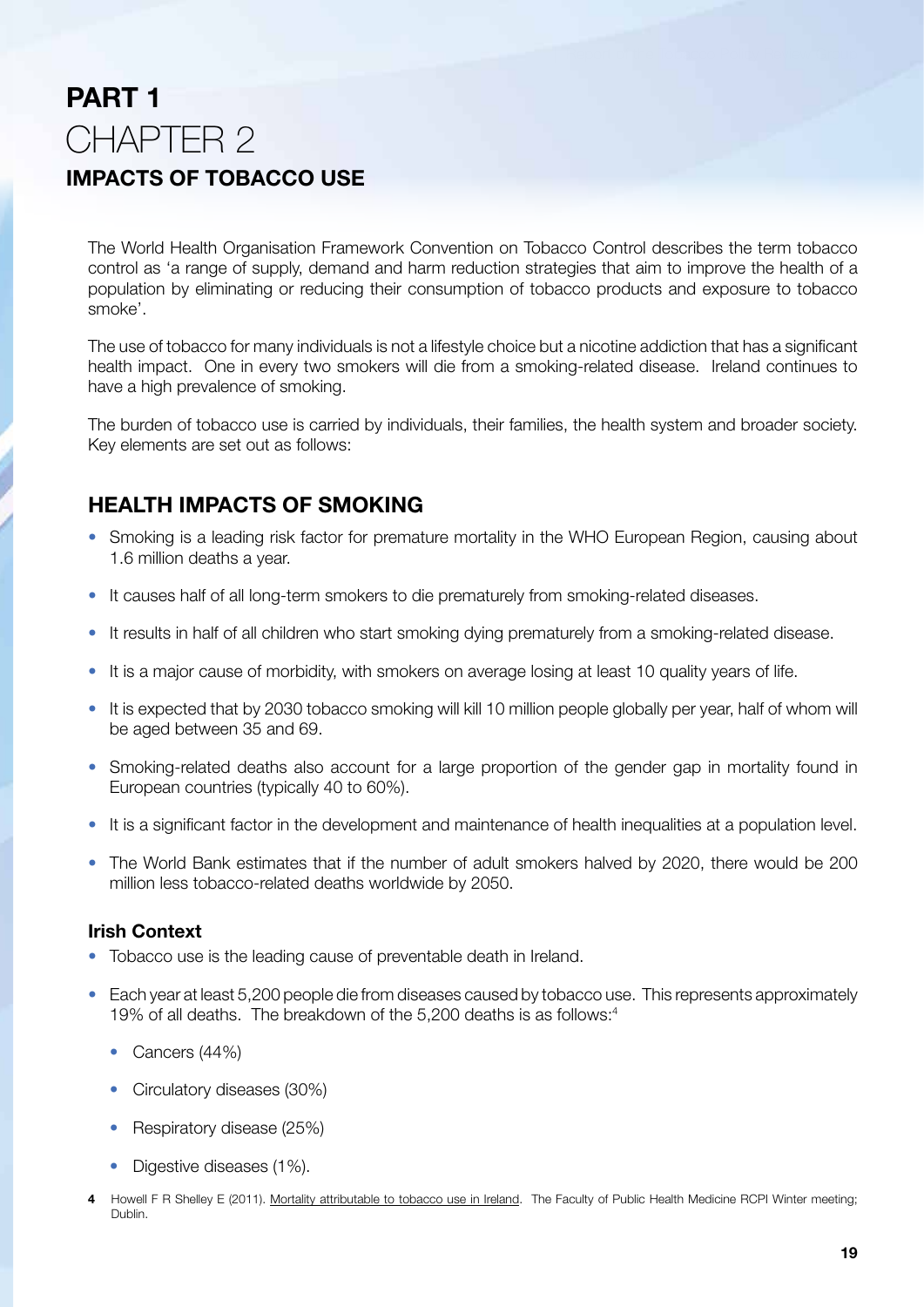- Figures from the WHO tobacco control database<sup>5</sup> (2005) show that the percentage of all mortality attributable to tobacco use in Ireland was 20% for men and 16% for women. This compares to an EU-25 average of 23% for men and 7% for women.
- The Irish Heart Foundation has reported that smoking is the cause of up to 2,500 strokes and 500 stroke-related deaths a year.

#### SECOND-HAND SMOKE (SHS)

- SHS causes 600,000 premature deaths globally per annum (WHO).
- SHS consists of over 7,000 chemicals, including over 60 known carcinogens.
- Medical and scientific evidence shows that exposure to second-hand smoke increases the risk of serious medical conditions, such as lung cancer, cardiovascular disease, respiratory disease and sudden infant death syndrome.
- A study by the WHO on exposure to second-hand smoke<sup>6</sup> found that two-fifths of children and onethird of adult non-smokers were exposed to second-hand smoke in 2004. They estimated that this exposure contributed to 1% of worldwide mortality in 2004:

379,000 deaths from ischaemic heart disease 165,000 from lower respiratory infections 36,900 from asthma 21,400 from lung cancer.

#### ECONOMIC COSTS OF SMOKING

- In Ireland, the average cost per admission of treating a smoker in an in-patient setting for a tobaccorelated illness is €7,700.
- An EU study<sup>7</sup> has estimated that Irish health expenditure on smoking-related diseases was approximately €500 million in 2009. That study also estimated that productivity losses and long-term incapacity due to smoking-related diseases cost the Irish state over €160 million in 2009.
- That study estimated that the costs to Ireland of premature mortality due to smoking-related diseases was over €3,500 million\* in 2009.
- Revenue from excise duty on tobacco products in that same year (2009) was €1,216.5 million (2012 figure was €1,072 million).
- In the UK, smoking-related diseases have been estimated to cost the NHS £2.7–£5.2 billion a vear (€3.1–€6.0 billion)8 .
- A health economic assessment found that for every 1,000 smokers who quit there was an average saving of Aus\$373,000 (€277,370) in healthcare costs associated with acute myocardial infarction (MI), stroke, lung cancer, and chronic obstructive pulmonary disease (COPD).

\*This figure is estimated under several studies and utilises the 'value of one life year' (VOLY) estimate of €52,000.

<sup>5</sup> http://data.euro.who.int/tobacco/

<sup>6</sup> WHO Report on the Global Tobacco Epidemic, 2009: Implementing smoke free environments. Geneva, World Health Organisation, 2009

<sup>7</sup> A Study on liability and the health costs of smoking DG Sanco (2008/C6/046) April 2012

<sup>8</sup> Allender S, Balakrishnan R, Scarborough P, Webster P & Rayner M (2009). "The burden of smoking related ill health in the UK". Tobacco Control, 18:262/267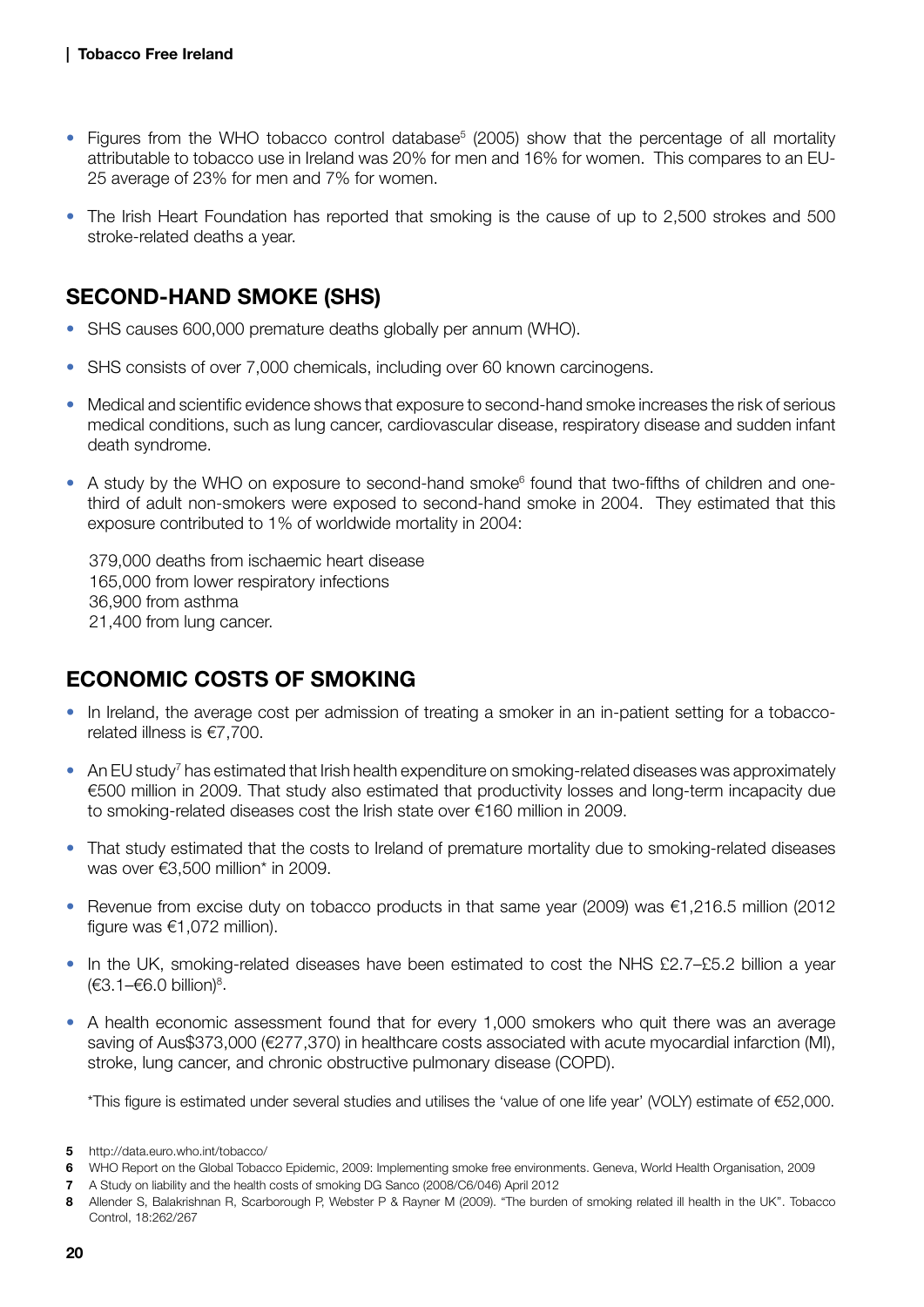| Report of the Tobacco Policy Review Group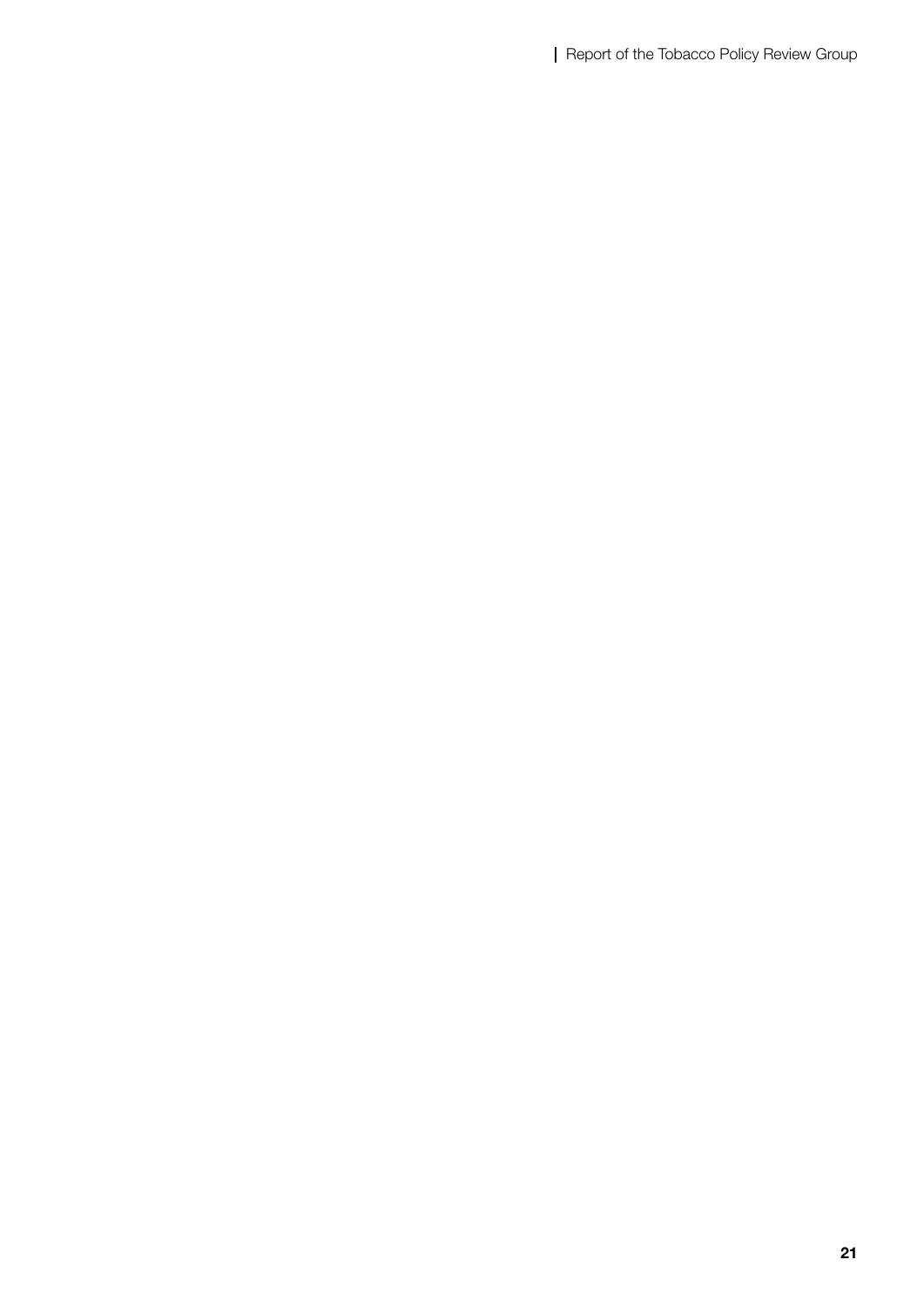## PART<sub>1</sub> Chapter 3

## Tobacco Consumption in Ireland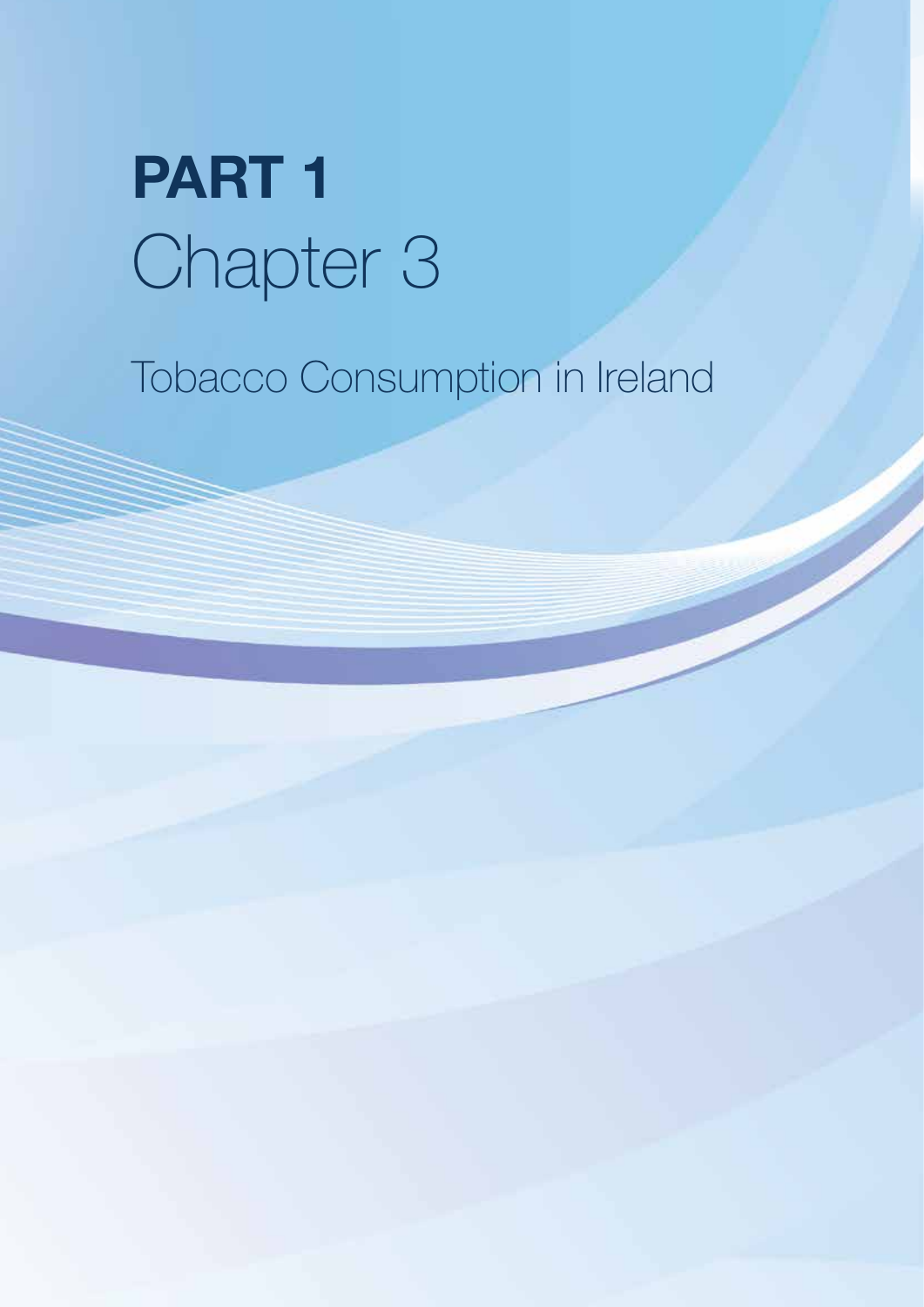### PART 1 CHAPTER 3 TOBACCO CONSUMPTION IN IRELAND

#### ADULT POPULATION

#### SLÁN Survey

According to SLÁN, the Survey of Lifestyle, Attitudes and Nutrition in Ireland, in 2007, 29% of Irish adults (31% men, 27% women) reported being current smokers, i.e. daily and occasional smokers (see Figure 1). SLÁN 2007 identified 24% of adults who reported smoking on a daily basis. Almost half of respondents (48%) reported having smoked at some point in their lives. This shows a slight reduction from SLÁN Survey 1998 when 33% reported being current smokers. Almost one in ten (9%) Irish smokers reported actively trying to quit, with an additional 50% reporting being in various stages of thinking about quitting.



Figure 1: Percentage of smokers in 2007, by age, gender and social class *Source: SLÁN 2007*

#### Data from National Tobacco Control Office<sup>10</sup>

The National Tobacco Control Office in the HSE monitors cigarette-smoking prevalence and behaviour on a monthly basis to gain a detailed picture of smoking patterns in Ireland and to identify trends in this pattern. The data are compiled from a monthly quota survey conducted on Ipsos MRBI's telephone omnipoll. The data consist of a collection of 1,000 respondents per month from July 2002. The research is conducted among Irish adults aged 15 years and over. The data are weighted by gender, age, social class and region.

<sup>9</sup> Morgan K, McGee H, Watson D, Perry I, Barry M, Shelley E, Harrington J, Molcho M, Layte R, Tully N, van Lente E, Ward M, Lutomski J, Conroy R, Brugha R (2008). *SLÁN 2007: Survey of Lifestyle, Attitudes & Nutrition in Ireland*. Main Report. Dublin: Department of Health and Children.

<sup>10</sup> www.ntco.ie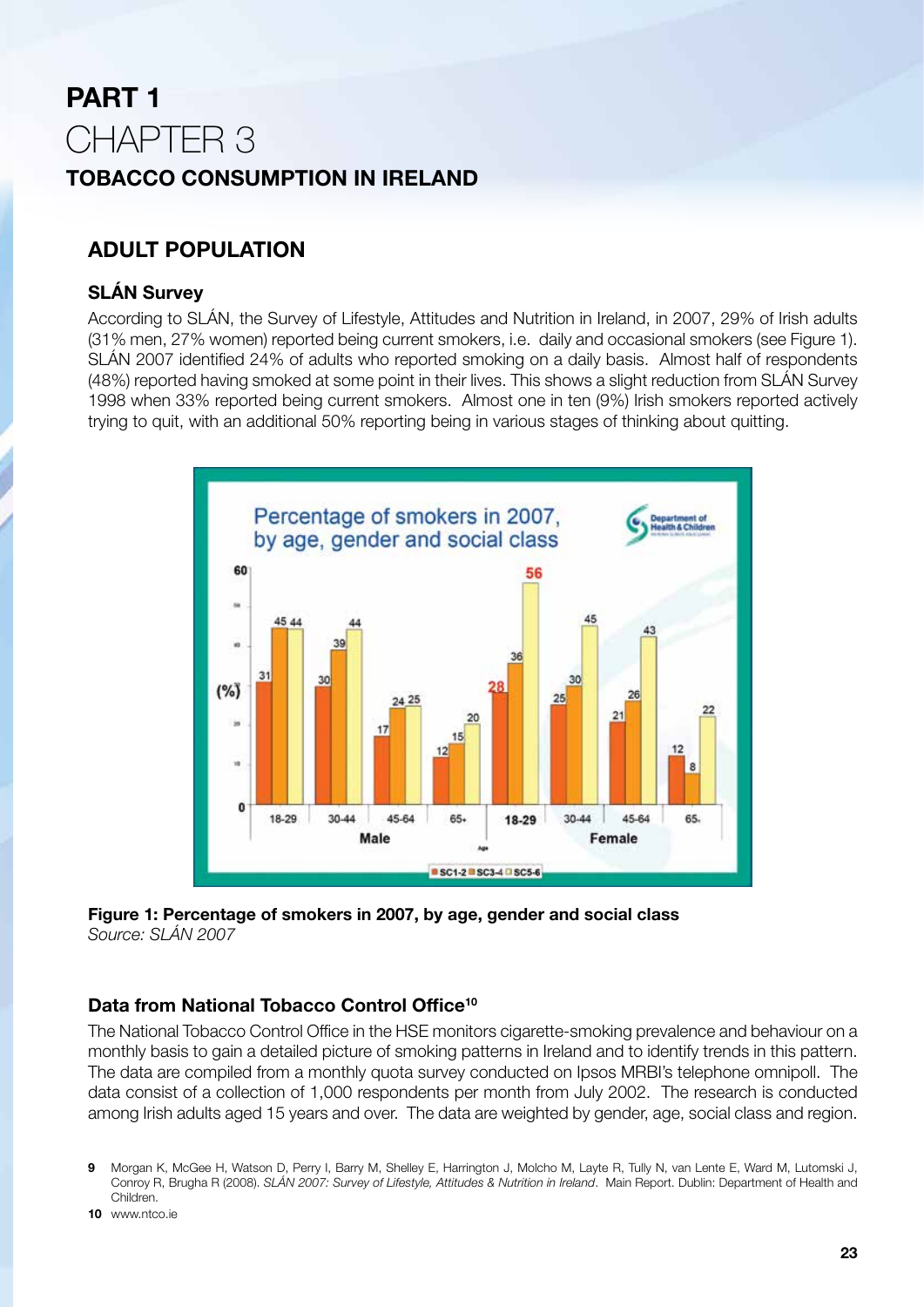Smoking was defined as responding yes to the question 'Do you smoke one or more cigarettes each week, whether packaged or roll your own?'

The overall prevalence of cigarette smoking in Ireland at June 2012 was 22%. There has been a decline in prevalence of 1.7% since June 2010.

A higher percentage of men (23.5%) reported being smokers than did women (20.5%). Smoking rates for both men and women have declined since June 2010.



#### Figure 2: 12-month moving average trend in the prevalence of smokers to the end of June 2012, by gender, as reported by the NTCO

*Source: http://ntco.ie/fig.asp?image=2010Charts/Fig\_2.1.jpg Accessed 6 June 2013*

#### International Comparison

A number of countries have successfully reduced smoking rates by pursuing sustained and comprehensive tobacco control programmes. These countries include the UK (21%), Australia (15%) and Canada (18%).

#### CHILDREN

The Health Behaviour in School Children (HBSC)<sup>11</sup> survey for 2010 showed that, overall, 27% of children report that they have 'ever smoked' tobacco. This is a decrease of 9 percentage points from the 2006 figure. Twelve% of children report that they are current smokers, i.e. smoke monthly or more frequently. This represents a 3 percentage point decrease from the 2006 figure of 15% (Table 1). While this represents progress, it does however indicate that smoking in childhood remains a public health challenge. In the 2010 study there are statistically significant differences across social class groups in current smoking status, with children from higher social class groups less likely to report current smoking behaviour. There are no statistically significant differences by gender.

<sup>11</sup> Kelly, C, Gavin, A, Molcho, M, NicGabhainn, S (2012). Health Behaviour in School Children. Galway & Dublin: Health Promotion Research Centre, NUI Galway & Department of Health & Children.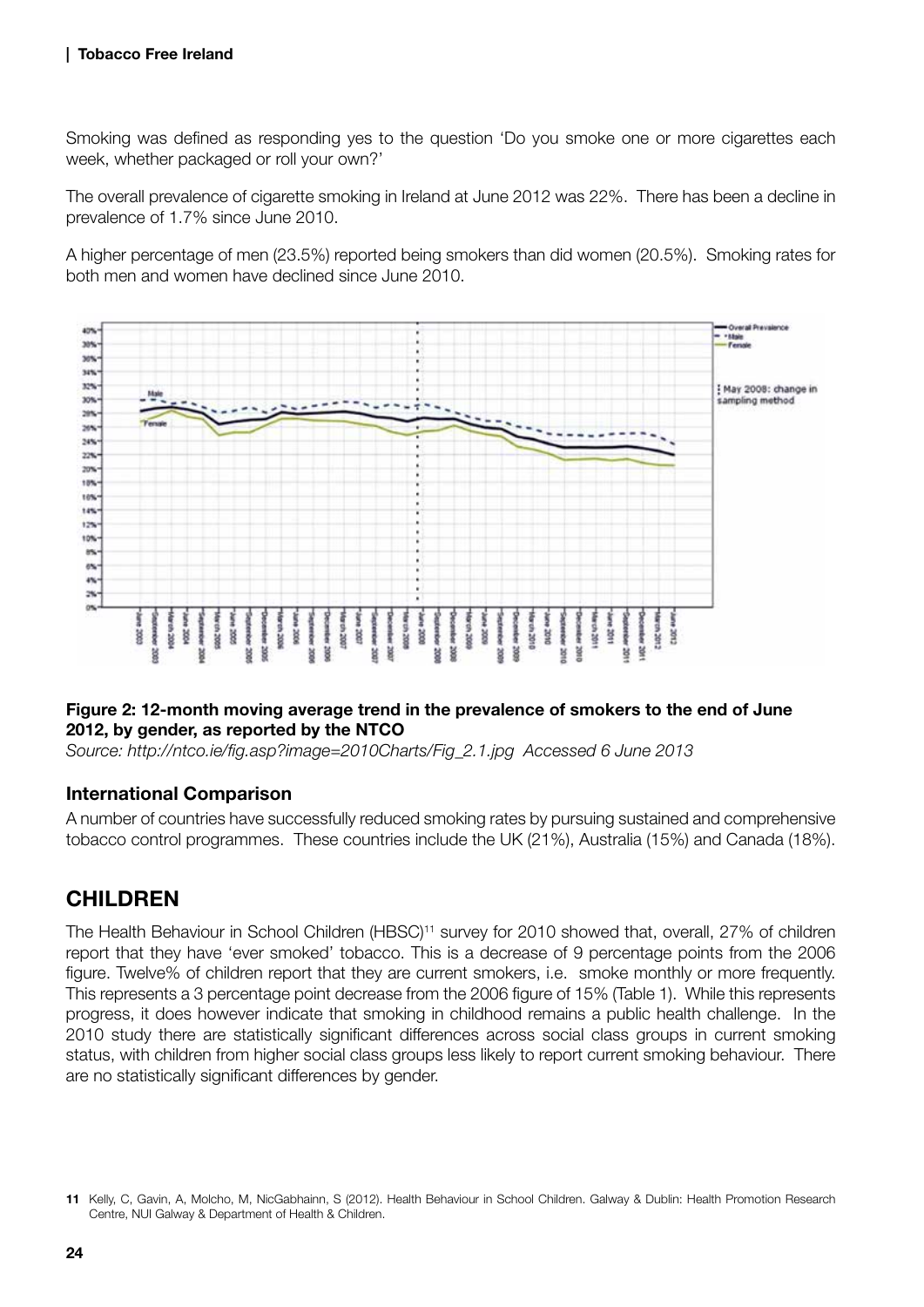| Year | % of 10 – 17 year old current smokers |
|------|---------------------------------------|
| 1998 | 21.2%                                 |
| 2002 | 18.6%                                 |
| 2006 | 15.3%                                 |
| 2010 | 12%                                   |

Table 1: Irish Health Behaviour in School-Aged Children (HBSC) studies 1998–2010 *Source: Figures from HBSC*

While the 2010 HBSC study indicated no significant statistical differences by gender, the International Study of Asthma & Allergies in Childhood (ISAAC) and the European School Survey Project on Alcohol and Other Drugs (ESPAD) studies have demonstrated a higher prevalence of smoking amongst young girls. The 2011 ESPAD study indicated that 19% of boys and 23% of girls smoke.

The 2006 Office of Tobacco Control (OTC) report *Children, Youth and Tobacco: Behaviour, Perceptions and Public Attitudes* indicated that, of those who smoked, 78% of children reported starting smoking before the age of 18 and 53% before the age of 15, showing that smoking initiation largely occurs among teenagers. Results from the HBSC survey indicate that girls in Ireland are more likely to start smoking at a younger age.

#### **Trends**

In overall terms, there has been a reduction in the prevalence of current smokers, among both boys and girls, from 21% in 1998 to 12% in the 2010 HBSC. There has also been a decline in reports of 'ever smoking' from 41% in 2002 to 27% in 2010. These trends are seen for both boys and girls and in all age groups (10–11, 12–14 and 15–17). The ISAAC and ESPAD studies have shown a consistent decline in smoking amongst 13–16 year olds over the past 15 years.

#### International Comparison

In an international comparison of smoking among 15-year-old children, Ireland ranked 19 out of 40 European and North American countries (ESPAD 2011). This is a further indication of the challenge that lies ahead for Ireland.

The Eurobarometer report *Attitudes of Europeans towards Tobacco*12, published in May 2012, highlighted that for all current adult smokers, the average age of starting smoking is lowest in Ireland (16.4), followed by Denmark (16.6), Malta (16.8) and the UK (16.8).

#### OTHER SPECIFIC GROUPS

Smoking is the greatest contributor to health inequalities between the richest and poorest sections of society. It is also a significant factor in gender-based mortality differences.

#### Young Adults

The SLÁN survey in 2007 indicated that younger people 18–29 years were more likely to currently smoke (35%) than the other age categories. However, in overall terms, this is a decrease from 1998 when 43% smoked.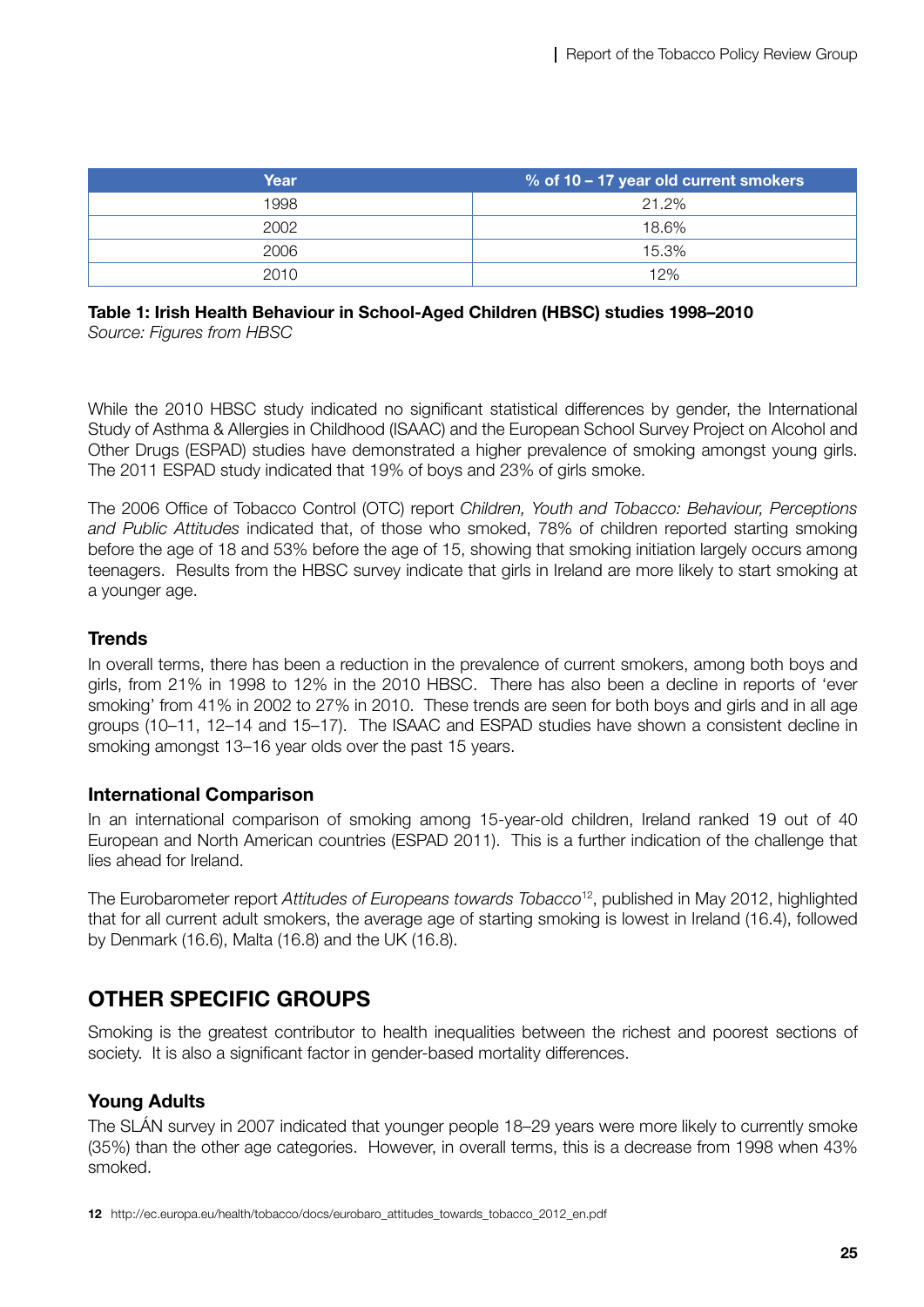Data from the National Tobacco Control Office surveys indicated that smoking rates were highest among young adults (18–34 years), reaching 30% in the 25–34 year age group. Prevalence was lowest among the 65+ age group at 11.6%. One in eight 15–17 year olds (12%) reported smoking. Rates have remained fairly steady since June 2010 in the 18–24 and 25–34 year age groups, with decreases in the 15–17, 35–44 and the oldest age groupings from 55 years upwards.

#### Socio-Economic Status

The SLÁN Survey indicated that in 2007 those in lower social class groups (Social Class 5–6) were more likely to currently smoke (37%) and to have 'ever smoked' (55%). This is particularly marked for women in the lower social classes, particularly those in the 18–29 year age groups.

Data from the National Tobacco Control Office surveys show that the highest cigarette-smoking prevalence rates were in the lower income groups. The lowest smoking rates (14.4% and 14.8%) were among farmers and higher socio-economic groups.

#### Gender

The SLÁN survey indicated that in 2007 rates of current smoking and having 'ever smoked' were higher in men than women. However, there has been a slight increase in smoking prevalence for middle-aged women (26%–27%). Women in the lower social classes, particularly those in the 18–29 year age groups, are more likely to currently smoke or to have 'ever smoked'. This has impacted on the epidemiology of lung cancer and chronic respiratory diseases. Lung cancer has now overtaken breast cancer as the commonest cause of cancer mortality in women.

|           | Males % |      | <b>Females %</b> |      |
|-----------|---------|------|------------------|------|
|           | 1998    | 2007 | 1998             | 2007 |
| $18 - 29$ | 42      | 38   | 44               | 32   |
| $30 - 44$ | 38      | 37   | 34               | 29   |
| $45 - 64$ | 29      | 23   | 26               |      |
| $65+$     | 19      |      | 16               | 13   |

Table 2: Changes in smoking prevalence, reported by SLÁN surveys, between 1998 and 2007, by age and gender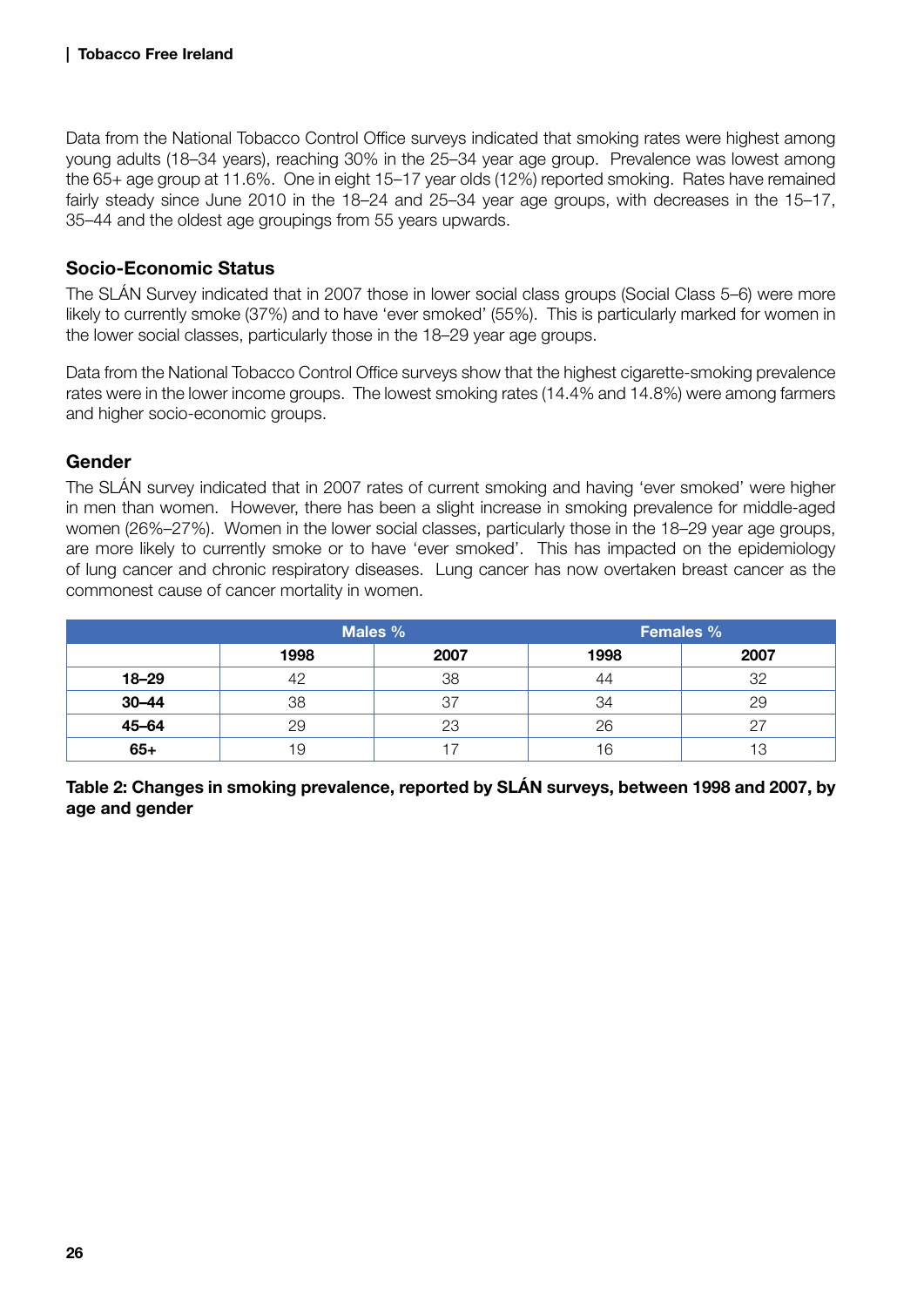| Report of the Tobacco Policy Review Group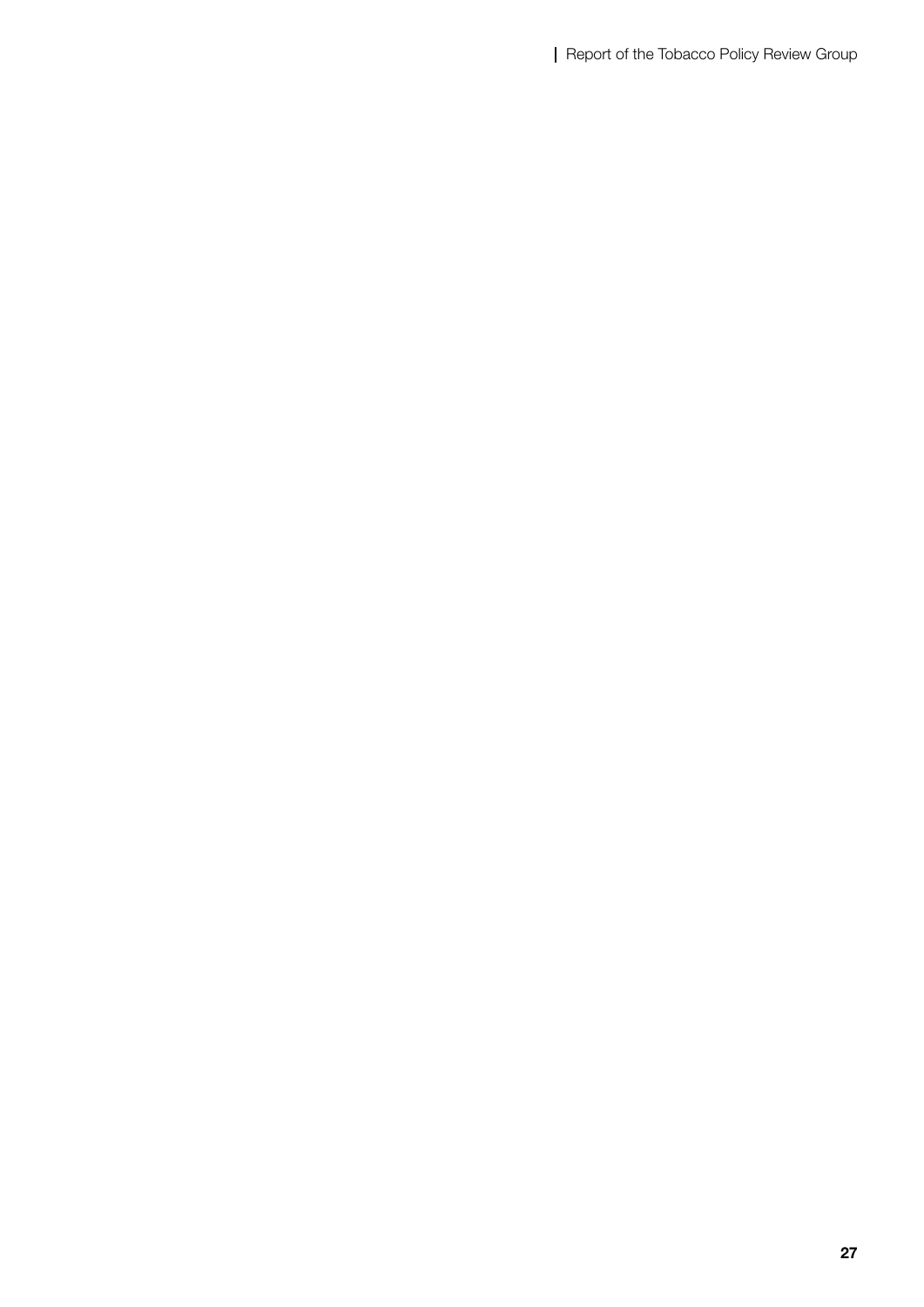# PART 1 Chapter 4

Progress to Date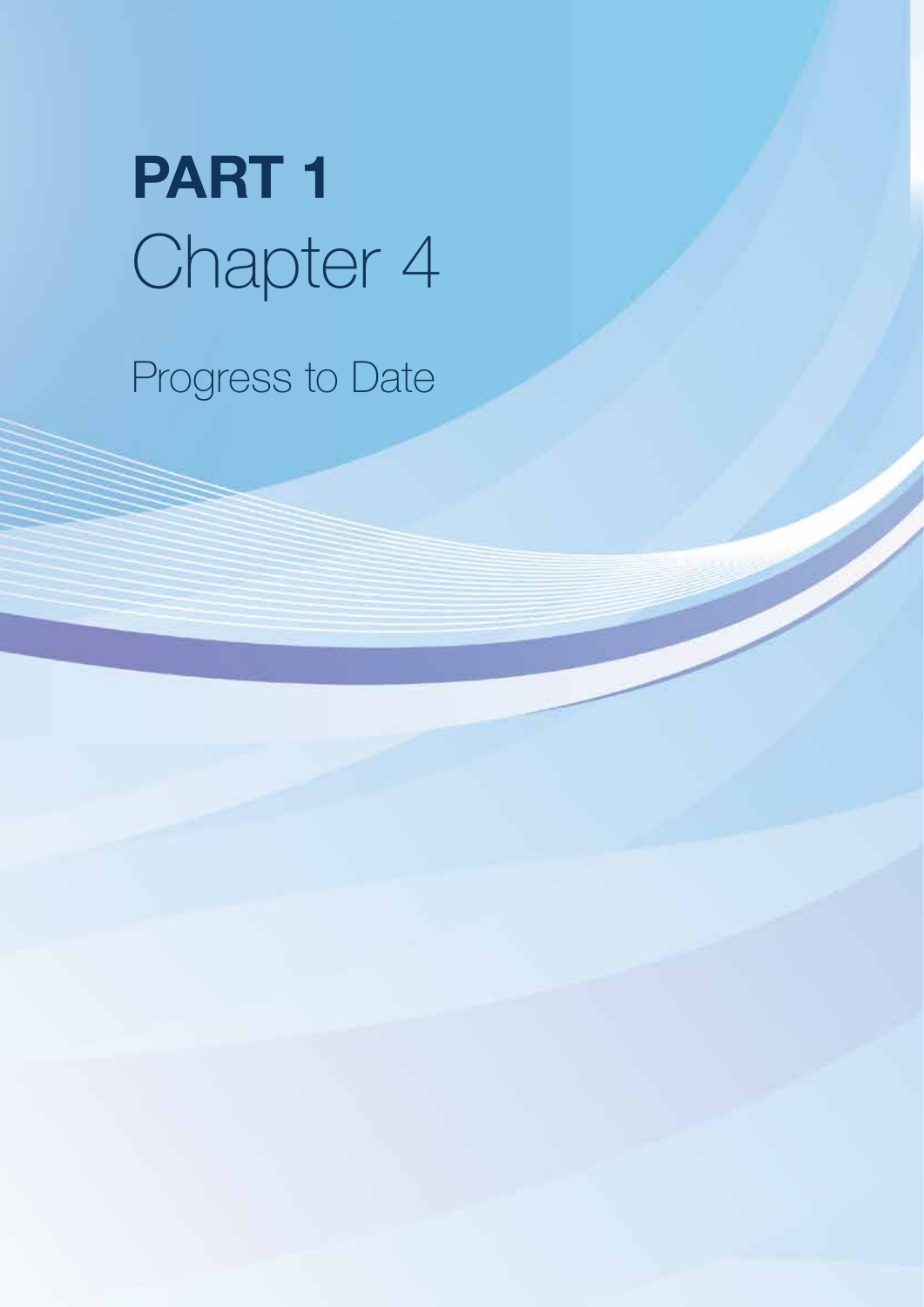### PART 1 CHAPTER 4 PROGRESS TO DATE

Ireland has a successful record in tobacco control and is regarded internationally as a leader in this area. *The Tobacco Control Scale 2010 in Europe*, published in March 2011, ranks Ireland second out of 30 European countries in terms of tobacco control. However, it is recognised that there is scope for improvement in areas relating to social marketing campaigns and treatment and cessation services.

#### NATIONAL POLICY

The 2000 national policy *Towards a Tobacco Free Society* set out a number of strategic objectives including:

- work to change attitudes
- help people give up smoking
- protect people from second-hand smoke
- a focus on children.

An action plan was agreed and progress to date is best summarised under action plan headings as outlined below:

- Better Communication and Education
	- Programme of conferences and seminars
	- National media campaigns
- Specific Support for Smokers to Quit
	- Nicotine Replacement Therapy (NRT) available free to all medical card holders
	- Development of national smoking cessation services
	- Establishment of the National Smokers' Quitline 1850 201 203
	- Establishment of social media and online cessation supports www.quit.ie and www.facebook.com/ **HSEquit**
	- Media campaigns

#### • Tougher Regulation of the Tobacco Industry

- Ban on tobacco advertising in newspapers and magazines
- Ban on misleading descriptors, e.g. 'light' and 'mild', new maximum yields (tar, nicotine and carbon monoxide), and introduction of larger health warnings on tobacco products
- Industry disclosure of ingredients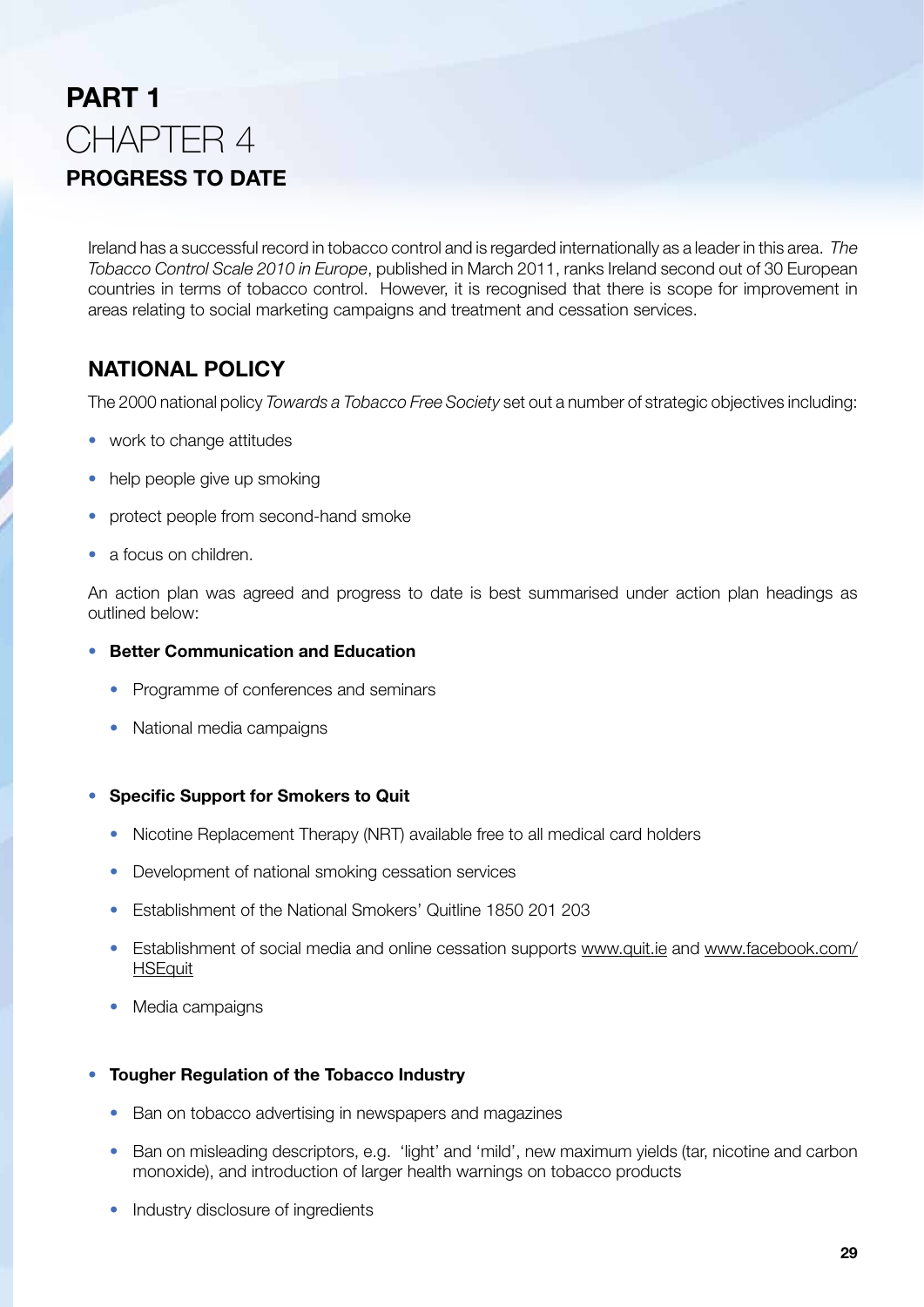- Ban on sale of cigarettes in packs of less than 20 and sale of confectioneries that resemble cigarettes
- Ban on in-store advertising and display of tobacco products
- Prohibition on self-service vending machines except in licensed premises or registered clubs; machines must be operated in accordance with regulations
- Requirement for all retailers of tobacco products to register with the HSE
- Prohibition on sponsorship
- Requirement for all cigarettes to comply with fire safety standards
- The introduction of regulations providing for combined photo and text warnings.

#### • Further Protection against Second-Hand Smoke

- Smoke free workplace legislation introduced
- Guidelines on mental health settings published (*Best Practice Guidelines for Tobacco Management in Mental Health Settings*)

#### • Better Compliance with the Law

- National Inspection Programme introduced
- Effective enforcement of the legislation by Environmental Health Officers
- Compliance level with smoke free workplace legislation is 97%<sup>13</sup>
- 97% compliance with legislation on display of cigarettes in-store<sup>13</sup>
- Refusal rate to sell cigarettes to those aged under 18 is  $73\%$  in retail premises<sup>13</sup>

#### • International Co-operation

- Party to the Framework Convention on Tobacco Control (FCTC)
- Ratification of the Framework Convention on Tobacco Control (FCTC)
- High profile involvement in the FCTC process and in successive FCTC Conferences of the Parties
- Lead facilitator in the development of Guidelines on Article 8 of the FCTC
- Involvement at European level in the agreement of the various Directives and Decisions relating to tobacco, i.e. advertising and sponsorship and manufacture, presentation and sale of tobacco products
- Active participation in the European Commission's Tobacco Products Regulatory Committee
- Host country for visiting delegations in relation to the introduction of smoke free workplace legislation in other jurisdictions.

<sup>13</sup> http://www.ntco.ie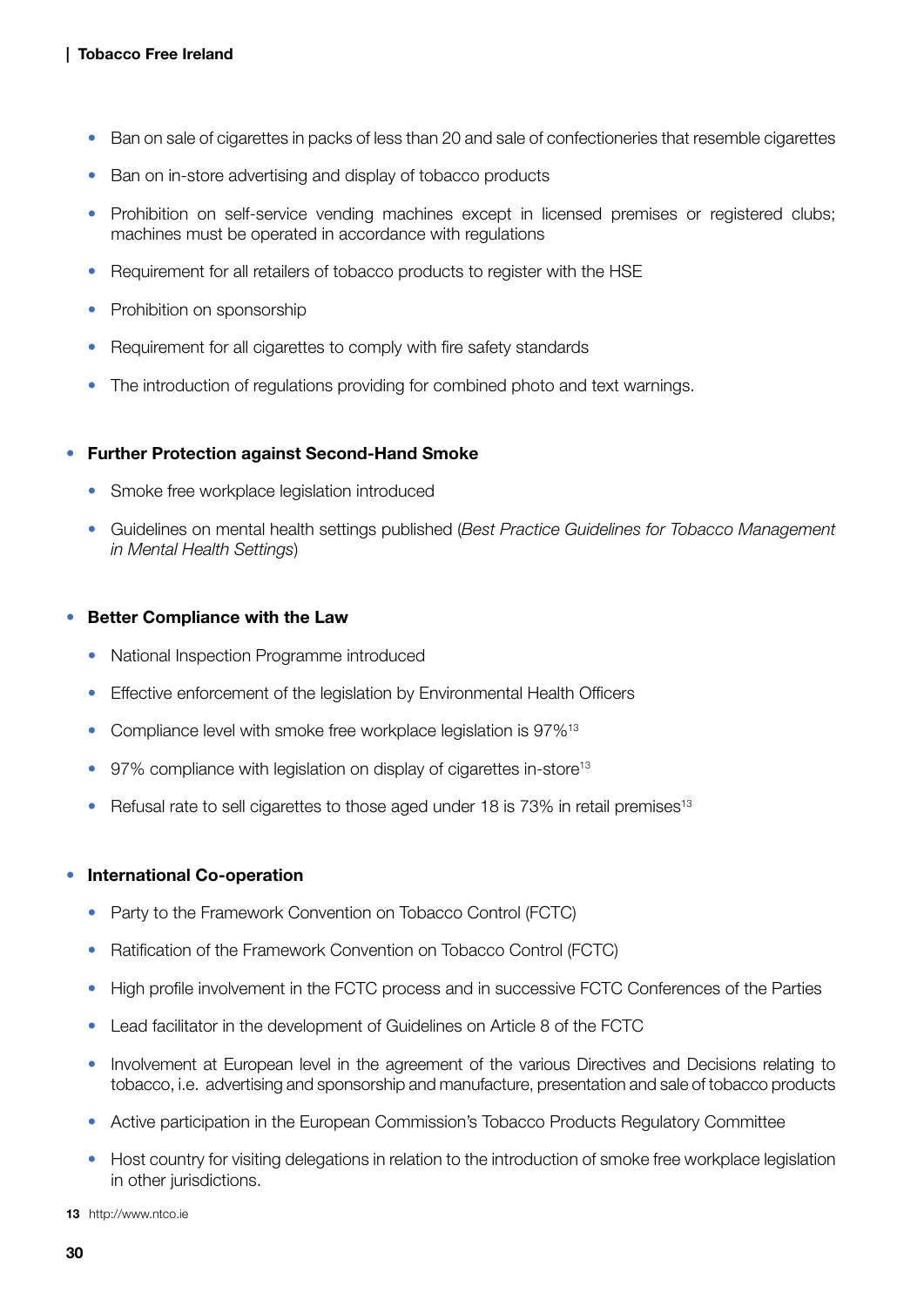#### HSE Tobacco Control Framework (TCF) 2010-2015

In addition to the progress outlined under the TTFS action plan, the HSE adopted its Tobacco Control Framework in 2010. The TCF is based on the MPOWER model presented in the WHO *Report on the Global Tobacco Epidemic 2008*. The MPOWER package includes the six most important, effective and evidence based tobacco control policies.

A National Implementation Group was established to deliver the 61 actions identified under the Framework.

Key actions progressed to date include:

- Implementation of a Tobacco Free Campus Policy in 20 acute healthcare settings, all newly opened primary care centres and all HSE administration sites
- Social marketing QUIT campaign
- Accredited national brief intervention training programme for smoking cessation
- Tobacco Control Stakeholder Network established with representation from 16 key non-governmental and professional bodies
- Audit of smoking behaviour among HSE staff
- Development of policy protecting HSE staff from exposure to second-hand smoke in domestic settings.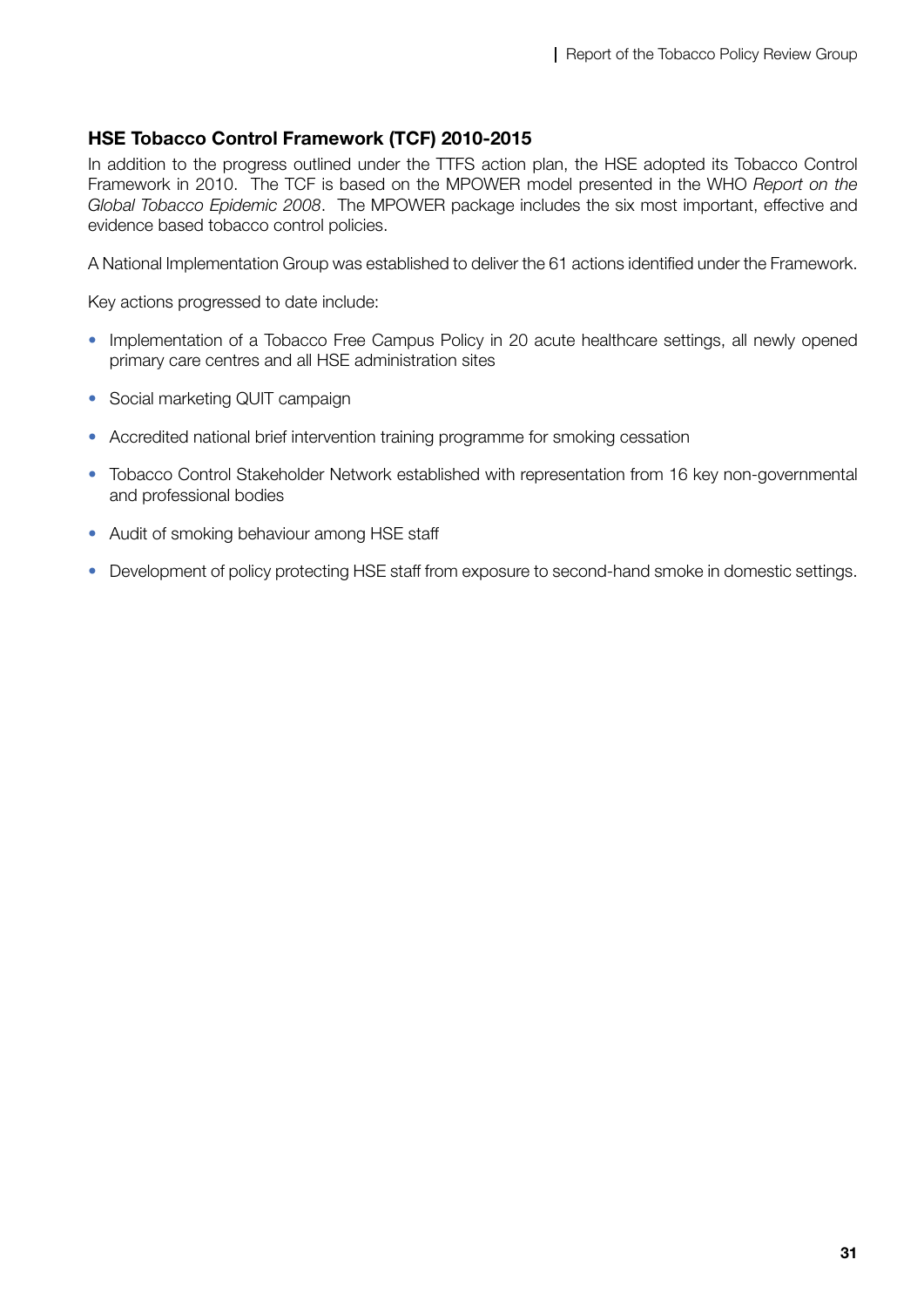# PART<sub>1</sub> Chapter 5

The Tobacco Industry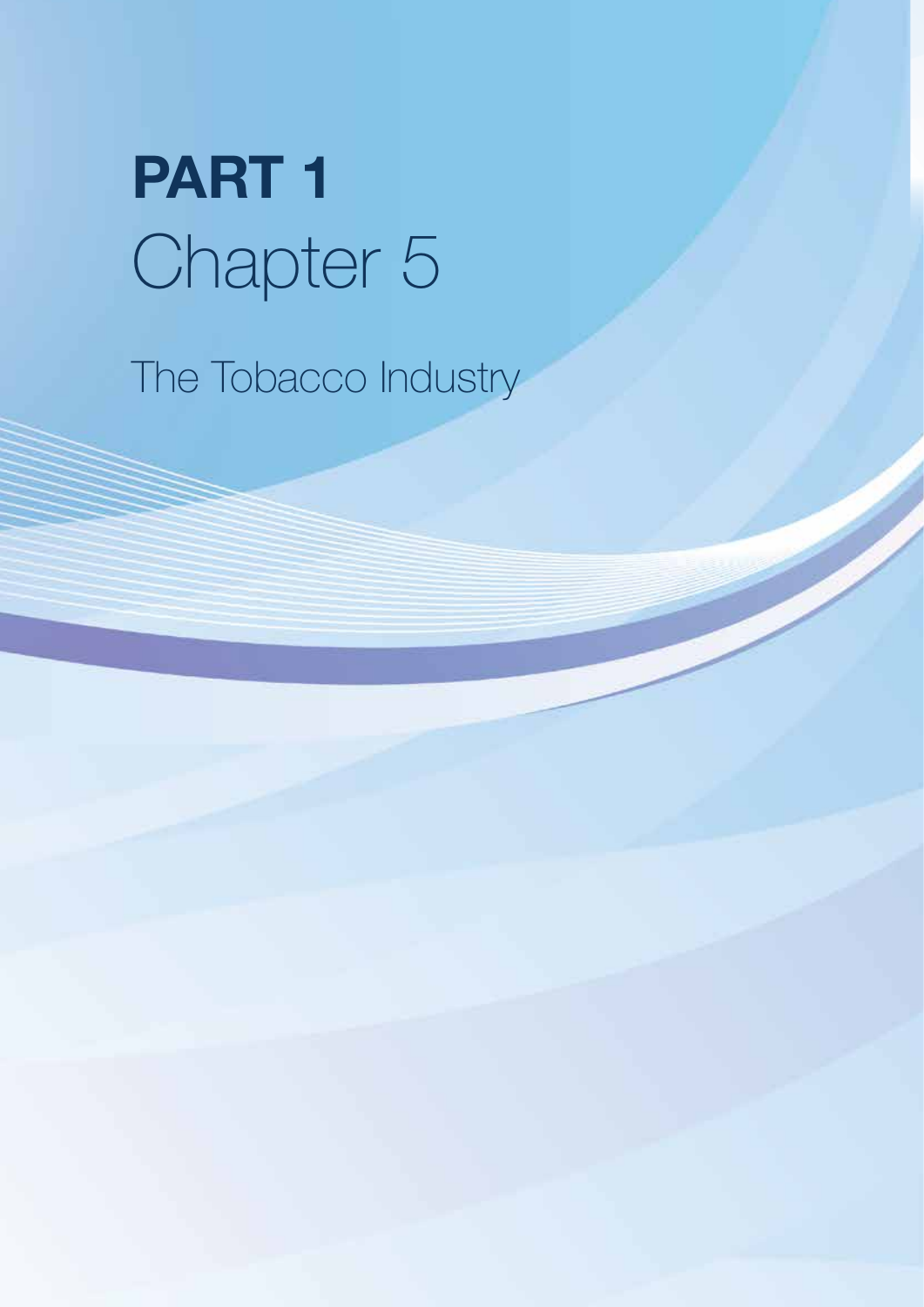### PART 1 CHAPTER 5 THE TOBACCO INDUSTRY

The 'tobacco industry' does not only consist of manufacturers of tobacco products; it also includes those engaged in all aspects of the growing, manufacture, distribution and sales of tobacco. Tobacco corporations can be either state-owned or national or multinational companies. The 'big four' tobacco companies in 2008 as indicated by *The Tobacco Atlas* are as follows:

- Philip Morris (includes Philip Morris, Philip Morris USA and Philip Morris International) with a market share of 20.0%
- British-American Tobacco (BAT) with a market share of 12.0%
- Japan Tobacco International (JTI) (include domestic and international) with a market share of 9.6%
- Imperial Tobacco with a market share of 4.9%.

In addition to these corporations, there are sixteen state-owned tobacco companies that are the leading cigarette manufacturers in specific countries. The China National Tobacco Corporation is the largest stateowned tobacco company globally, with a market share of 37.1%, producing more cigarettes than any other company in the world.

The Irish market is dominated by three main distributors: JTI Ireland, John Player & Co (Imperial Group) and PJ Carrolls & Co (BAT Group). The JTI Ireland group has the largest market share with over 50% of sales at June 2012.

The JTI Ireland Group distributes three of the top five most popular brands smoked: Benson and Hedges, Silk Cut Purple and Silk Cut Blue. These three brands have featured in the top five since August 2003. Benson & Hedges is the most popular brand, being smoked by 13.9% of smokers at June 2012. Over one half of smokers select from the five most popular brands.

There are two small manufacturers of tobacco products in Ireland.

The direction of tobacco companies is beginning to change. They are branching out into other areas of tobacco products and technology. In recent years, the major tobacco companies have purchased corporations that produce oral tobacco or alternative nicotine products.

In a publication entitled *Technical Resource for Country Implementation of WHO Framework Convention on Tobacco Control Article 5.3* the WHO outlined the various forms of tobacco interference and listed some examples of tobacco industry tactics to interfere with tobacco control measures. Litigation and threat of litigation is one of the forms mentioned.

The tobacco industry has taken and is currently taking a number of legal challenges internationally with a view to preventing pieces of legislation from operating. However, in the main these are viewed by tobacco control authorities as a means of delaying various legislative provisions from coming into operation and as a means of diverting resources away from other tobacco control and health promotion initiatives. Litigation also acts as a deterrent for other countries from developing and enacting new progressive pieces of tobacco control legislation.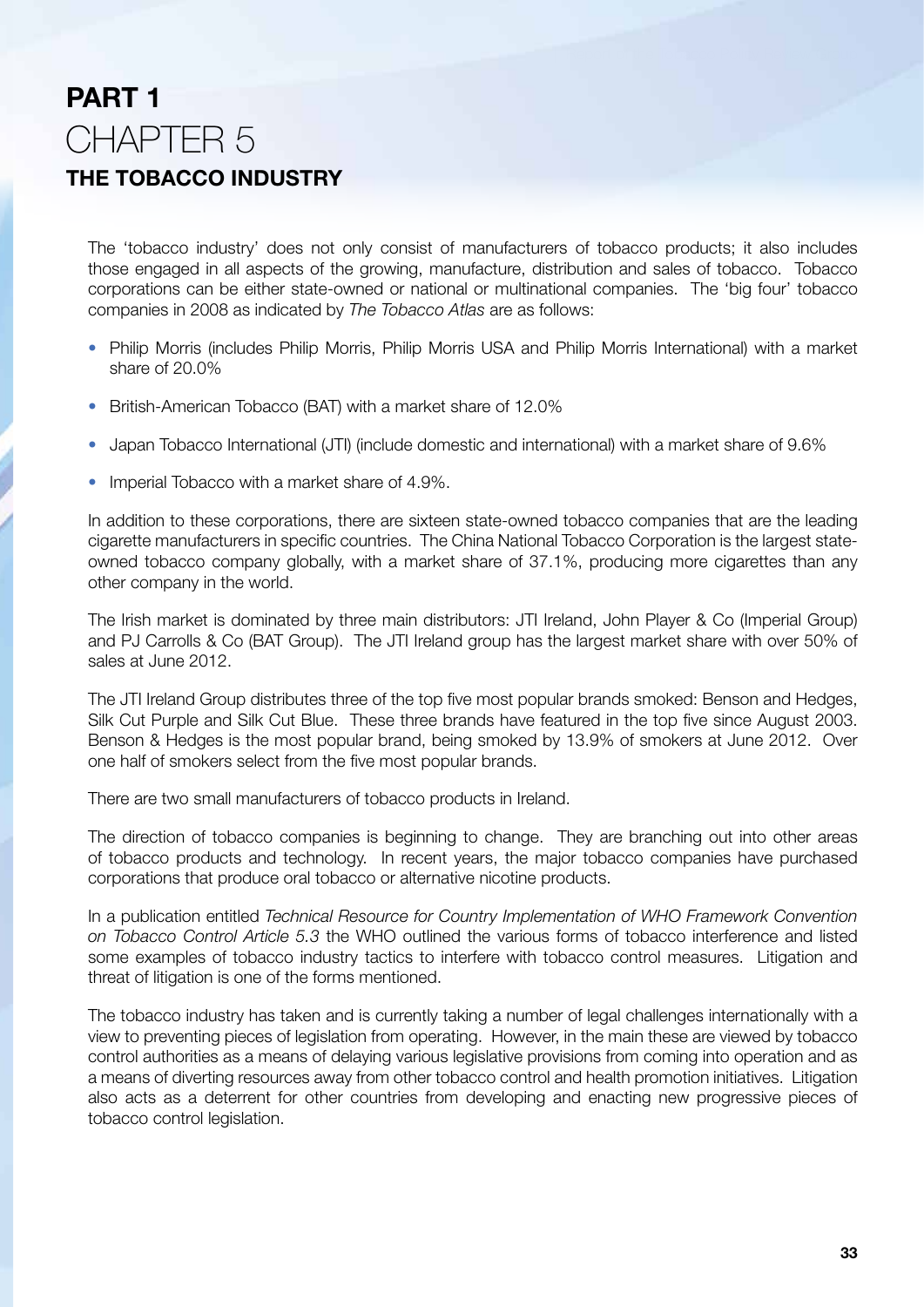A legal challenge was instigated against the Australian Government following its announcement that it would introduce plain packaging legislation. Industry proceedings were taken in Norway, challenging the point of sale advertising ban. Both of these cases were lost by the tobacco industry.

In Ireland the tobacco industry instituted proceedings in the High Court in late 2009 challenging the provisions relating to the point of sale advertising ban, the closed container requirement and the display ban, all of which were introduced in July 2009.

In developing new legislation it is imperative that it is devised in a considered and proportionate way so as to withstand the legal challenges that may occur. It is also important that tobacco control legislation be defended vigorously in the courts whether it is in the High Court or the District Courts so as to ensure the integrity of the principles and policies set out in the legislation.

In the context of Governments' involvement with the tobacco industries, Article 5.3 of the World Health Organisation's FCTC states: 'In setting and implementing their public health policies with respect to tobacco control, Parties shall act to protect these policies from commercial and other vested interests of the tobacco industry in accordance with national law.' Guidelines were developed to assist parties in meeting their obligations under Article 5.3.

#### **RECOMMENDATION**

• Take steps to ensure that all government officials, employees of state agencies and members of any government branch (executive, legislative and judiciary) responsible for setting and implementing tobacco control policies and for protecting those policies against tobacco industry interests are aware of their obligations under Article 5.3 of the WHO FCTC and are aware of the Guidelines developed to assist in meeting these obligations.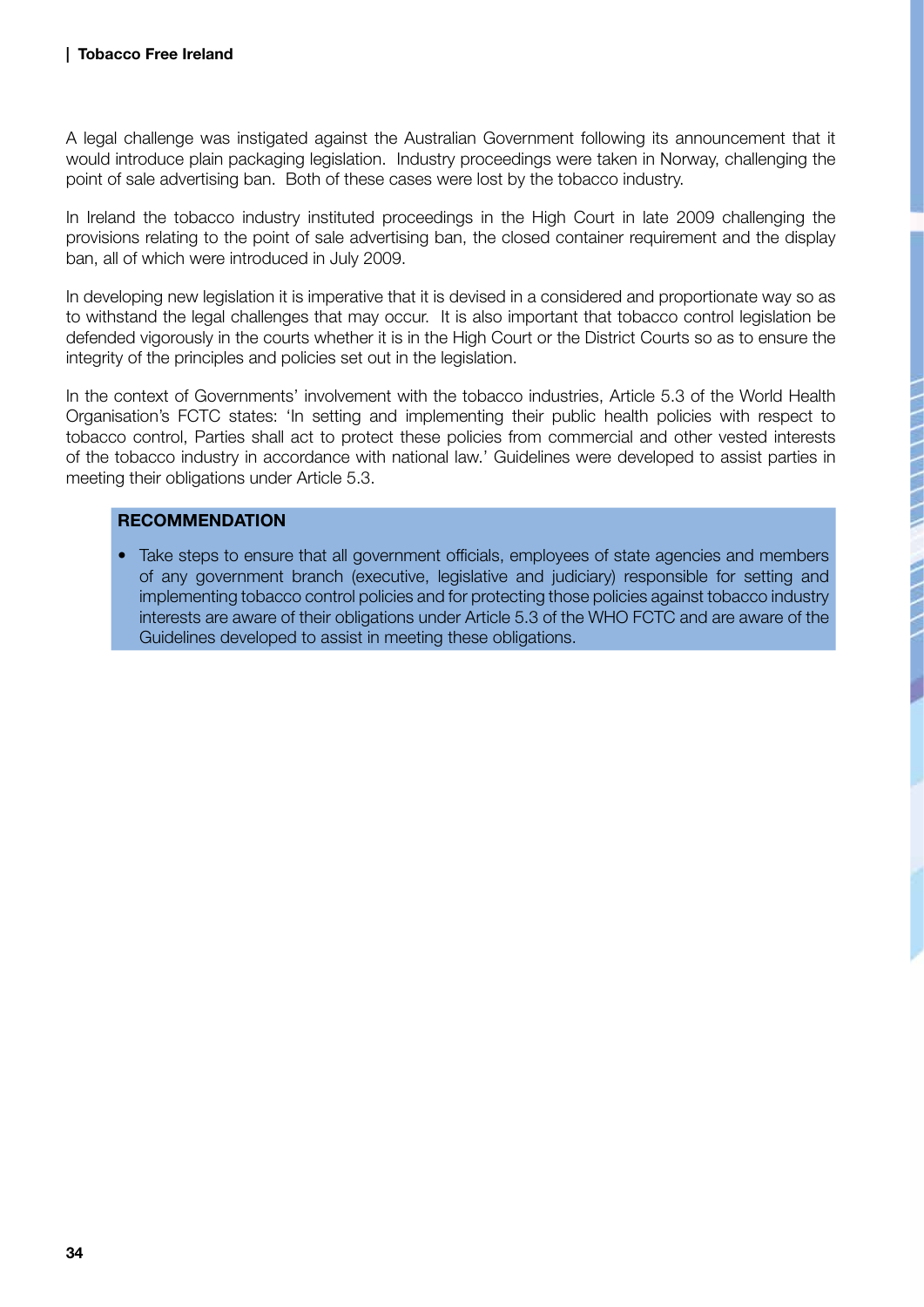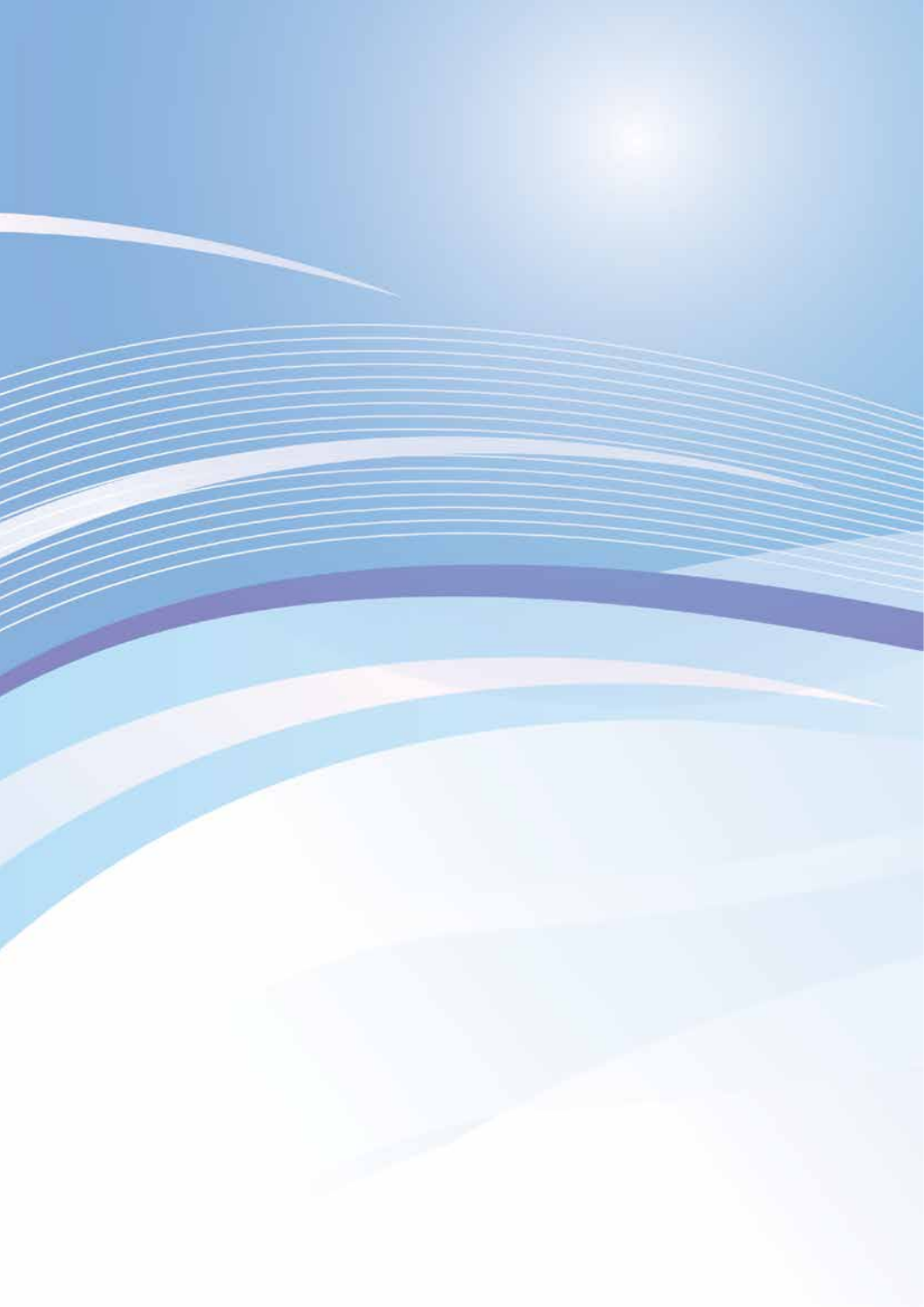## PART<sub>2</sub> Chapter 6

Tackling the Problem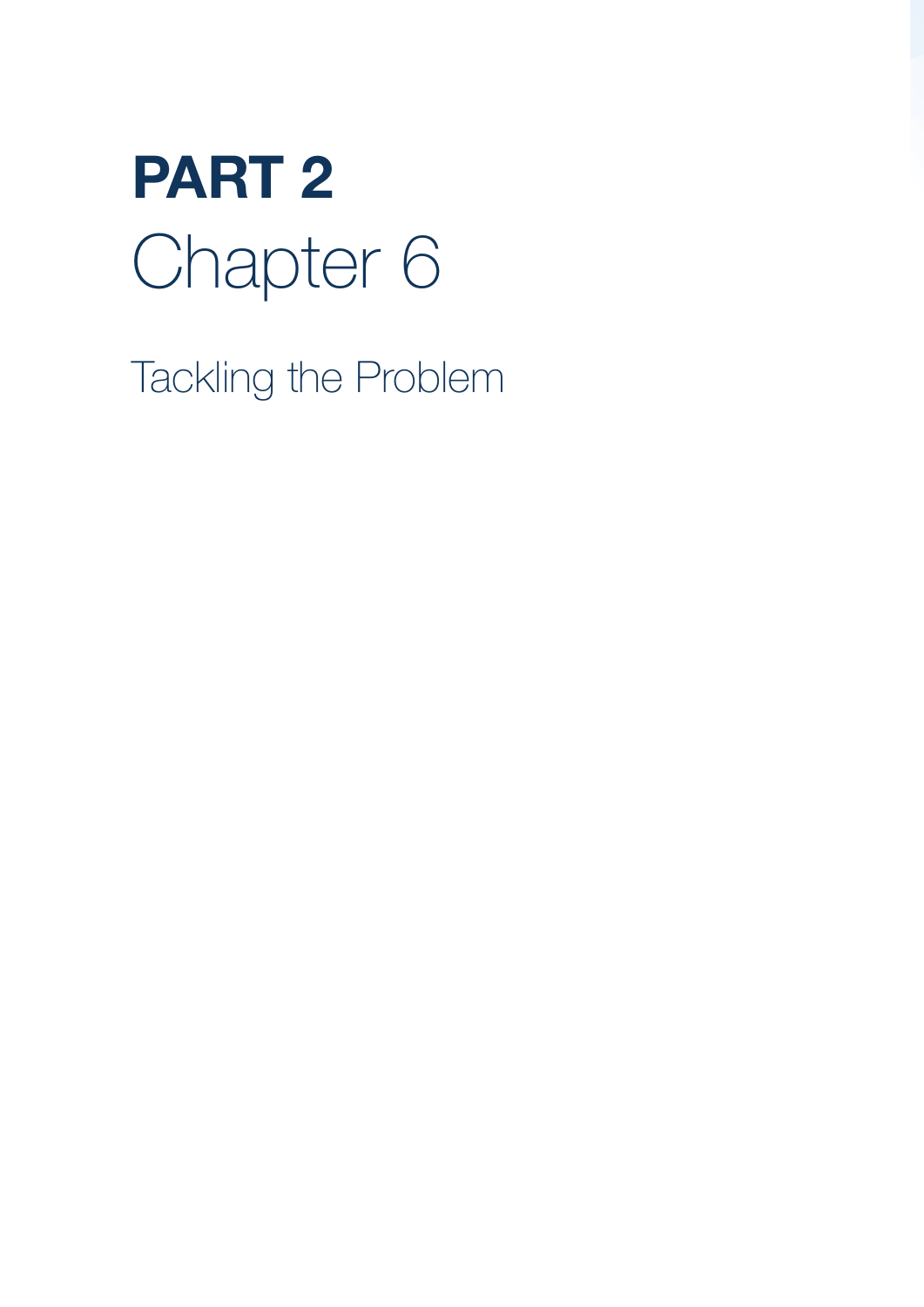### PART 2 CHAPTER 6 TACKLING THE PROBLEM

#### TOBACCO CONTROL POLICIES

The overall aim of a tobacco control policy is to reduce and eliminate tobacco-related harm in the population and the unnecessary and preventable deaths and disability caused by tobacco use. A more concerted effort is now required to support the continued development of a tobacco free society by 2025 where people can live longer and healthier lives, free from the detrimental effects of tobacco.

In order to reduce tobacco-related harm, there must be a decrease in smoking prevalence and a denormalisation of tobacco within society. Actions are therefore required to:

- prevent non-smokers including children and young people from starting to smoke
- encourage, motivate and support current smokers to quit
- reduce recidivism rates among those who have quit
- protect non-smokers, especially children, from the effects of second-hand smoke
- limit the societal impacts of smoking and protect society, especially those under 18 years, from the marketing practices of the tobacco industry.

Implementation of tobacco control policies must incorporate both population based approaches, which focus on the entire population, and risk based approaches, which target specific high risk groups within the population, such as children and adolescents, smokers in low income groups and young women.

Policy on tobacco control requires public support, and the attitudes of the public must, therefore, be considered. Engaging public support for the introduction of policies is critically important to ensure their success.

Recent Eurobarometer reports<sup>14</sup> highlight strong public support for various tobacco control policies among Irish citizens, well above the European average in all instances. For example:

- 65% are in favour of increasing taxes on tobacco products
- 83% are in favour of banning sales through the internet and 73% support a ban on sales through vending machines
- 82% support banning flavours that make tobacco products more attractive
- 82% are in favour of security measures on packs to limit smuggling/counterfeit even if it increased the price by a few cent
- 90% support the introduction of pictorial health warnings on all tobacco products
- 73% are in favour of introducing a fee on manufacturers to cover the health costs of tobacco use
- 81% are in favour of banning colours, logos and promotional elements from tobacco products.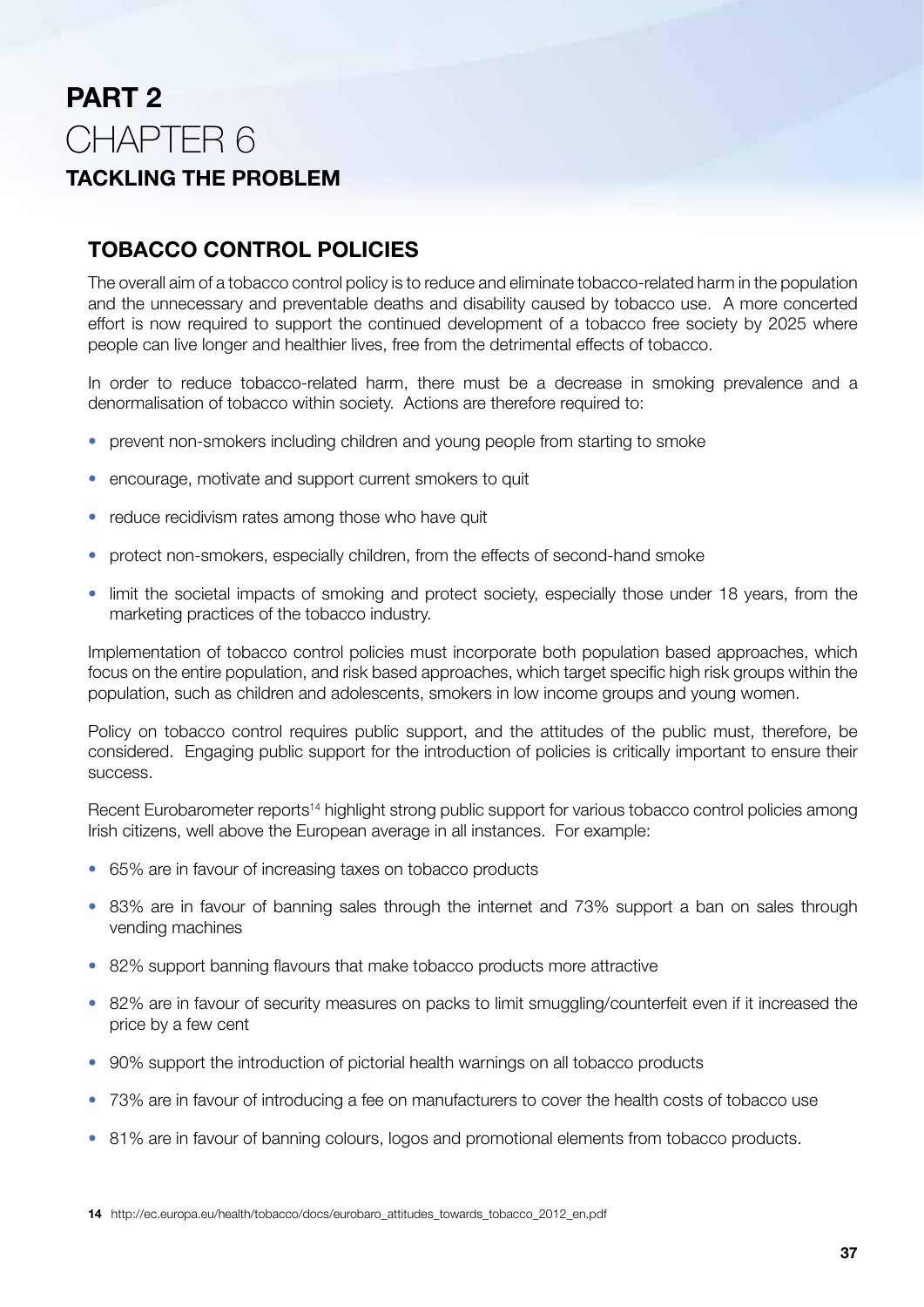#### POLICY FRAMEWORK

The objectives articulated in the *Towards a Tobacco Free Society* remain a key focus of the revised policy and in particular the denormalisation of tobacco use in Irish society. The framework in this new policy has been further informed by the WHO MPOWER model which was developed to enable countries to implement the Framework Convention on Tobacco Control (FCTC) measures.

The WHO MPOWER model has identified the six most important, effective and evidence based tobacco control policies:

Monitoring of tobacco use and prevention policies

**Protecting people from second-hand smoke** 

**Offering help to people who want to quit** 

Warning of the dangers of tobacco

Enforcing bans on advertising, promotion and sponsorship

**Raising taxes on tobacco.** 

This new policy, as well as incorporating the WHO MPOWER model, contains some additional themes which underpin the approach to reducing the harm caused by tobacco in Ireland today, namely:

- Protecting children
- Denormalisation of tobacco use
- Building and maintaining compliance with tobacco legislation
- Regulating the tobacco retail environment.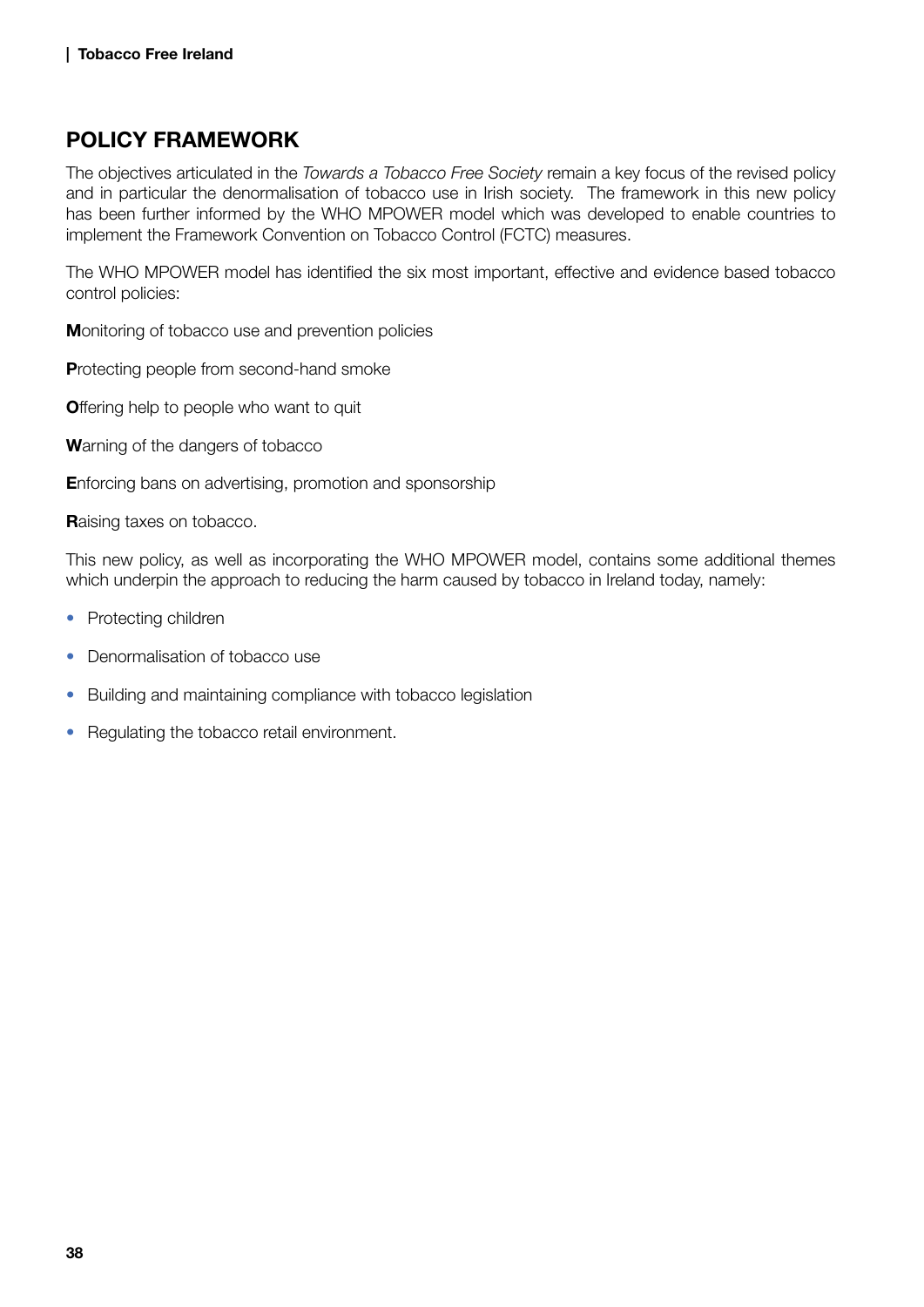| Report of the Tobacco Policy Review Group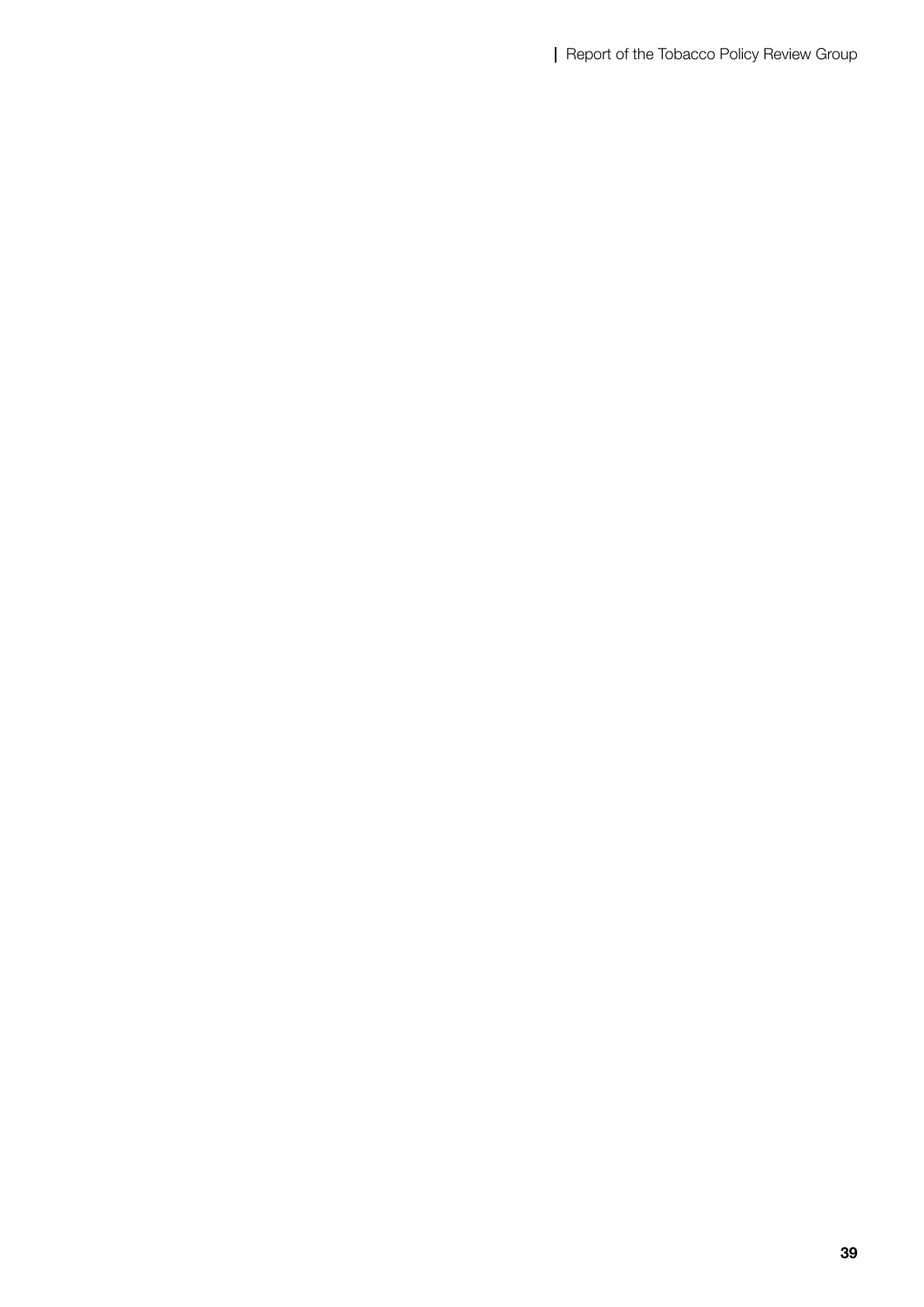## PART<sub>2</sub> Chapter 7

Protecting Children and Denormalisation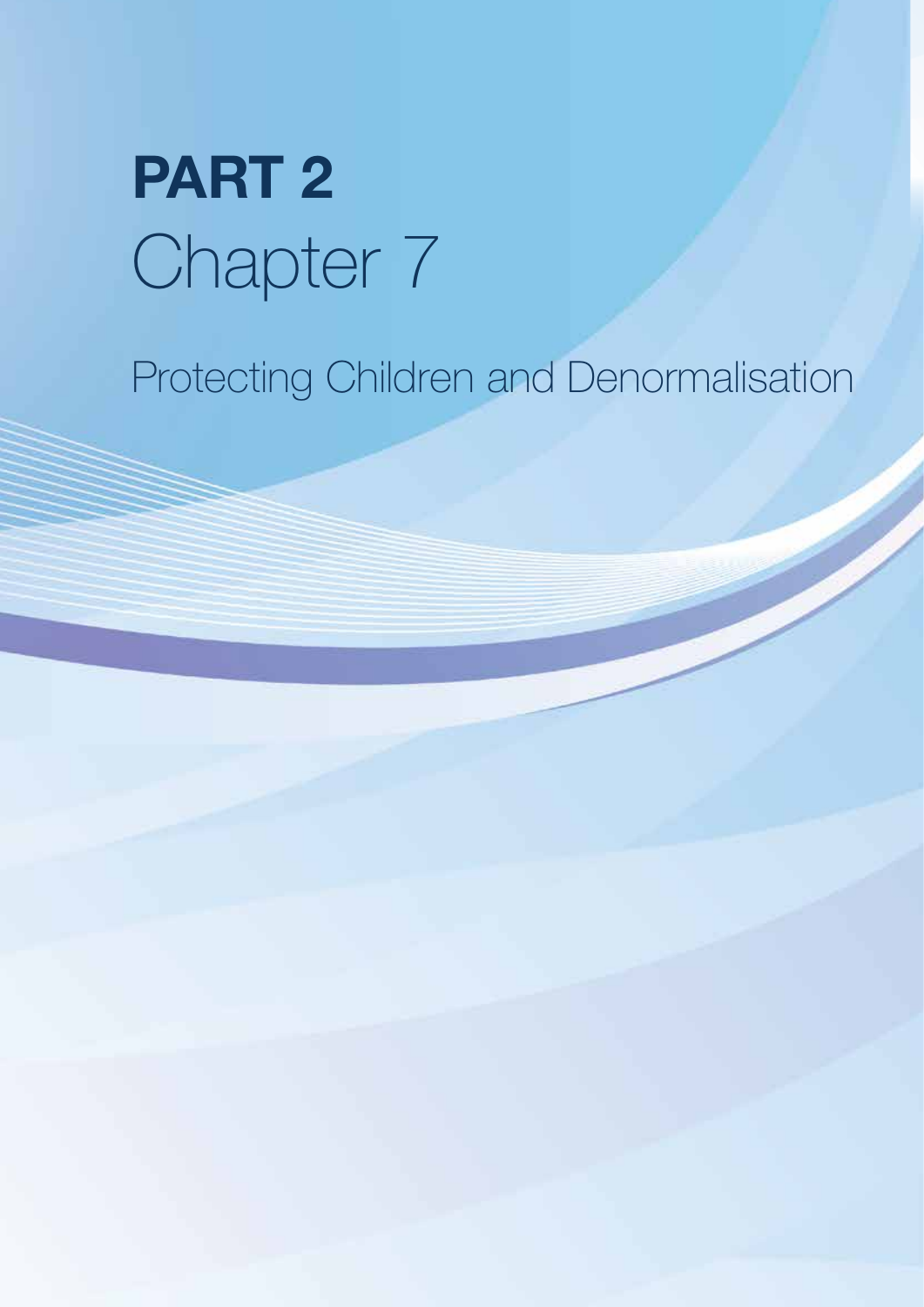### PART 2 CHAPTER 7 TACKLING THE PROBLEM

#### PROTECTING CHILDREN

The key area of concern is how best to prevent young people from starting to smoke. Given that about 2% of smokers quit and 5,200 smokers die every year, it is estimated that the tobacco industry needs to recruit at least 50 new smokers every day just to maintain the smoking rates at their current level; and since approximately 80% of smokers start when they are children, most of these new smokers are actually children.

Children are especially vulnerable to harm from both active and passive smoking. They become addicted very quickly, and the earlier they begin to smoke, the harder it becomes for them to quit at a later stage because of the impact that nicotine has on their developing brains. Of particular interest are the reasons why children and young people start to smoke. Children are vulnerable to the societal impact of smoking and to the marketing practices of the tobacco industry. Children are attracted to the new 'fashionable' cigarette packs. In essence, children and young people smoke because adults inadvertently or otherwise encourage children to smoke. This happens in many ways, either as direct role models, through films, through advertising and by selling tobacco to children. Children who come from households where one or other parent smokes are significantly more likely to become smokers themselves. In the Eurobarometer study *Attitudes of Europeans towards Tobacco* (May 2012)15 79% of European smokers and ex-smokers say they started because their friends smoked and 21% because their parents smoked.

There is ample evidence to show that the portrayal of smoking in movies targeted at children and young people also impacts on whether they smoke or not. The positive portrayal of smoking by models and other forms of advertising glamorises smoking and makes it attractive to children.

Despite it being illegal to sell tobacco to persons less than 18 years of age, the evidence shows that many outlets continue to do so. Children also report sourcing cigarettes from siblings and parents or by 'fishing', i.e. where children solicit an adult to buy cigarettes on their behalf, often for a small fee.

There has been much research on how to prevent children and young people from starting to smoke. Unfortunately there is no one 'magic bullet' in providing a solution. However, there is clear evidence that interventions with multiple components such as age restrictions for tobacco purchases which are properly enforced, introduction of point of sale display bans, the provision of tobacco free public places, evidence based mass media communications and special programmes in schools and local youth communities can have a positive effect on smoking and initiation rates. In addition, reducing smoking in the adult population also impacts significantly on children and young people.

#### **RECOMMENDATION**

• The protection of children must be prioritised in all of the initiatives outlined in the policy.

#### DENORMALISATION OF TOBACCO USE

A key component in moving towards the creation of a tobacco free society is the denormalisation of tobacco use at every opportunity. This is not an anti-smoker initiative but rather a desire to change our approach towards the use of tobacco across society. Making smoking less attractive to children and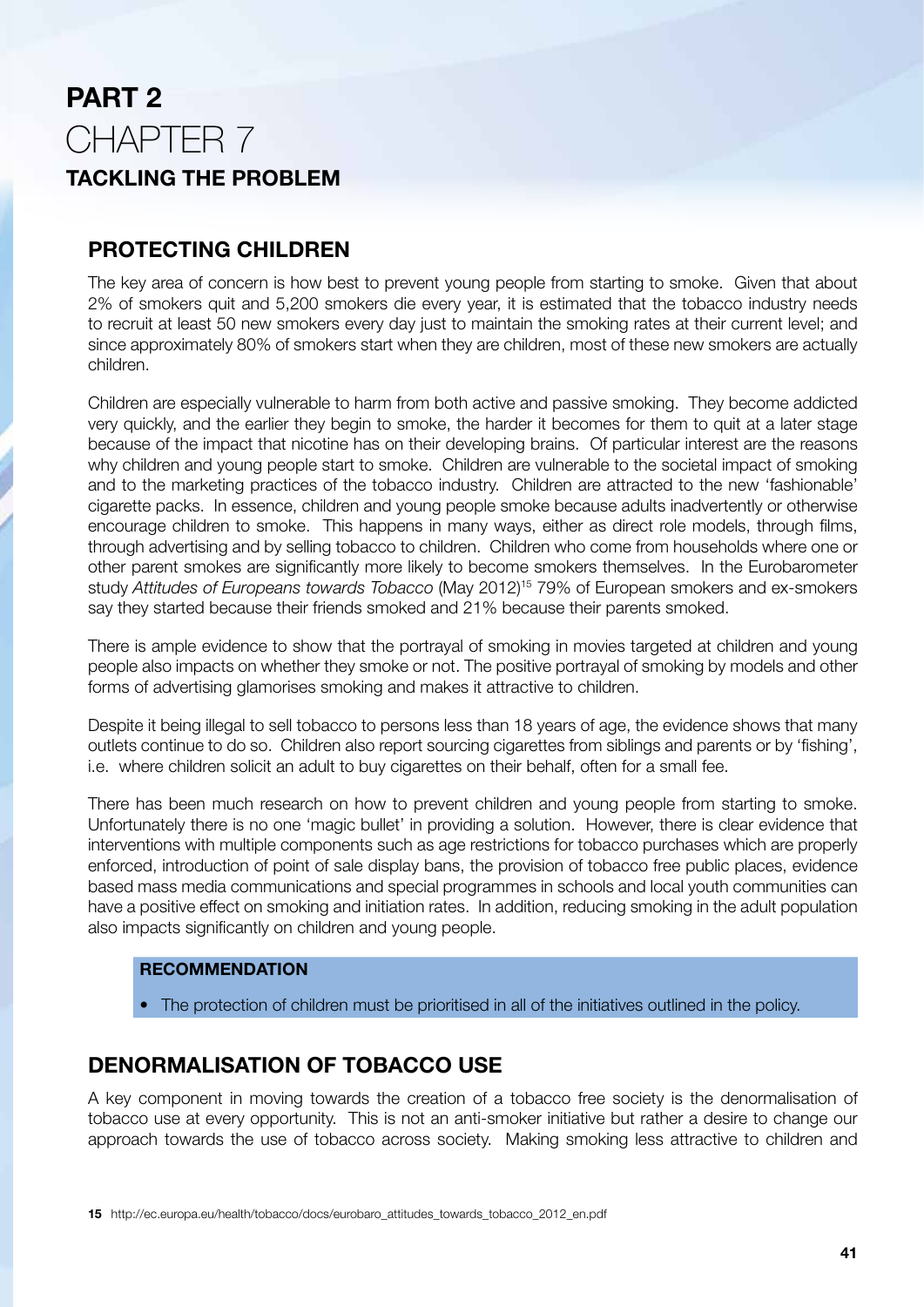young people and increasing its social unacceptability are key elements in the denormalisation of tobacco. Denormalisation of tobacco at every level of society is one of the key strategies for protecting children.

The workplace smoking ban helps to de-normalise smoking and also limits opportunities for smoking. The development of further smoke free initiatives can only succeed in further de-normalising tobacco consumption in our society. International research demonstrates that there is strong public support for tobacco free schools and for restrictions in certain settings such as sports grounds and children's playgrounds. In order to increase the social unacceptability of smoking, it is important that areas where children congregate should move towards becoming tobacco free.

The HSE is committed to introducing a tobacco free campus policy in all of its sites by 31 December 2015. Considerable progress has been made, and by the end of 2013 all 49 acute hospitals, 35% of primary care centres and all administration sites will be tobacco free. The tobacco free campus initiative is part of an international move to make healthcare institutions completely smoke free as there is a growing recognition that allowing smoking on healthcare campuses significantly undermines the health promotion message of such organisations. This initiative has already been introduced in hospitals and healthcare facilities in the US, Canada, Britain, New Zealand and Spain.

In 2009 Ireland's first smoke free playground was launched in Donegal. Since then, numerous County, City and Town Councils have introduced similar initiatives in playgrounds in their respective areas with many more planning to move forward on the smoke free playground initiative.

Sports venues are also an important part of the picture in de-normalising tobacco use. Whilst some sports stadia in Ireland have introduced smoke free areas, the Aviva Stadium has made huge progress in this regard. The Aviva Stadium operates a 'no smoking' policy for all sporting fixtures and concerts. The policy also covers half-time and/or intervals as fans are not allowed to leave in order to smoke and then return to the stadium at any time for the duration of an event.

At an international level, other countries are taking similar steps. For example, in New York City as of 23 May 2011 smoking is banned in parks, beaches and boardwalks, public golf courses, sports stadia grounds and pedestrian plazas. Smoking was already prohibited in playgrounds, pools and inside stadia.

#### RECOMMENDATIONS

- Denormalisation must be a complementary underpinning theme for all of the initiatives within the policy.
- Develop and introduce legislation to prohibit smoking within the campuses of primary schools, secondary schools and child care facilities.
- Promote tobacco free campuses for all third-level institutions in consultation with key stakeholders.
- Promote tobacco free campuses for all health care, governmental and sporting facilities in consultation with key stakeholders.
- Further develop the tobacco free playgrounds initiative in conjunction with the local authorities by voluntary measures or by the introduction of bye-laws.
- Promote tobacco free environments and in particular parks and beaches in conjunction with the local authorities by voluntary measures or by the introduction of bye-laws.
- Evaluate the tobacco free environment initiatives with a view to the introduction of legislation if required.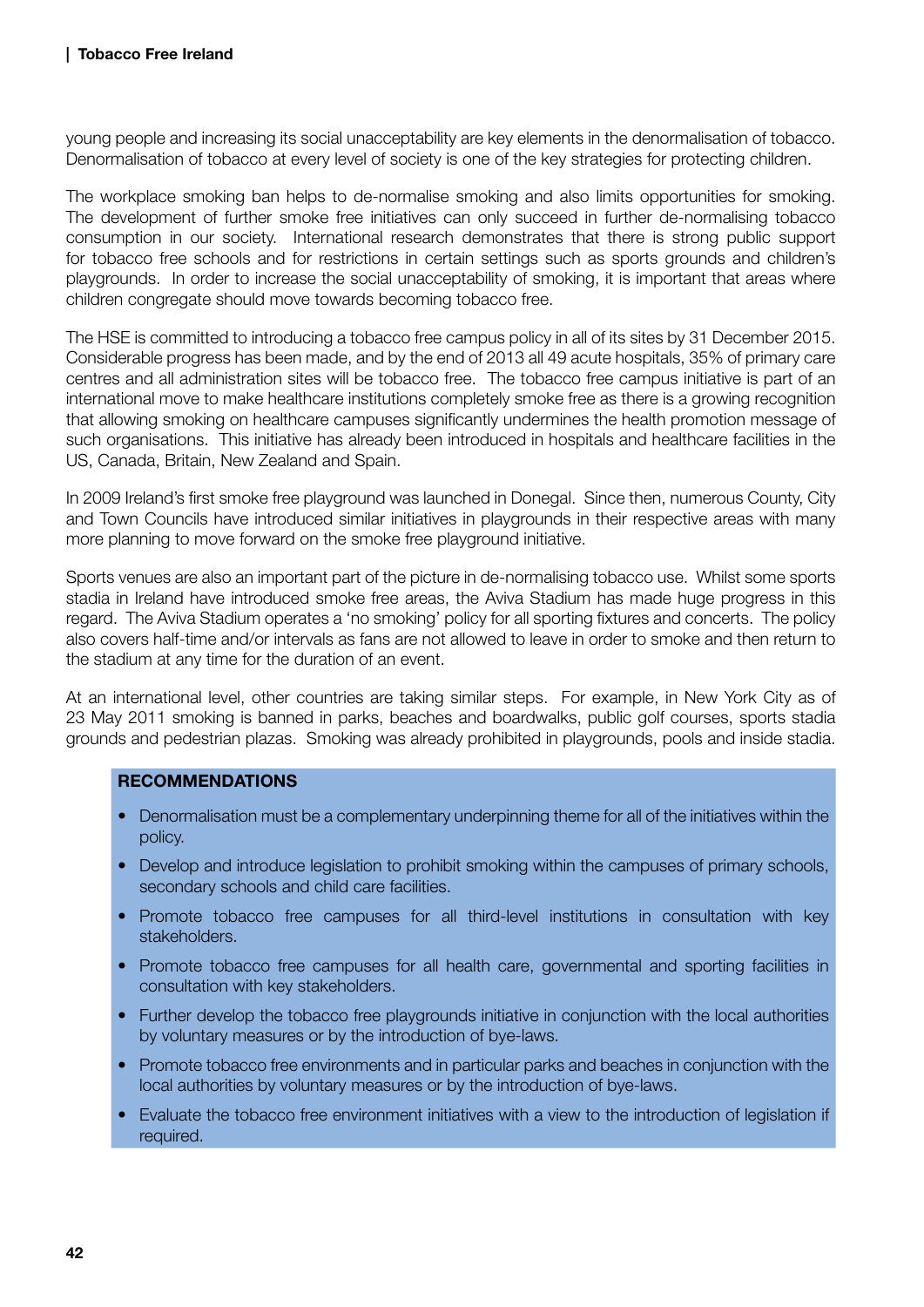| Report of the Tobacco Policy Review Group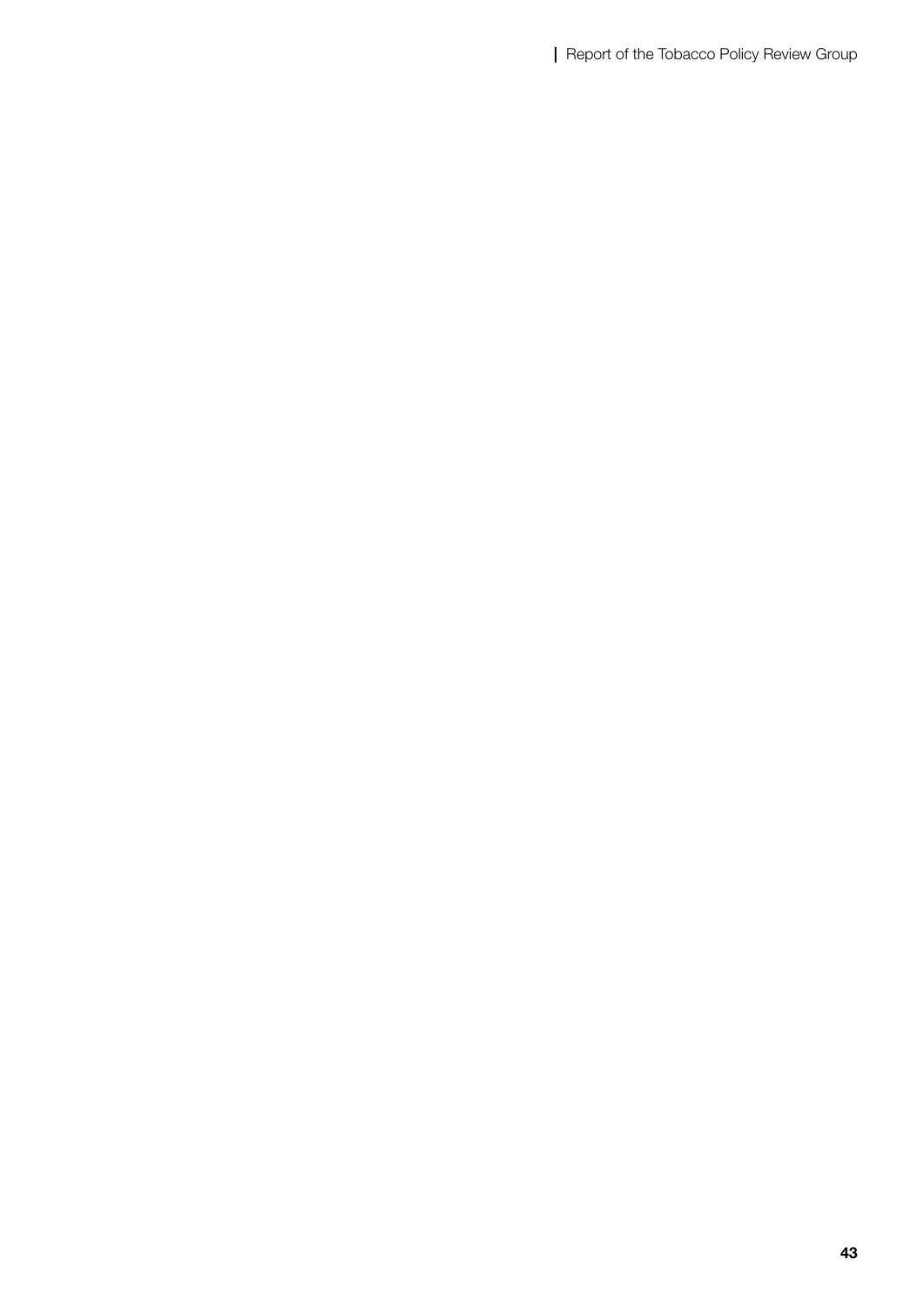## PART<sub>2</sub> Chapter 8

Legislative Compliance and Regulating the Retail of Tobacco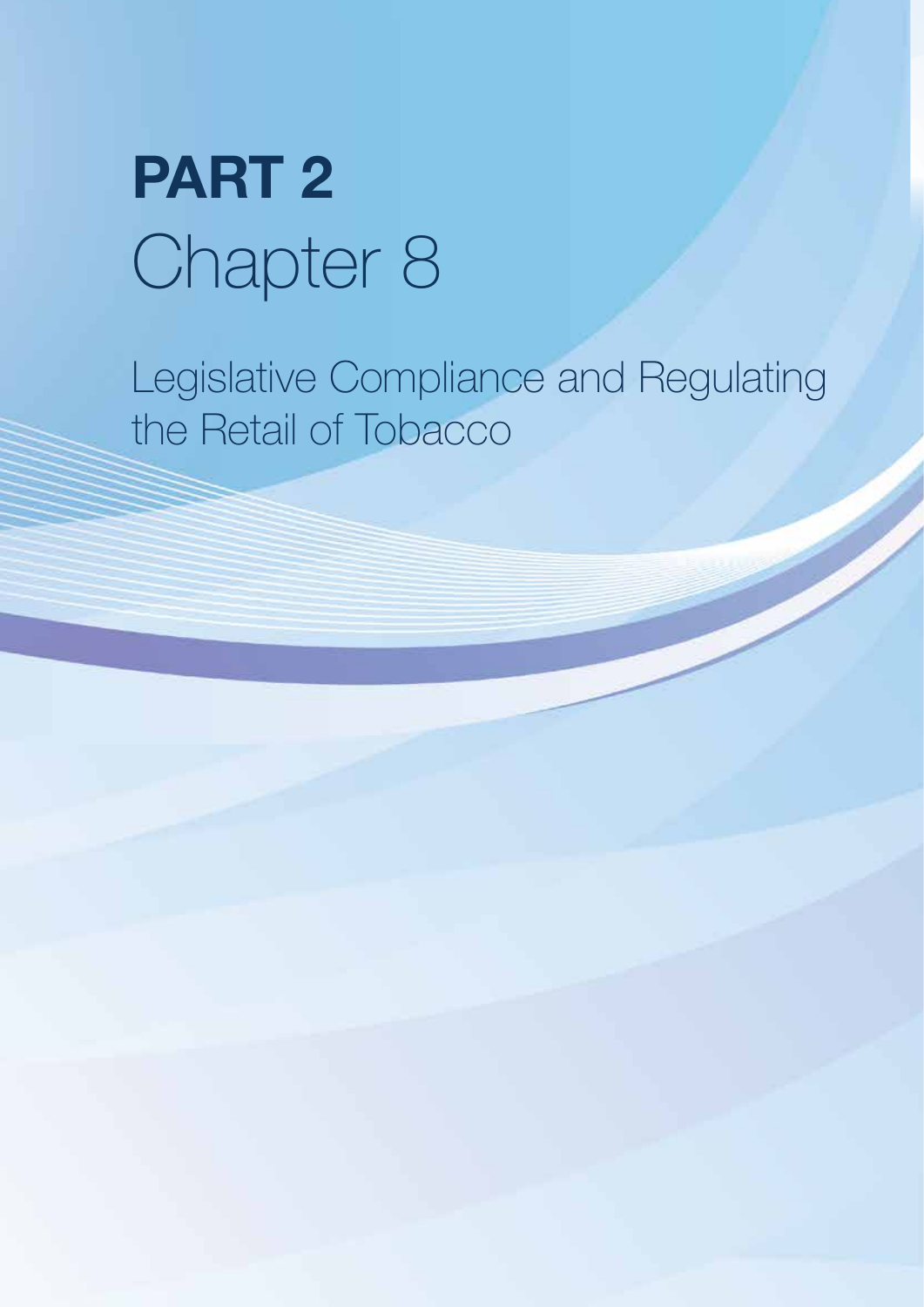## PART 2 CHAPTER 8

#### LEGISLATIVE COMPLIANCE AND REGULATING THE RETAIL OF TOBACCO

#### BUILDING AND MAINTAINING COMPLIANCE WITH TOBACCO LEGISLATION

The effective enforcement of tobacco control legislation is a key element of a comprehensive tobacco control strategy. An effective programme has three elements: response to public complaints, a routine inspection programme and a programme strategically targeted at low compliance and high risk sectors. These elements must be supported by targeted stakeholder communications and on going training for enforcement personnel.

A notable feature of the Public Health (Tobacco) Act 2002, as amended, is the high compliance levels recorded each year. This contrasts with the position outlined in 2000 in *Towards a Tobacco Free Society* that poor compliance with many legal provisions was not uncommon. The improvement in compliance levels has been achieved by widespread public support for the measures, delivering stakeholder education initiatives and developing and implementing a proactive national enforcement programme.

The HSE's Environmental Health Service is responsible for the enforcement of tobacco legislation. The National Tobacco Control Inspection Programme (NTCIP) was launched in 2004 by the then Office of Tobacco Control to provide a framework to ensure a viable, consistent and sustained approach to compliance building and enforcement throughout the country.

A Memorandum of Understanding is in place between the Department of Health, the HSE and the Health & Safety Authority governing enforcement of the smoke free legislation in certain workplace settings.

Core elements of the NTCIP are: facilitating public engagement in respect of non-compliance and responding in a manner that demonstrates that public support and involvement is valued. In this way, the public are empowered to insist on compliance with the law and this in turn raises public expectations regarding the behaviour of retailers, the tobacco industry and proprietors of public premises. Each year, over 300 complaints are received by the National Tobacco Control Office from members of the public.

Notwithstanding the high compliance rates reported generally, enforcement of tobacco laws has not been without its challenges. Compliance with exemptions under the smoke free legislation has caused on going difficulties. Over 200 cases have been taken for breaches of Section 47 of the Public Health (Tobacco) Act 2002, as amended, since its enactment in 2004, increasingly relating to outdoor areas in licensed premises.

The sale of tobacco to minors is prohibited under Section 45 of the Public Health (Tobacco) Act 2002. The internationally accepted method of assessing compliance with these types of provisions is through a 'test purchase' programme using volunteer minors. Ensuring compliance with sales to minors legislation is a challenging area in terms of the resources required to organise and manage test purchasing programmes on an on going basis. Experience in Ireland and abroad shows that high compliance levels require sustained and credible enforcement action.

It is important that there is on going vigilance in relation to tobacco industry activities to ensure compliance with all provisions, particularly the recently commenced sections pertaining to prohibitions on advertising. The introduction and enforcement of tobacco control legislation has been the subject of substantial legal challenge by tobacco manufacturers. The legislation must be underpinned by a range of enforcement tools and sanctions/penalties which are effective, proportionate and dissuasive.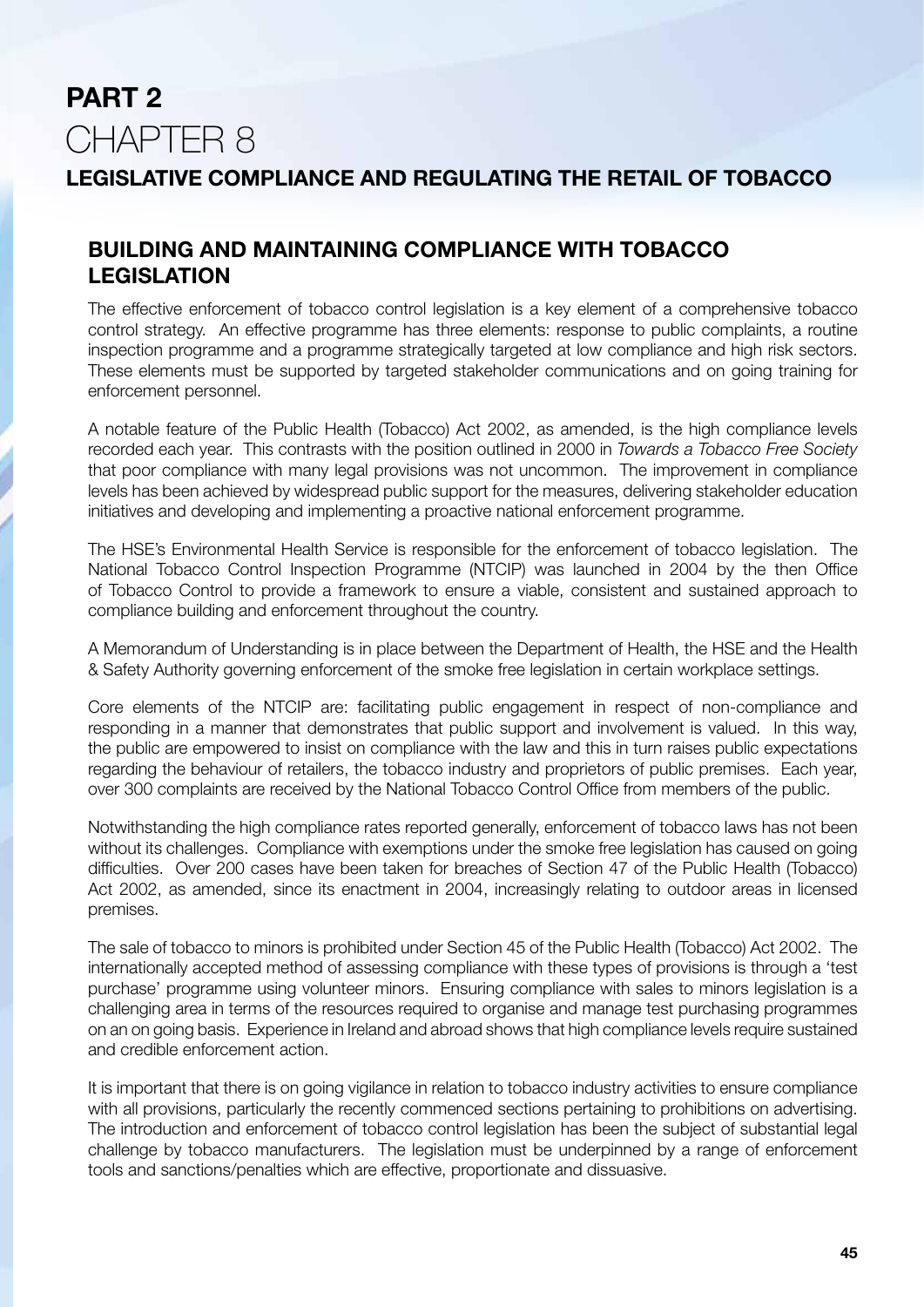#### RECOMMENDATIONS

- Continue to actively promote compliance with and enforce all provisions of the Public Health (Tobacco) Act 2002 as amended.
- Introduce fixed penalty notices (on the spot fines) for offences.
- Develop capacity within the HSE's Environmental Health Service to maintain consistent and sustained enforcement of all aspects of the tobacco control legislation.
- Develop special investigation capacity within the HSE's Environmental Health Service to assess compliance by tobacco manufacturers.
- Introduce legislation for the publication of information in respect of any person on whom a fine, other penalty or conviction was imposed by a Court ('name and shame').
- Collaborate with other EU countries in relation to compliance measures for tobacco ingredient reporting.

#### REGULATING THE TOBACCO RETAIL ENVIRONMENT

In order to achieve the objective of a tobacco free society strict regulation on the retailing of tobacco products is necessary. The introduction of the Retail Register as provided for by the Public Health (Tobacco) Act 2002, as amended, is one such initiative. The purpose of the register is to establish a database of all tobacco retailers and to act as a deterrent against breaches of the tobacco legislation.

The register was launched in July 2009, and a once-off fee of €50 per applicant was prescribed. Compliance is very high and to date 10,750 retailers have been registered to sell tobacco in 13,139 locations. There is however a financial cost in maintaining the register.

The legislation provides for suspensions from the register for anyone convicted of an offence under the Public Health (Tobacco) Acts. The period of suspension is at the discretion of the Courts, up to a maximum period of 3 months. Almost half the suspensions applied to date were for a period of 1 day.

Despite the existence of the Retail Register, tobacco retailing is currently 'normalised', i.e. tobacco products can be sold by any person, at any location, at any time. This is in contrast to the regulation of the sales of alcohol, pharmaceuticals, and other goods and services. Having little or no restrictions on who can sell tobacco products or on where they can be sold is inconsistent with our vision of a tobacco free society and certainly undermines public understanding of how seriously tobacco damages health. There is a need, therefore, to put in place a more effective way of regulating who sells tobacco products and where these products are sold.

#### RECOMMENDATIONS

- Develop a licensing system for retailers who sell tobacco products.
- Prohibit sales of tobacco in mobile units/containers.
- Prohibit the sale of tobacco at events/locations primarily intended for those persons under 18 years.
- Prohibit the sale of tobacco products by those under 18 years.
- Prohibit the operation of all self-service vending machines.
- Introduce a minimum suspension period for retailers convicted of an offence.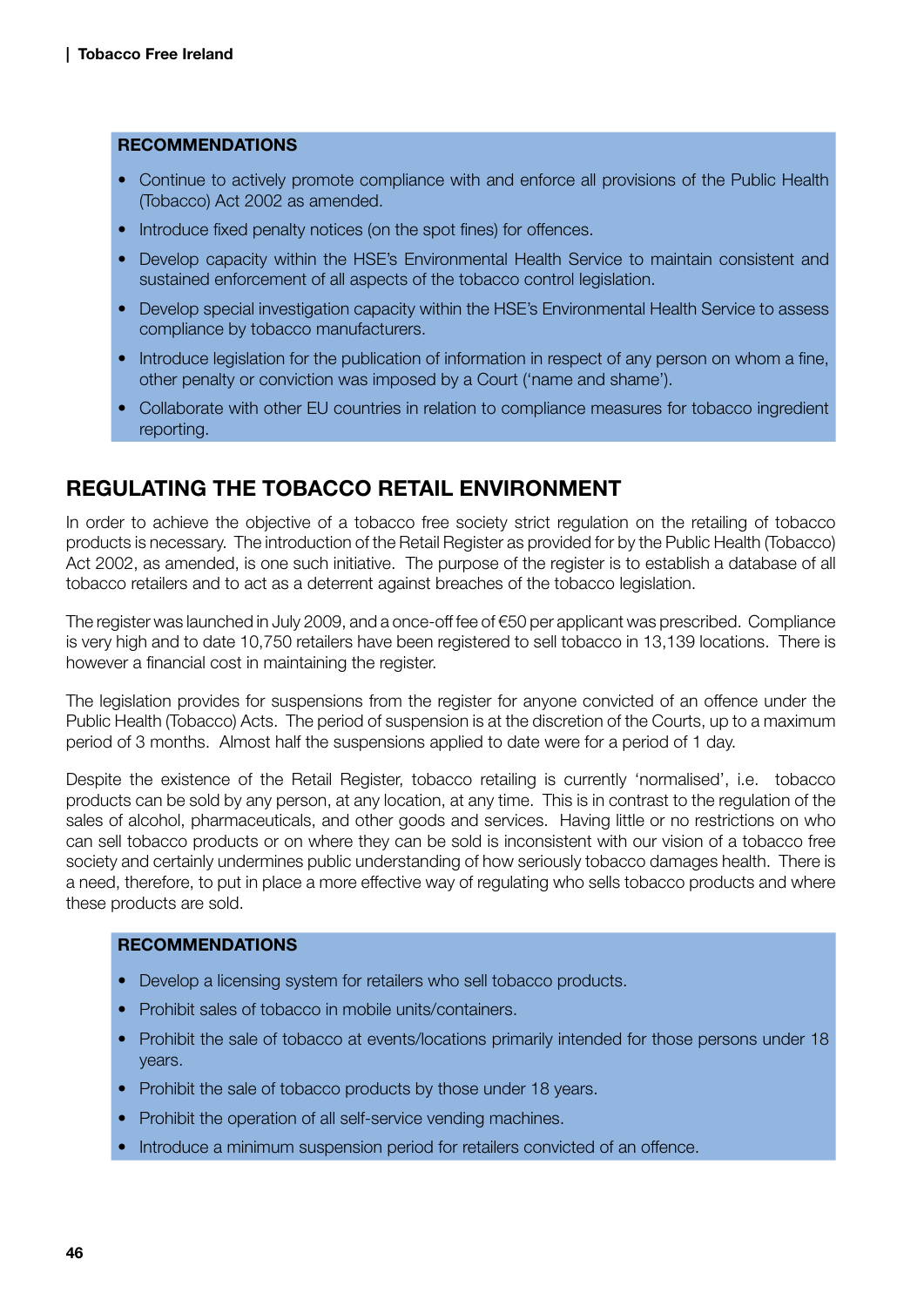| Report of the Tobacco Policy Review Group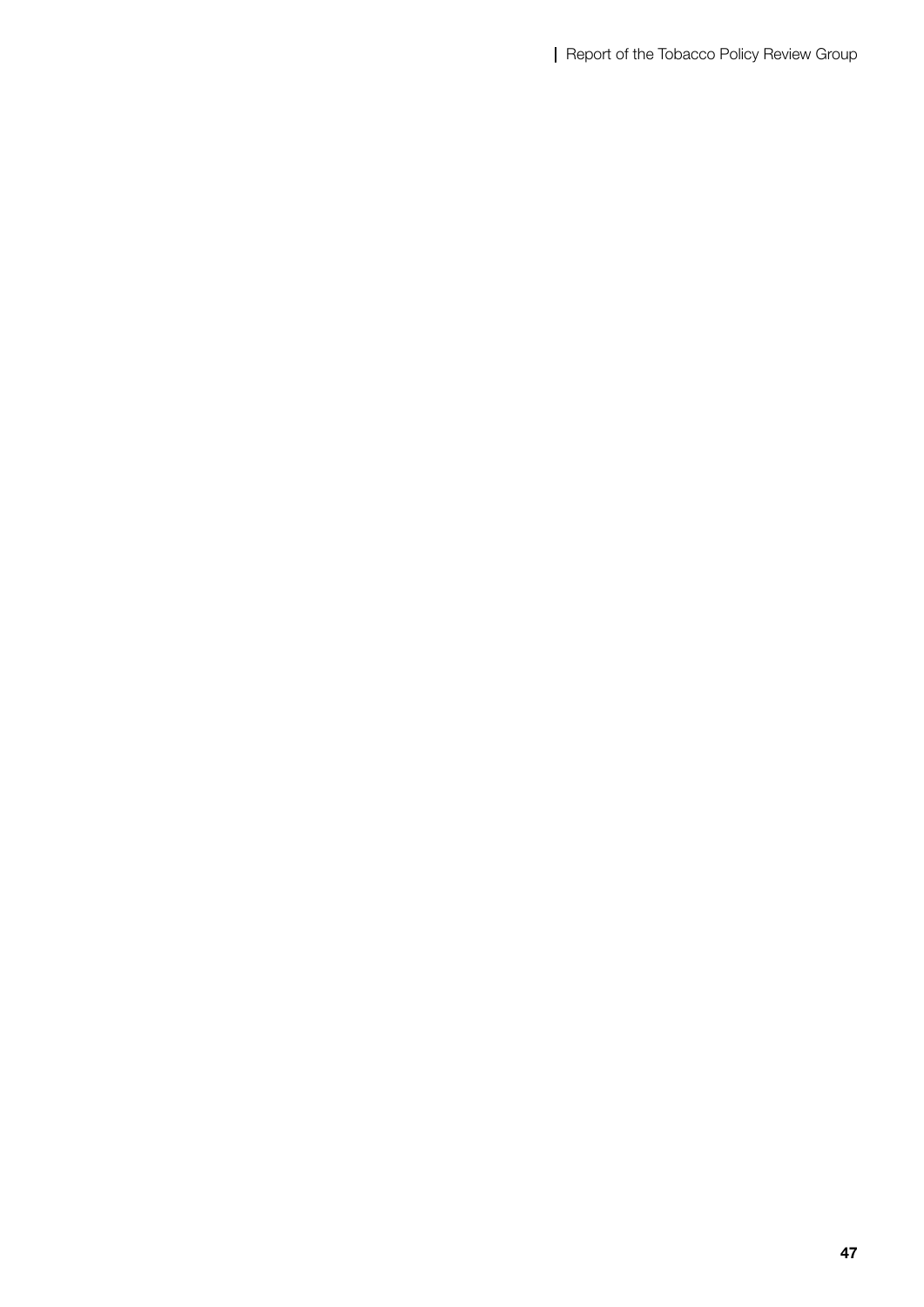## PART<sub>2</sub> Chapter 9

World Health Organsiation MPOWER Model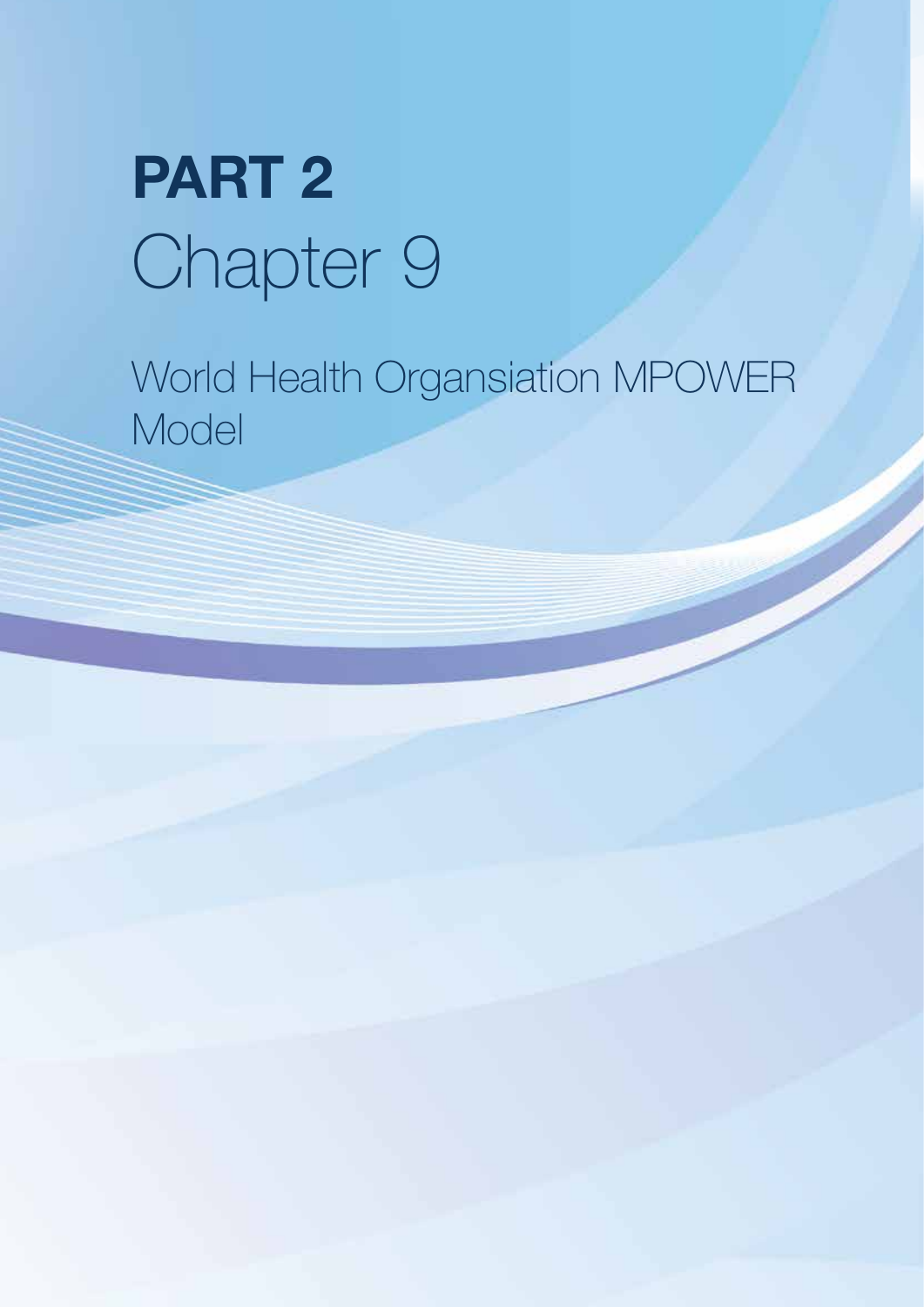## PART 2 CHAPTER 9 WORLD HEALTH ORGANSIATION MPOWER MODEL

The following sections of the report utilise the WHO MPOWER model to outline further steps that need to be taken in order to achieve tobacco free status by 2025.

#### MONITOR TOBACCO USE AND PREVENTION POLICIES

In order to effectively implement and improve measures on tobacco control there must be on going accurate monitoring of tobacco use. The data obtained from surveillance can be used to assess the need for interventions, to evaluate initiatives, and to inform future policy direction or the need for targeted policy initiatives.

Currently in Ireland there are a number of surveys that look at smoking in adults and children using various methodologies. These include SLÁN, surveys of the HSE National Tobacco Control Office, Eurobarometer surveys on tobacco and the HBSC survey on children. Data are also available from the Revenue Commissioners on warehouse releases.

There is a need for a single, reliable and regular measure to monitor smoking prevalence in Ireland. Having a reliable measure of smoking prevalence is the single most important factor in determining whether our tobacco control policies are operating effectively. In conjunction with this, measures and/or indicators must be developed to determine whether the policies put in place are operating effectively.

On going research, informed by best practice internationally, on the key components of the supply of and demand for tobacco in the Irish setting is critical to assist the development of future policy developments in tobacco control.

In relation to prevention policies it is important that the State, whether at Government level or through services on the ground, evaluate policies continuously to ascertain whether they are effective. All services and policy makers should have in place a Performance Indicator Framework to allow them to measure success.

#### RECOMMENDATIONS

- An active research and survey programme on tobacco should be put in place to include areas such as supply and demand, prevention and treatment, exposure to second-hand smoke and industry marketing initiatives.
- This survey programme is to include a single, reliable and regular collation of smoking prevalence rates.
- Tobacco control measures should be continuously evaluated to ascertain impacts and outcomes.

#### PROTECT PEOPLE FROM TOBACCO SMOKE

In March 2004 legislation was introduced prohibiting smoking in most workplaces, including bars and restaurants. Compliance with smoke free legislation is consistently high, with compliance rates generally above 90%. The health benefits for workers are already accruing. A recent Cochrane review<sup>16</sup> found a

<sup>16</sup> Callinan JE, Clarke A, Doherty K, Kelleher C. Legislative smoking bans for reducing secondhand smoke exposure, smoking prevalence and tobacco consumption. Cochrane Database of Systematic Reviews 2010, Issue 4. Art. No.: CD005992. DOI: 10.1002/14651858.CD005992.pub2.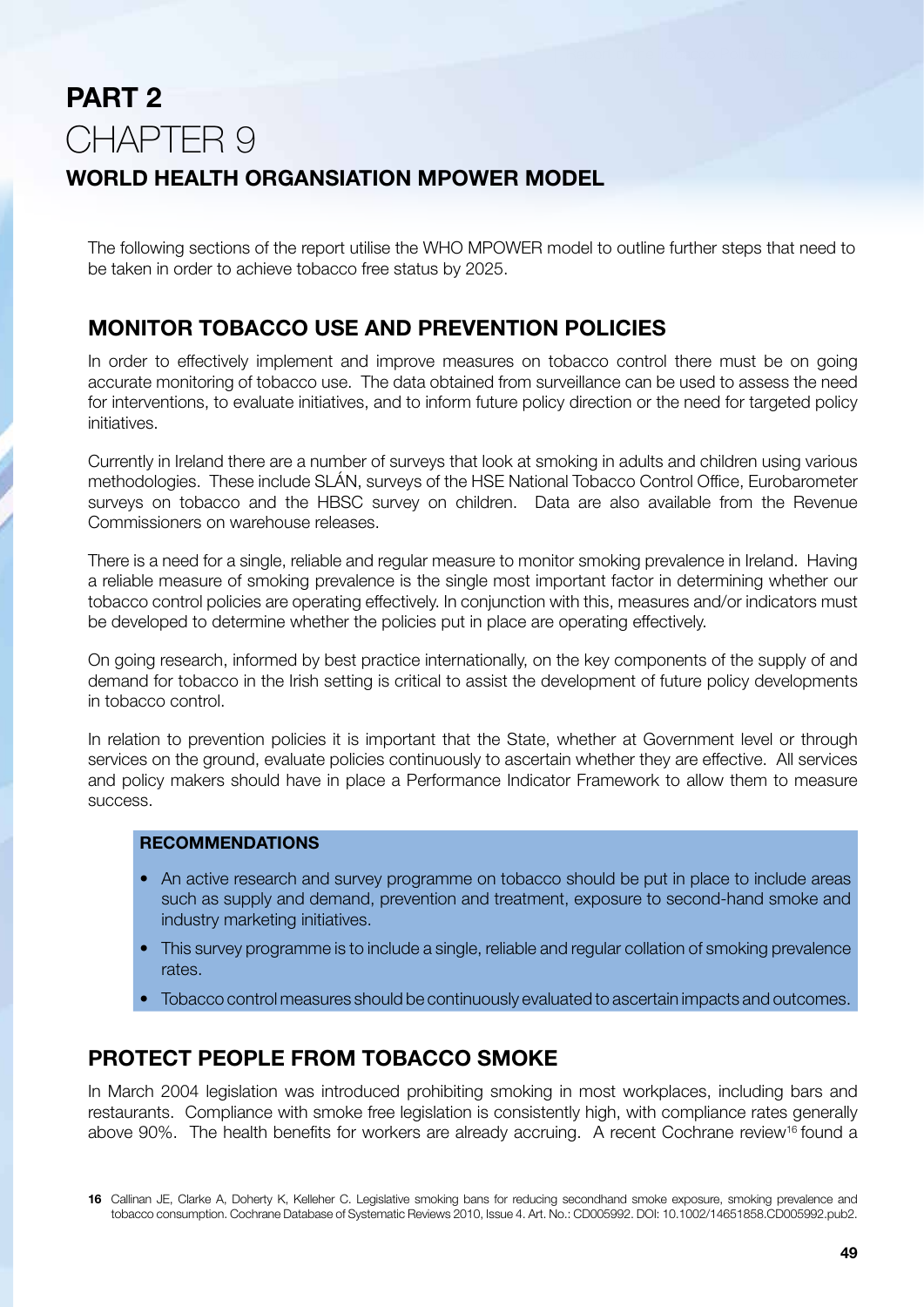rapid reduction in admissions for acute coronary syndrome after the introduction of restrictions on exposure to second-hand smoke. A study carried out in 2010 confirmed that 'the Irish smoke free legislation was a success as a policy initiative because of the timing, dedication, planning, implementation and the existence of strong leadership and a powerful convinced credible political champion'.17 In 2005 the Research Institute for a Tobacco Free Society<sup>18</sup> examined the effect of the workplace ban on second-hand smoke (SHS) exposure in 42 Dublin bars and among 73 bar workers. This study found an 83% reduction in air pollution in bars, an 80% decrease in airborne carcinogens for patrons and staff, and an improvement in the respiratory health of bar workers. The self-reported workplace exposure to SHS was over 40 hours per week pre-ban, but dropped to about 25 minutes post-ban, showing a 99% decrease in exposure. These results confirm the success of the total ban on smoking in the workplace.

A study published in 201319 showed that the workplace smoking ban was associated with immediate reductions in early mortality, with specific benefits observed in cardiovascular, cerebrovascular and respiratory causes. That study estimated that 3,726 smoking-related deaths were likely prevented.

A limited number of exemptions are provided under the law, including certain outdoor places or premises where specific conditions are met. Other exemptions deal with settings of a domiciliary nature – prisons, psychiatric hospitals and nursing homes, hotel bedrooms, etc. In 2008 the HSE and Health Promoting Hospitals Network launched *Guidelines on Tobacco Management in Mental Health Settings* to assist in providing protection for workers and residents in these settings.

Enforcement of the smoke free law is the responsibility of the Environmental Health Service of the HSE and the Health and Safety Authority. Since the introduction of the law, the HSE has actively engaged in building compliance; and when compliance building efforts have been exhausted, in defending the legislation in the courts. While compliance with the legislation is generally very high, there is concern at the proliferation of newly created 'smoking areas/exempted areas' in licensed premises which test the limits of compliance. The HSE has been party to three High Court cases in relation to this particular exemption. The judgments in these cases have provided clarity on the interpretation of the exemption and restricted its application.

In respect of smoking in private spaces the 2007 SLÁN survey reported that 82% of respondents had some rules about smoking in their homes – 59% did not allow smoking anywhere inside their home, with an additional 23% reporting that smoking was allowed only in certain places or at certain times.

Exposure to second-hand smoke is a serious health hazard, especially for children. Second-hand smoke consists of over 7,000 chemicals, including more than 60 known carcinogens. Even brief exposure can cause damage. It is obvious that exposure to cigarette smoke is particularly dangerous in enclosed spaces, such as cars. In children, exposure to second-hand smoke is a recognised risk factor for the development of asthmatic symptoms; the worsening of pre-existing asthma; and increased risk of other illnesses such as pneumonia, bronchitis and middle ear infections<sup>20</sup>. Parents and others with responsibility for the welfare of children have a particular obligation to ensure that such exposure does not take place. An ISAAC survey<sup>20,21</sup> carried out in 2007 reported one in seven 13–14 year olds in Ireland were exposed to second-hand smoke in cars. The 2006 National Youth Tobacco Survey,<sup>22</sup> in the US indicated that 23% of the 11–15 year olds surveyed indicated that they had been an occupant in a car with someone who was smoking within the previous week of the questionnaire being answered.

<sup>17</sup> Currie LM, Clancy, L (2011). "The road to smoke-free legislation in Ireland''. Addicition 106(1): 15-24

<sup>18</sup> Effects of the Irish Smoking Ban on Respiratory Health of Bar Workers and Air Quality in Dublin Pubs Patrick Goodman, Michell Agnew, Marie McCaffrey, Gillian Paul and Luke Clancy.

<sup>19</sup> Stallings-Smith S, Zeka A, Goodman P, Kabir Z, Clancy L (2013) "Reductions in Cardiovascular, Cerebrovascular, and Respiratory Mortality following the National Irish Smoking Ban: Interrupted Time-Series Analysis". PLoS ONE 8(4): e62063. doi:10.1371/journal.pone.0062063

<sup>20</sup> Kabir Z, Manning PJ, Holohan J, et al. (2009) "Prevalance of smoking inside cars in Ireland". Dublin: Research Institute for a Tobacco Free Society, Asthma Society of Ireland, Dublin Institute of Technology.

<sup>21</sup> Kabir Z, Manning PJ, Holohan J, et al. Second-hand smoke exposure in cars and respiratory health effects in children. Eur Respir J 2009;34:629-33, published ahead of print 2009, doi:10.1183/09031936.00167608

<sup>22</sup> http://www.cdc.gov/tobacco/data\_statistics/surveys/nyts/pdfs/indicators.pdf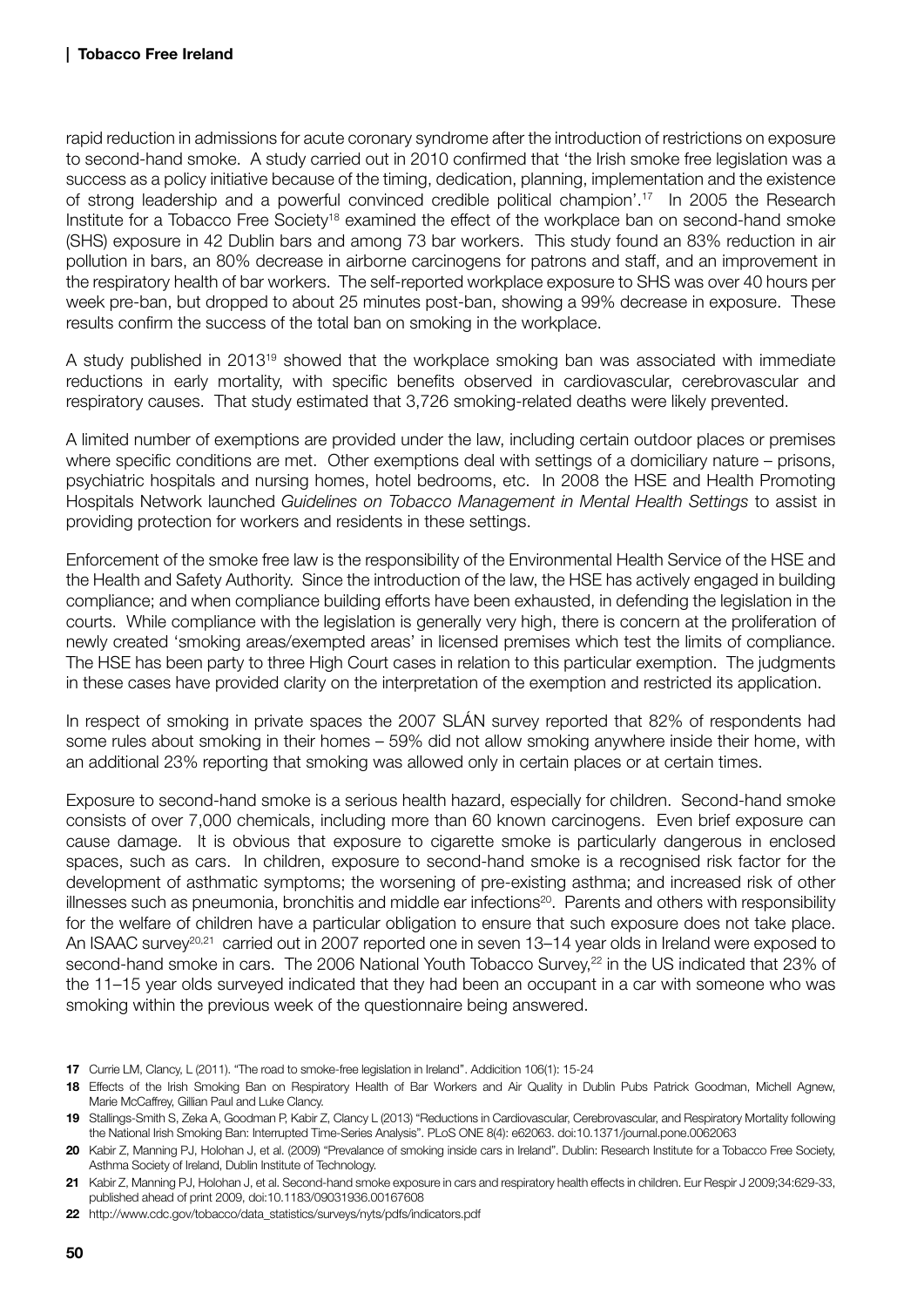In 2011 an ASH Ireland Ipsos MRBI poll showed that 79% of Irish people supported a ban on smoking in cars where children are present.

In May 2012 the Minister for Health supported a Private Member's Bill, the aim of which is to prohibit smoking in cars where children are present. Work is on going on this Bill in consultation with the Senators who introduced the Bill, the Department of Justice and Equality, the Attorney General and An Garda Síochána to ensure that the resulting legislation operates effectively and is enforceable.

In parallel with the legislation a social marketing campaign to highlight the dangers associated with exposure to second-hand smoke and to educate the public regarding the new legislation will be required.

#### RECOMMENDATIONS

- Develop and introduce legislation prohibiting smoking in cars where children are present, based on international evidence and good practice.
- Undertake a social marketing campaign focusing on the risks to children from exposure to second-hand smoke with particular reference to smoking in cars (and information of future legislation in this regard).
- Monitor the effectiveness of the current smoke free legislation, including the review of existing exemptions and the monitoring of compliance with these provisions.

#### OFFER HELP TO QUIT TOBACCO USE

#### **Cessation**

Almost all smokers start smoking regularly before they are 18 years old. Nicotine is a highly addictive substance with evidence that children can become addicted within weeks of starting to experiment with tobacco. Most smokers say they want to quit and about 40% of all smokers try to quit every year. Only a small fraction (2-3%) actually successfully quit each year. The overwhelming majority quit unaided, using willpower alone. Smokers can double their chances of quitting using behavioural and/or pharmacotherapy supports and all smokers should be encouraged to use these types of supports when trying to quit.

The US Surgeon General's report in 2000<sup>23</sup> stated that smoking cessation was one of the most costeffective healthcare treatments. An economic appraisal of the introduction of a comprehensive system for treating tobacco dependence in the UK found that the cost per life year gained ranged from £210 to £870 which was considerably cheaper than a range of over 300 other medical treatments.<sup>24</sup>

Treating tobacco addiction as a care issue is a critical principle underpinning this policy. The appropriate management of tobacco addiction can significantly reduce the burden of chronic disease on individuals, their family and the healthcare services. The UK's National Institute for Health and Clinical Excellence (NICE)25 recommends that smoking cessation advice and support should be available in community, primary and secondary care settings. GPs, nurses in primary or community care, hospital clinicians, pharmacists, dentists and all other health professionals should advise all patients who smoke to quit when they attend for a consultation.

<sup>23</sup> U.S. Department of Health and Human Services. *Reducing Tobacco Use: A Report of the Surgeon General*. Atlanta, Georgia: U.S. Department of Health and Human Services, Centers for Disease Control and Prevention, National Center for Chronic Disease Prevention and Health Promotion, Office on Smoking and Health, 2000. http://www.cdc.gov/tobacco/data\_statistics/sgr/2000/complete\_report/pdfs/frontMatter.pdf

<sup>24</sup> http://www.treatobacco.net/en/page\_159.php

<sup>25</sup> National Institute for Health and Clinical Excellence: Smoking cessation services in primary care, pharmacies, local authorities and workplaces, particularly for manual working groups, pregnant women and hard to reach communities. NICE public health guidance 10, February 2008. 2008. http://www.nice.org.uk/nicemedia/live/11925/39596/39596.pdf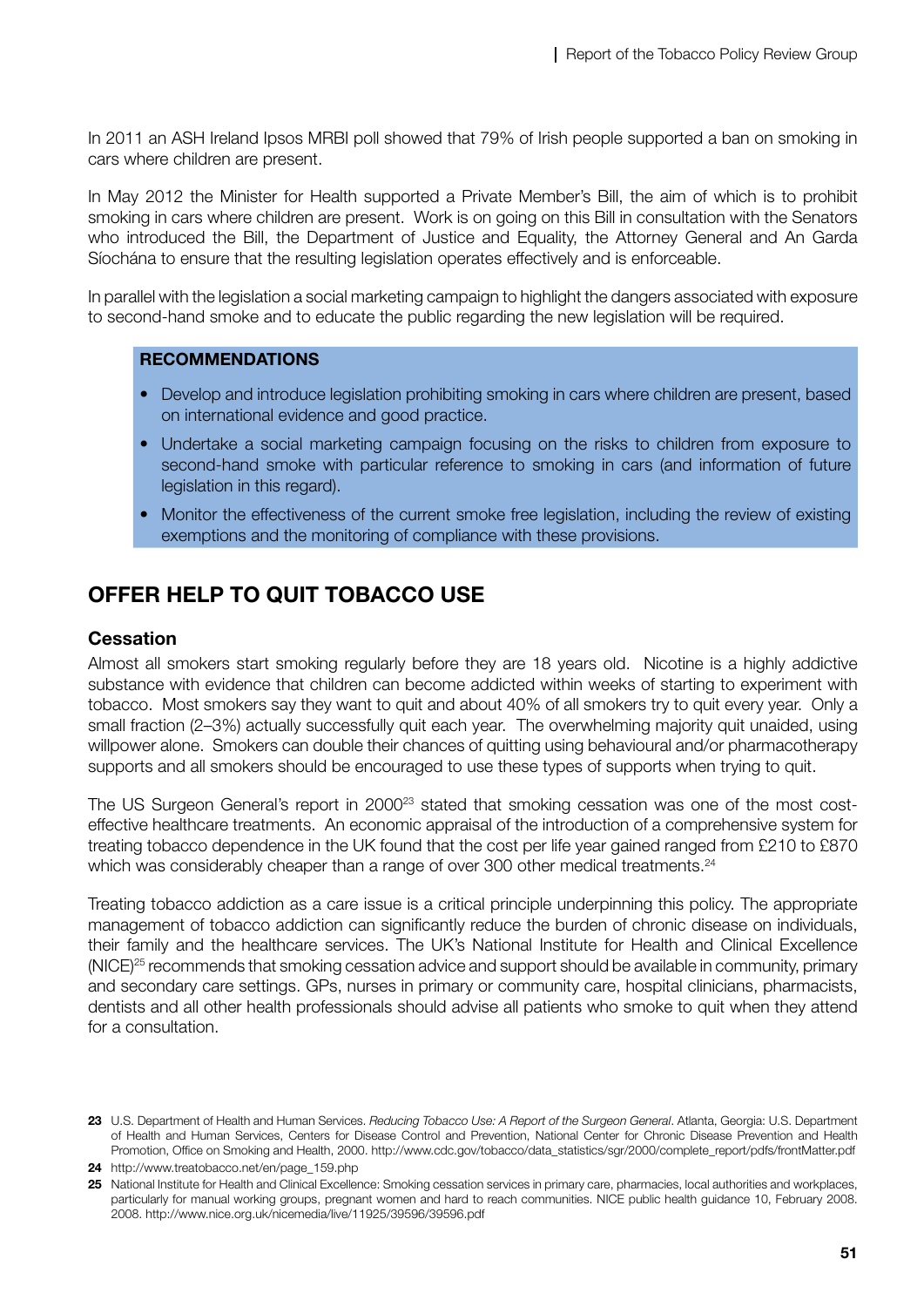Unfortunately, despite a wealth of evidence supporting it, engagement by healthcare professionals in treating tobacco use remains low. The SLÁN survey highlights that only 38% of current smokers who attended a GP or other health professional in the previous year reported that the professional had discussed quitting smoking with them during the consultation.

The evidence also recommends that the prevalence of smoking and the characteristics of smokers in the population served should be established, for example, the population served by a primary care team. Targeted and tailored smoking cessation interventions should be used where necessary, for example in socially disadvantaged areas.

Currently in Ireland several initiatives have been developed to help smokers quit. The National Smokers' QUITline 1850 201 203, run by the Irish Cancer Society on behalf of the HSE, provides a telephone support service managed by trained smoking cessation counsellors. Over 3,700 people sought advice using the QUITline in 2011. The HSE has developed a dedicated website (www.QUIT.ie) to help smokers to quit. Since June 2011 the HSE also has a presence on Facebook (www.facebook.com/HSEquit) with in excess of 53,000 likes registered to date and high levels of user engagement on a daily basis. In June 2011 the HSE launched a three-year social marketing campaign encouraging smokers to quit.

Specialist smoking cessation services are also provided by the HSE. Nationally, there are approximately 55 providers (20 Whole Time Equivalent posts). In 2011 over 10,000 smokers received support from a trained provider. This may have been a once-off intensive intervention or a structured programme over a period of 6 weeks. A 2007 evaluation of these services found them to be of a high standard. However, provision is patchy leading to inequitable access. Other health care providers, such as GPs, also provide cessation services. Data are lacking, however, on the extent of provision, the skill base of those who provide services and the outcomes achieved.

#### Harm Reduction

There is a requirement for alternative, less harmful forms of nicotine. While there are smokers who are able to quit abruptly, either alone or by using current support mechanisms, there are others who are unable to. These people need an alternative measure of support to reduce the harm they experience from tobacco use. This can involve the use of alternative safer forms of nicotine while they reduce their tobacco consumption in preparation to quit.

A Cochrane Review on Nicotine Replacement Therapy published in 201226 indicated that all forms of NRT made it more likely that a person's attempt to quit smoking would succeed. The chances of stopping smoking were increased by 50 to 70%. The evidence suggests no overall difference in effectiveness between different forms of NRT, nor a benefit for using patches beyond eight weeks.

However, currently there is a discrepancy in relation to the nicotine containing products available. Nicotine Replacement Therapy available currently from pharmacies is well regulated while other products such as Electronic Nicotine Delivery Systems (ENDS), e.g. e-cigarettes, are not regulated for specifically other than under general product safety legislation operated under the European Communities (General Product Safety) Regulations 2004. Nicotine containing products are becoming more popular. However, there is a dearth of reliable evidence regarding the safety and effectiveness of some of these products as a smoking cessation product. A WHO Study Group report (2010)<sup>27</sup> on electronic cigarettes in particular concluded

<sup>26</sup> Cahill K, Stevens S, Perera R, Lancaster T. "Pharmacological interventions for smoking cessation: an overview and network meta-analysis". Cochrane Database of Systematic Reviews 2013, Issue 5. Art. No.: CD009329. DOI: 10.1002/14651858.CD009329.pub2.

<sup>27</sup> WHO study group on tobacco product regulation: report on the scientific basis of tobacco product regulation: third report of a WHO study group. (WHO technical report series; no. 955). Geneva, World Health Organisation, 2010.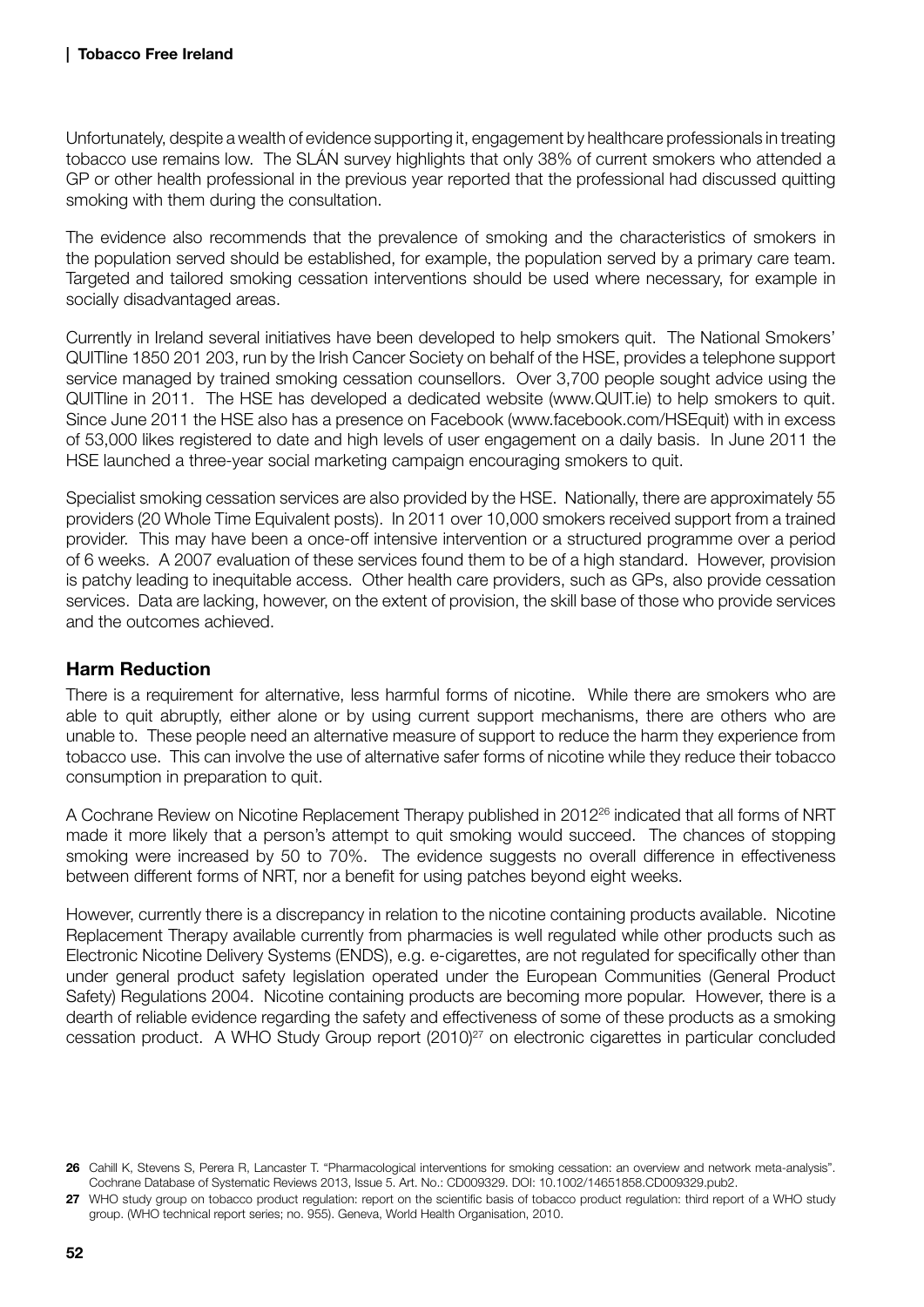that the safety and extent of nicotine uptake has not been established and that not enough scientific evidence existed to validate the claim that the products were smoking cessation aids. Further research, studies and clinical trials were recommended. Overall the report concluded that there is growing concern internationally about the quality, safety and 'regulatory gap' of these emerging products, broadly called ENDS.

At European level the approach taken by the Member States in their treatment of ENDS/e-cigarettes varies considerably. There appears to be general consensus that there is a lack of research in relation to the longterm health effects of e-cigarettes and a lack of sufficient evidence that they aid with smoking cessation. This is under consideration as part of the on going work in the EU Tobacco Products Directive.

Nicotine replacement therapies, buproprion, and varenicline are available free of charge on GMS prescriptions. For those without medical cards, buproprion and varenicline are subsidised through the Drugs Payment Scheme.

#### RECOMMENDATIONS

- Identify a lead person with clear lines of responsibility for the co-ordination of smoking cessation services within the health service to ensure a national approach.
- Develop comprehensive national smoking cessation quidelines. These to include the minimum level of service provision that each service provider needs to have in place.
- Undertake targeted approaches for specific groups, particularly young people, lower socioeconomic groups, pregnant and post-partum women and patients with cardiac and respiratory disorders.
- Establish a national database for the collection and collation of data from all smoking cessation services.
- Train all frontline healthcare workers to deliver interventions for smoking cessation as part of their routine work.
- Examine evidence (national and international) regarding outcomes of the use of NRT and other approaches.
- Establish a regulatory framework for nicotine products in the context of discussions at EU level.
- Increase investment in mass media quit campaigns.
- Advocate for the removal of VAT from NRT.
- Make NRT more widely available, including in outlets where tobacco products are sold.

#### WARN ABOUT THE DANGERS OF TOBACCO

Most people are not aware of, misunderstand, or underestimate the risks associated with tobacco use. A 2010 survey by the HSE28 reports that only 7% of people know that smoking kills half of all long-term users.

Social marketing campaigns that are sustained over time are highly effective in changing social norms, reducing the number of people who start smoking, increasing the number of smokers who quit and reducing recidivism rates. The most effective campaigns combine 'why' to quit with 'how' to quit messaging. Campaigns are most effective when they are part of a broader, comprehensive tobacco control programme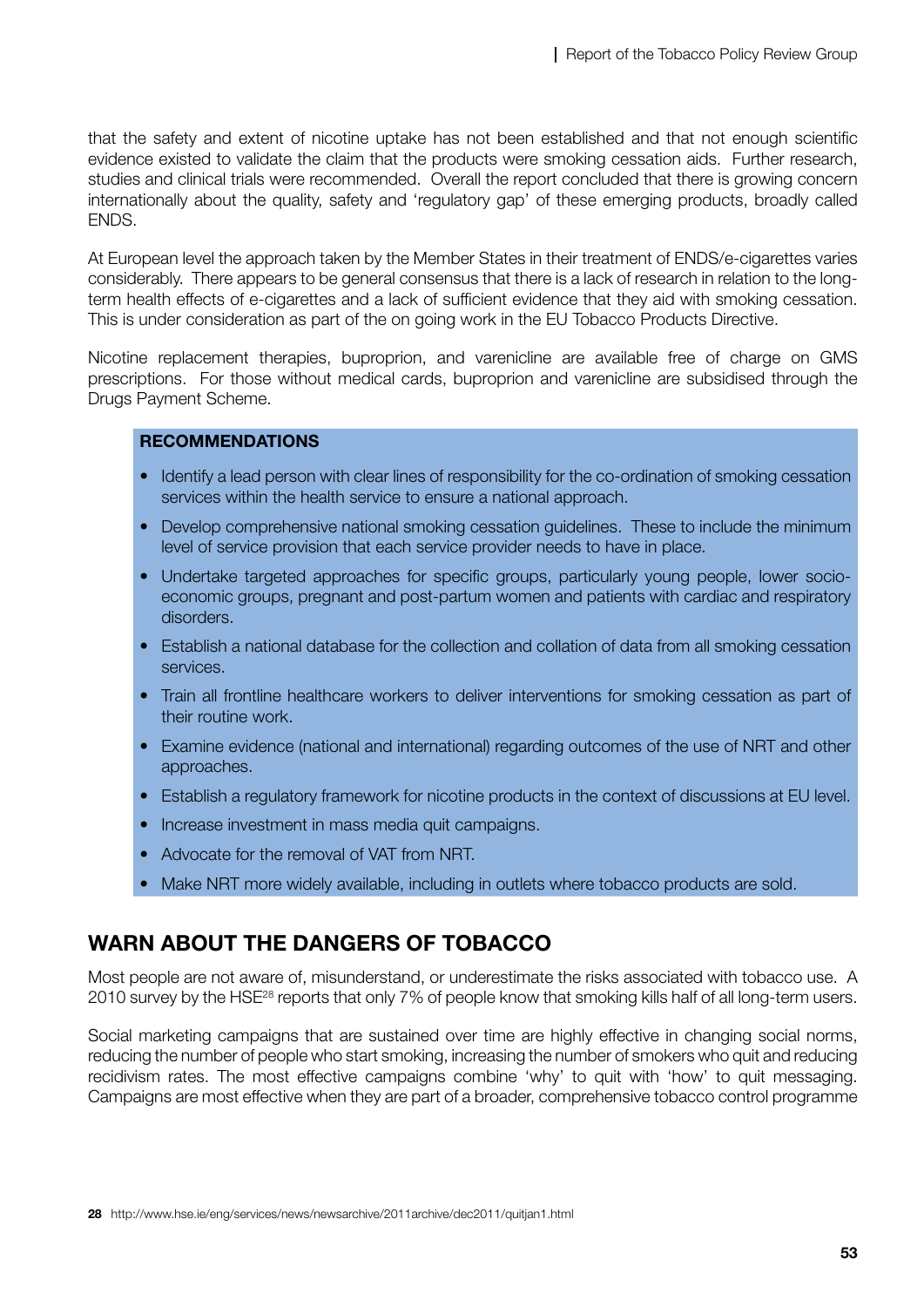designed to change society's prevailing attitudes concerning tobacco use. Social marketing campaigns play a key role in the denormalisation of tobacco in society.

Several media campaigns have been run in Ireland over the past decade but investment has been limited and not sustained. QUIT is a HSE health education campaign that uses real life stories about smokingrelated illness to help smokers to quit. The campaign, launched in June 2011, is based on international best practice and is a health service wide programme, grounded in local research. The campaign message is: '1 in every 2 smokers will die of a tobacco-related disease. Can you live with that? QUIT'.

QUIT incorporates paid media, public relations, online and phone support, counselling and clinics, special events and consumer information booklets, all aimed at the core target audience of smokers aged 25–39.

Good progress was made during the first 21 months of the campaign, with over 175,000 smokers availing of HSE support services. QUITline experienced a 24% increase in calls in the first 12 months; smokers also sought support from other sources including GPs, pharmacists and dentists.

The focus now must be on increasing investment to maintain this momentum and the success achieved to date so as to drive long-term behaviour change. Social marketing campaigns, if they are to be successful, need to be refreshed, updated and vigorously promoted.

Pictorial warnings on tobacco products are a cost-effective method of increasing public awareness of the harm caused by tobacco use. In addition to health warnings, labelling on packs should include meaningful information on product ingredients and emissions. Previously all cigarette packs sold in Ireland carried text-based warnings. Regulations were signed by the Minister for Health in December 2011 to provide for the introduction of combined text and pictorial warnings on tobacco products.

These warnings are an extremely cost-effective public health intervention, with pack-a-day smokers potentially exposed to the combined text and pictorial warnings 7,300 times a year. The regulations are therefore a further critical step in our on going efforts to encourage smokers to stop smoking and younger people not to take up smoking. In May of 2013 the Minister for Health announced that Government approval had been given to the development of legislation for the introduction of standardised/plain packaging for tobacco products. The key effects of this change will be to make the health warnings more prominent and effective, to reduce the ability of the pack to mislead people about the harmful effects of smoking and to make tobacco packs look less attractive to consumers.

As stated previously, children and young people typically begin to smoke because, as role models, adults encourage it. To actively counteract this, and to prevent children and young people from developing a smoking habit, it is important that health promotion programmes which address smoking are in place at an early stage of their lives.

Schools are a key setting for health promotion. The Health Promoting School (HPS), for example, provides an ideal model for the promotion of health and well-being. Through the HPS programme, and its four key areas for action many topics and issues, including smoking, can be addressed.

Smoking is specifically addressed through the substance use prevention education which is delivered through the Social Personal Health Education (SPHE) curriculum at both primary and post-primary level. At primary level, it is included in several Strand Units – Safety and Protection / Self Identity / Making Decisions/ Taking Care of My Body and Media Education. Through SPHE at post–primary level, the health and social implications associated with smoking are explored, together with the reasons why young people smoke and how smoking can be avoided.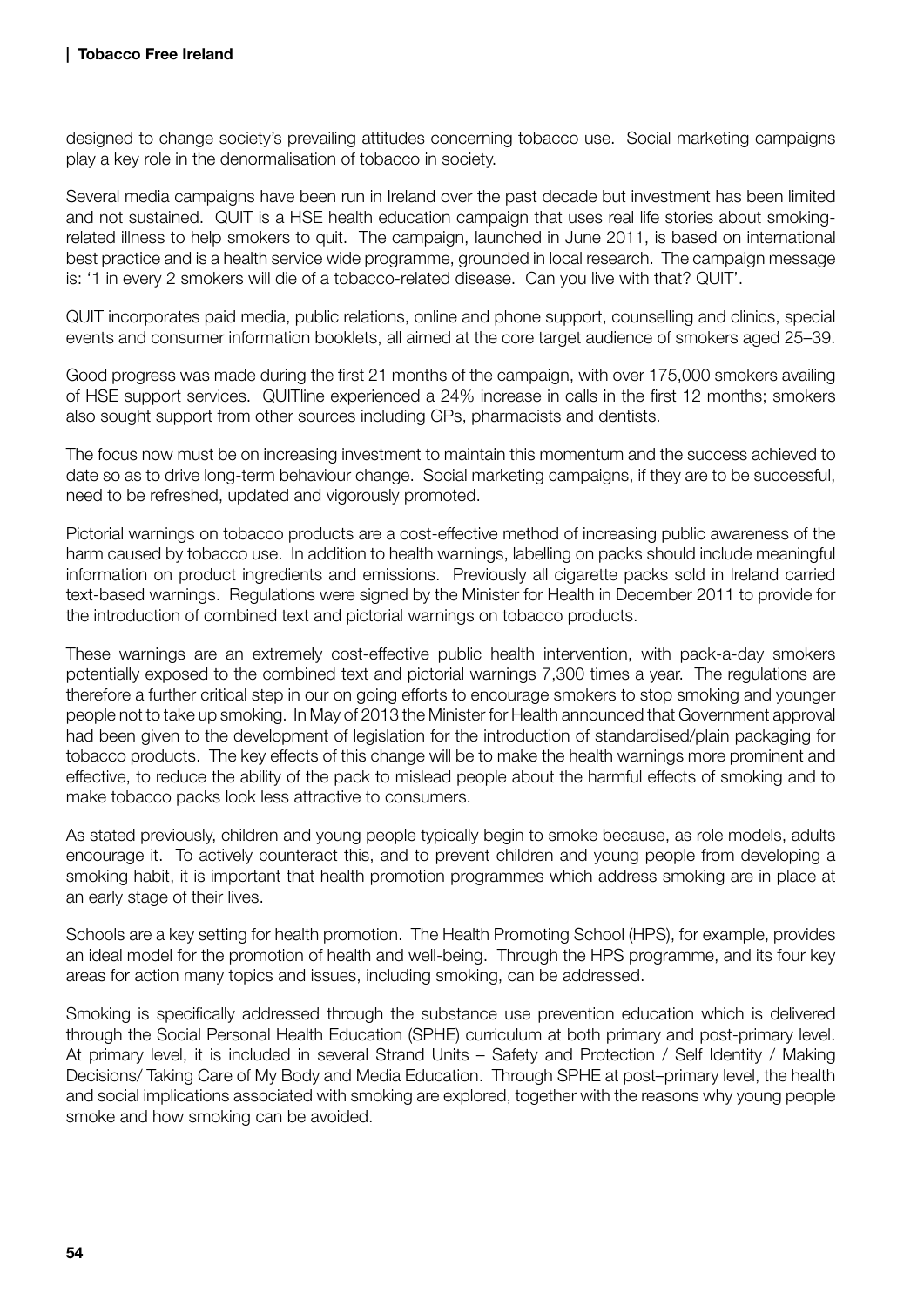As well as providing information about the product and its potential harm, this education focuses on the development of key skills relating to self-identity, decision-making and the ability to cope with a range of influences. At post primary level, in addition to SPHE, smoking is addressed through subjects such as Junior Certificate Science and Home Economics. Smoking should also be addressed in a school's substance use policy, a policy which all schools are required to develop.

In the new *Framework for Junior Cycle*29 (October 2012) 'Wellbeing' is identified as one of the principles of the Framework. The learning at the core of the new junior cycle is described in twenty-four statements of learning which describe what students should know, understand, value and be able to do. In this context, the students will, *inter alia*, learn to take action to safeguard and promote their wellbeing and that of others.

#### RECOMMENDATIONS

- Increase investment in social marketing campaigns to warn about the dangers of tobacco.
- Enhance educational initiatives aimed at preventing young people from starting to smoke, in line with best international practice within the *Healthy Ireland* framework.
- Monitor the implementation of regulations for pictorial warnings.
- Undertake continued evaluation of campaigns and programmes.

#### ENFORCE BANS ON TOBACCO ADVERTISING, PROMOTION AND **SPONSORSHIP**

Studies have shown that tobacco advertising increases consumption. There is also evidence that children and young people are more receptive to advertising than are adults. Young people who are exposed to tobacco advertising and promotion are more likely to commence smoking. Adolescents who smoke are more aware of tobacco advertising than are their non-smoking peers.

There is strong evidence that advertising bans can lead to a drop in consumption of between 5 and 9%. Countries that have implemented comprehensive bans on tobacco advertising and promotion have reduced tobacco use at a much quicker rate and to lower levels than other countries.<sup>30</sup>

Advertising of tobacco products in Ireland is restricted under the Tobacco Products (Control of Advertising, Sponsorship and Sales Promotion) Regulations 1991, 1996 and 2000 and by the Public Health (Tobacco) Acts 2002 and 2004. In July 2009 all tobacco advertising and the display of tobacco products in retail outlets was prohibited. All tobacco products must now be kept out of view within a closed container which is only accessible to the retailer. Ireland was the first country in the European Union to introduce a ban on product display. Vending machines are only permitted in licensed premises or registered clubs and only under specific conditions. The measures introduced in 2009 also ended the placement of tobacco products in close proximity to everyday consumer goods, such as sweets and newspapers, and as well as being a very comprehensive and far-reaching body of legislation, will, over time, considerably assist on going efforts to de-normalise tobacco use in Ireland.

The tobacco industry has initiated legal proceedings in the High Court challenging key provisions in the 2009 measures including the point of sale advertising and display ban.

A survey conducted by the then Office of Tobacco Control<sup>31</sup> shortly after the introduction of the point of sale (POS) ban reported almost universal compliance (97%). Research published by the University of

<sup>29</sup> http://www.education.ie/en/publication/Policy-Reports/A-Framework-for-Junior-Cycle-Full-Report.pdf

<sup>30</sup> http://www.who.int/tobacco/mpower/

<sup>31</sup> McNeill A, Lewis S, Quinn C, et al. Evaluation of the removal of point-of-sale tobacco displays in Ireland. Tob Control 2011; 20: 137–43.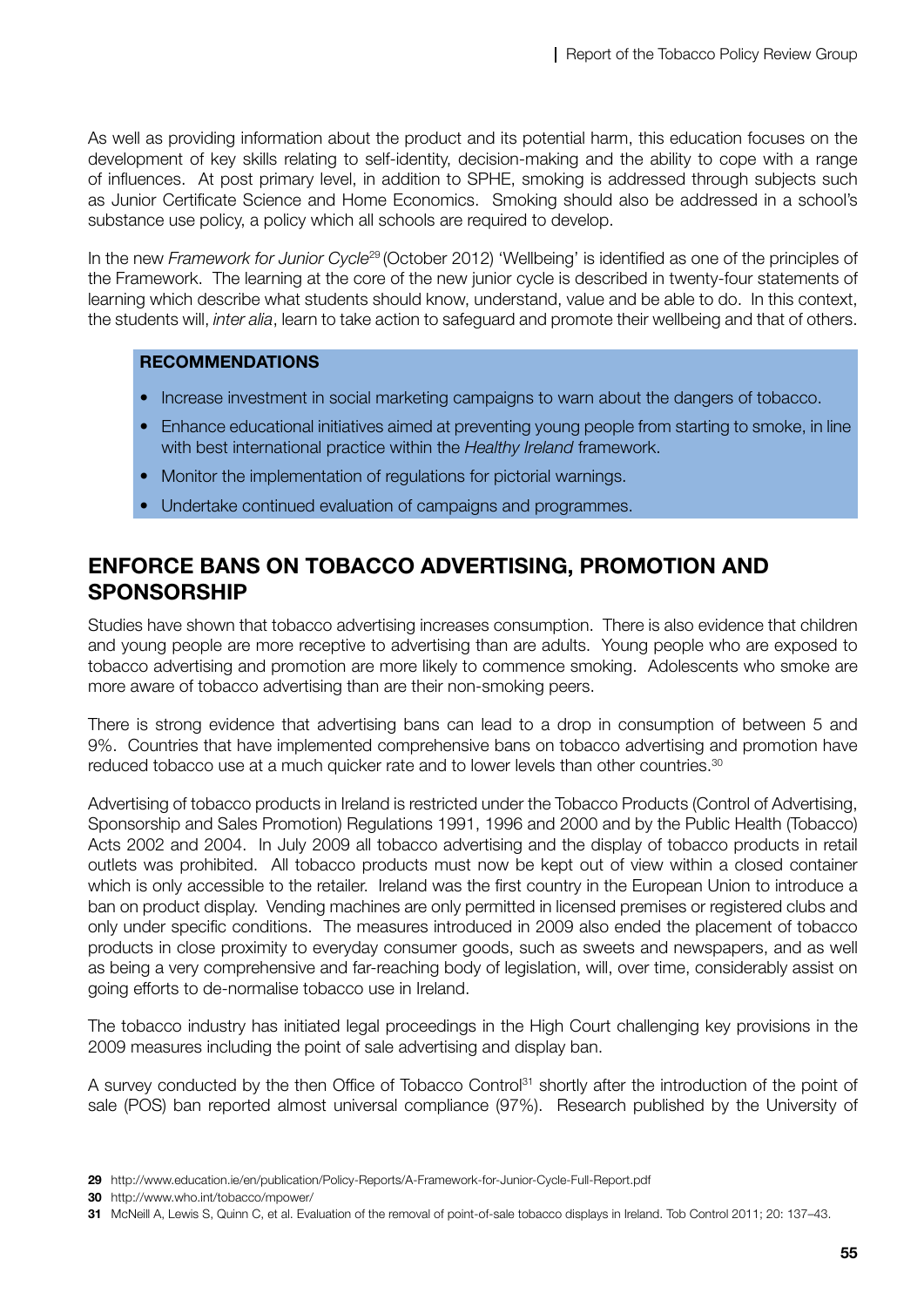Nottingham showed that amongst adults there was a 27% drop in the proportion who recalled seeing instore tobacco displays, and the effect was greater amongst smokers than non-smokers.<sup>31</sup> The research confirmed the greater impact of POS displays on children, as prior to the introduction of the ban on POS displays a much greater proportion of children than adults recalled seeing tobacco packs (81 vs. 49%). There was a larger decrease in the proportion of children (60%) who recalled seeing in-store tobacco displays. There was a small but significant increase in the proportion of adult smokers who felt that the removal of displays had made it easier to quit smoking. There was also a decrease in the proportion of children who thought that more than 20% of children their age smoked, suggesting a possible effect on de-normalising smoking. These figures indicate that the 2009 legislation is further de-normalising smoking amongst children and will in the long term reduce childhood initiation.

Tobacco packaging is another persuasive advertising vehicle and tobacco companies invest substantially to exploit this opportunity fully and increase their brand's profile. Packaging is the tool that connects most directly with the consumer. Packaging has a persisting effect as the pack is retained by the smoker and is also displayed by the consumer in many conspicuous settings in the home or socially. Brand image, promoted by packaging, is particularly targeted at new young smokers, as older established smokers exhibit considerable brand loyalty. Brand identity can be promoted through brand logos, pictures, colours, fonts and pack shapes. Particular groups can be targeted such as young people and women. Packaging is also used to undermine the now obligatory health warnings and messages and to promote false beliefs that some products have less damaging health effects. Research has demonstrated how smokers relate brands and package designs to personal characteristics.<sup>32</sup> Young people use tobacco brands in portraying their own identity.

Australia has introduced legislation for the introduction of standardised/plain packaging which came into effect in December 2012. All cigarette products must be packaged in a generic green-coloured pack with no branding or design features. A number of EU countries are also considering the introduction of standardised/plain packaging. On 28 May 2013 the Minister for Health announced that he had received Government approval to proceed with the development of legislation for the introduction of standardised/ plain packaging for tobacco products.

Smoking in films is now a major source of tobacco imagery in the mass media. There is considerable evidence that observing smoking in films and on television contributes to smoking initiation in young people. The National Cancer Institute in the USA<sup>33</sup> recently concluded that there is a causal relationship between exposure to depictions of smoking in movies and youth smoking initiation.

Despite the increased restriction of advertising and promotion the tobacco industry continues to reach new consumers through innovative marketing strategies including brand stretching, trade marketing programmes and the internet. It is important that there is on going vigilance in relation to tobacco industry activities to ensure compliance with all provisions, particularly the recently commenced sections pertaining to prohibitions on advertising. The introduction and enforcement of tobacco control legislation has been the subject of substantial legal challenge by tobacco manufacturers.

<sup>32</sup> Moodie C, Stead M, Bauld L, McNeill A, Angus K, Hinds K, Kwai I, Thomas J, Hastings G, O'Mara-Eurs A (2012). *Plain tobacco packaging: a systematic review*.

<sup>33</sup> National Cancer Institute. *The Role of the Media in Promoting and Reducing Tobacco Use*. Tobacco Control Monograph No. 19. Bethesda, MD: U.S. Department of Health and Human Services, National Institutes of Health, National Cancer Institute. NIH Pub. No. 07-6242, June 2008.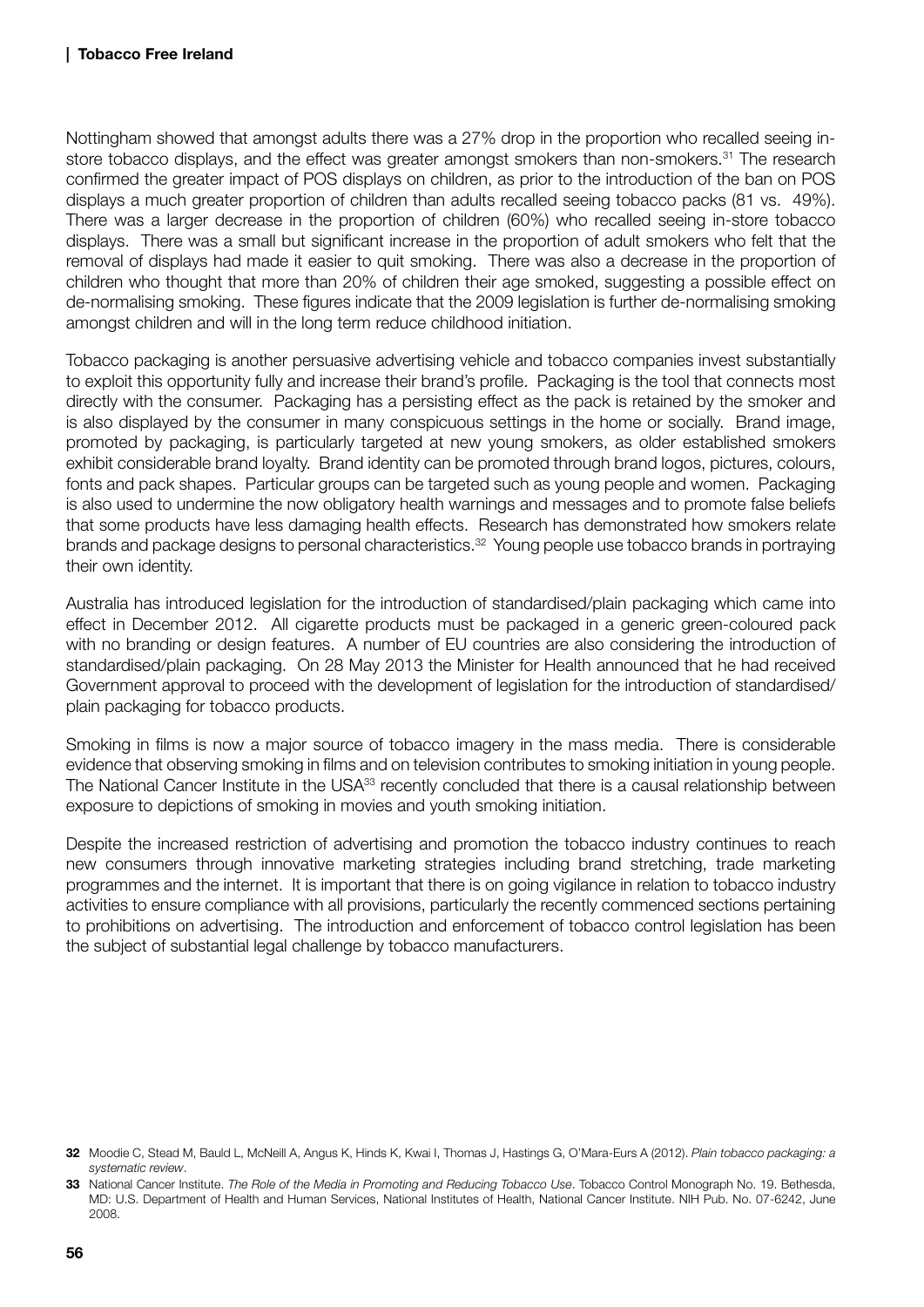#### RECOMMENDATIONS

- Continued implementation and monitoring of the national inspection programme is required in order to ensure compliance with all tobacco legislation.
- Review existing legislation to ensure that it is fit for purpose to deal with new and emerging measures and marketing programmes adopted by the tobacco industry.
- Robustly defend the legal challenge by the tobacco industry to the point of sale measures introduced in 2009.
- Develop legislation for the introduction of standardised/plain packaging for tobacco products.
- Work with the EU to ensure successful implementation of the proposed revision of the Tobacco Products Directive.
- Work with media regulators and the entertainment industry around the portrayal of smoking in the media.
- Monitor developments in relation to brand stretching at a global and European level.
- Examine and monitor the existing tobacco legislation to ensure that it is inclusive of contemporary forms of communications.

#### RAISE TAXES ON TOBACCO PRODUCTS

Robust evidence exists demonstrating that higher tobacco taxes and prices are the single most effective measure to reduce overall tobacco use; reduce prevalence of tobacco use among adults; induce current smokers to quit; reduce tobacco use among young people, particularly the transition from experimentation to regular use; lower the consumption of tobacco products among those who continue to smoke; improve population health; increase tobacco tax revenues; and produce additional public health benefits while not creating economic consequences. The FCTC specifically recognises the effectiveness of price and tax measures at preventing initiation in young people. An international group of health economists and tobacco control experts (PPACTE)<sup>34</sup> in their recent report called for an increase in the taxation of all tobacco products as the most effective way to make them inaccessible to consumers. The health gain from highpriced tobacco, however, can be adversely affected by the smuggling and sale of illicit tobacco products.

Ireland is one of the countries with the highest priced cigarettes and tobacco products in the EU. The most popular brand retails at €9.30 for a pack of 20 cigarettes. Taxation (excise and VAT) represents 78.6% of the retail price of cigarettes in Ireland. In the case of a 25g pack of roll-your-own (RYO) tobacco, taxation accounts for 79.9% of the retail price. A pouch of RYO tobacco, sufficient to make 25 cigarettes, currently retails for €10.15, 85 cent more than a 20-pack of cigarettes. Figures above provided by the Office of the Revenue Commissioners in March 2013.

In 2009 a European Court of Justice (ECJ) ruling found that the practice of setting a minimum price for cigarettes by Ireland to be in breach of Article 9(1) of Council Directive 95/59/EC. Primary tobacco legislation has been amended in order for Ireland to successfully comply with the ruling.

Where international and/or national evidence indicates reductions in smoking prevalence which can be linked directly to price increases, then increases in excise duty on tobacco products must be strongly considered. In 2012 the excise duty on a pack of twenty cigarettes increased by 25 cent and by 10 cent in 2013 and this increase was applied to other tobacco products on a pro rata basis. An additional 50 cent (VAT inclusive) was added to the price of a 25g pack of RYO, giving an overall increase of 60 cent (VAT inclusive) on this product.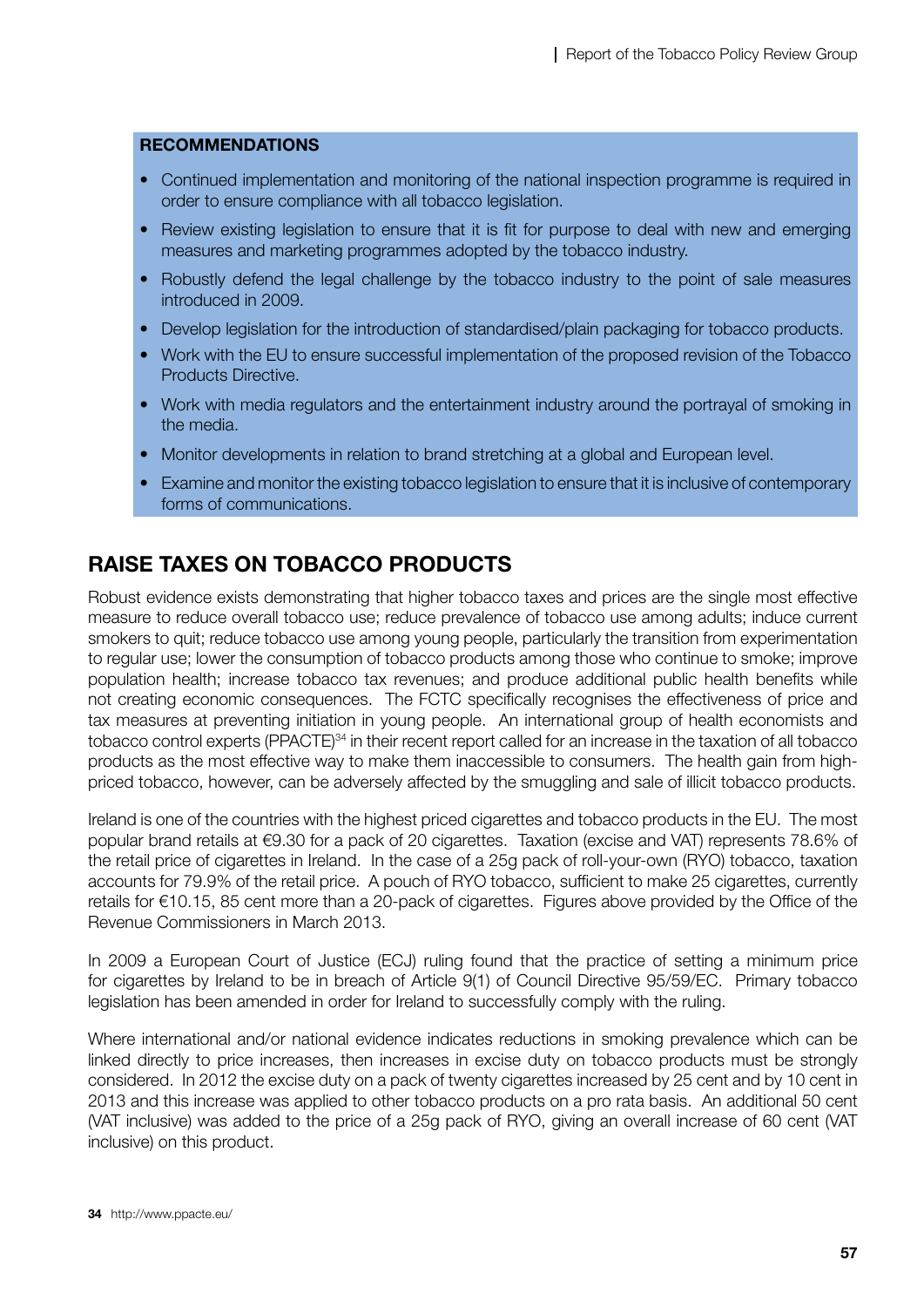The health gain from high-priced tobacco needs to be supported by rigorous and sustained action against the illicit market in tobacco products.

The Office of the Revenue Commissioners view the illicit trade in tobacco products as a very serious matter, because of the threats that it poses to tax revenues, to legitimate law-abiding businesses and to the Government's policy of reducing smoking prevalence. Combating this illegal activity is a high priority for Revenue, and their work in this field has been guided in recent years by their *"Strategy on Combating the Illicit Tobacco Trade 2011-2013"*. The intention is that a further strategy will be put in place, when the current one comes to an end, to act as the strategic focus for the ongoing extensive work against the smuggling and sale of illicit products.

A 2011 survey carried out by the Office of the Revenue Commissioners and the HSE's National Tobacco Control Office reported that 15% of smokers were classified as having an illegal pack. A similar survey undertaken in 2012 found that the proportion of smokers classified as having such a pack was 13%.<sup>35</sup>

While these findings indicate that the level of consumption of illicit product is being contained, the Office of the Revenue Commissioners is determined to confront the illegal trade in tobacco products and to optimise levels of seizures of illicit tobacco product and to pursue those found to be involved in this illegal activity. Revenue's strategy for tackling the illicit trade is multi-faceted. It includes on going analysis of the nature and extent of the problem, developing and sharing intelligence on a national, EU and international basis, an on going review of operational policies, development of analytics and deployment of detection technologies and optimum deployment of resources both at point of importation and within the country to intercept internally the contraband product and prosecute those involved.

Revenue has also carried out a number of national tobacco blitzes, which concentrated additional resources at ports and airports and at various retail points throughout the State for the purpose of identifying and seizing illicit tobacco products. A number of arrests were also made and vehicles seized during these operations. Furthermore there is a close working relationship in place between the Customs Service and An Garda Síochána in tackling this form of criminality. Searches are regularly undertaken by the Gardaí as part of intelligence-led operations led by Revenue. An Garda Síochána also continue, on district and divisional levels, to target those involved in the sale and distribution of illegal products, at markets and via door-to-door sales.

Considerable success is being achieved against the illicit trade. Over 95 million cigarettes and more than 5,000 kilograms of tobacco were seized and there were 132 convictions for smuggling or selling illicit tobacco products during 2012. This action will continue to be a high priority for Revenue fully supported by An Garda Síochána.

The illicit trade in cigarettes is an international problem and, as such, countries cannot tackle the challenges posed in isolation from the global context. Revenue works closely with counterpart agencies in other countries and with international organisations, including the EU Anti-Fraud Office (OLAF), in combating this illegal activity.

Ireland is party to legally binding agreements between the EU and three major tobacco companies which aim to strengthen anti-smuggling measures. In addition, the Protocol to Eliminate the Illicit Trade in Tobacco Products was agreed at the FCTC Conference of the Parties in November 2012, and Ireland will sign and ratify that protocol.

35 http://www.revenue.ie/en/about/publications/annual-reports/2012/downloads.html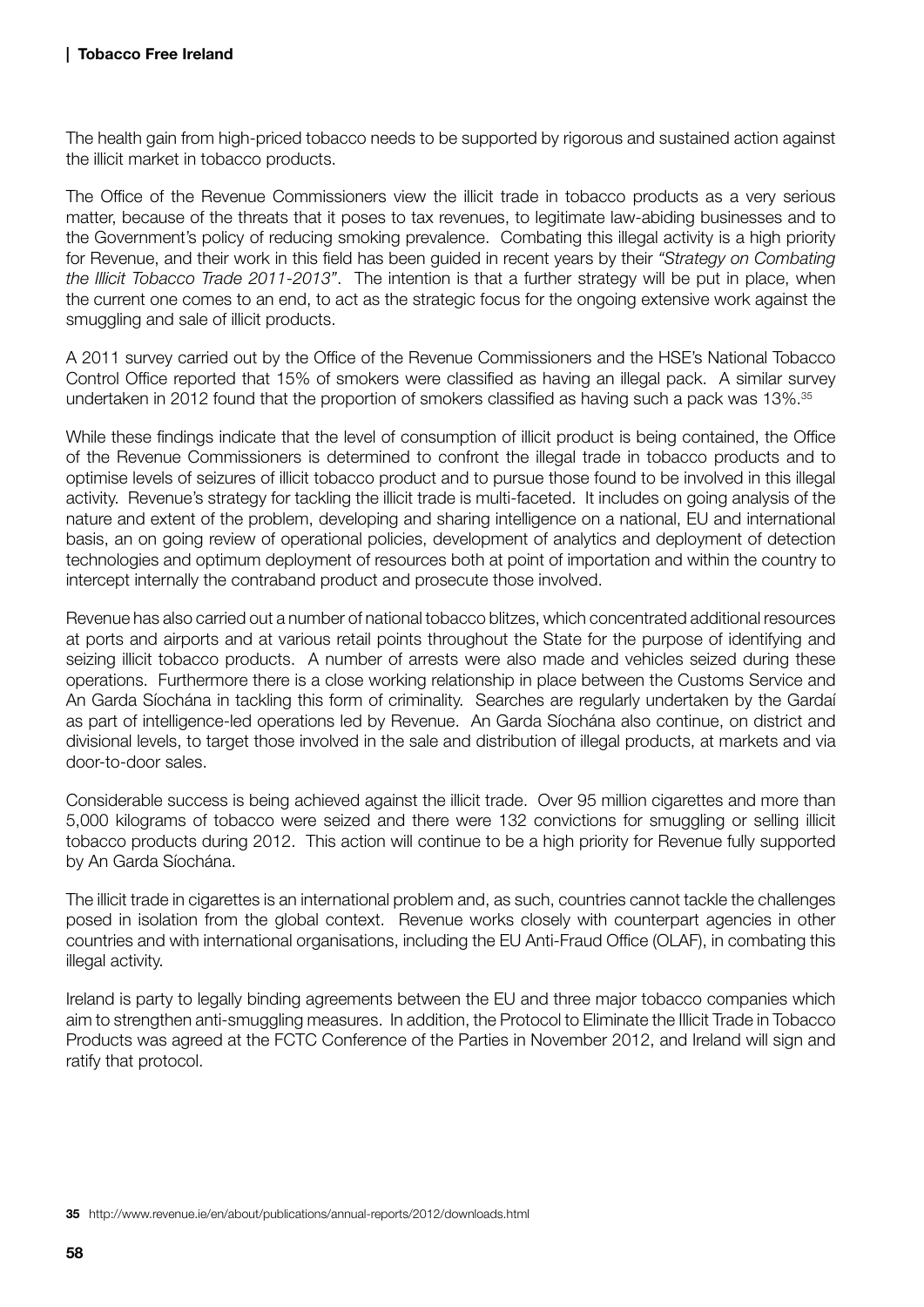In terms of tobacco price and inflation, the World Bank has stated that the impact is modest. The WHO recommends that governments can reduce concerns about the potential inflationary aspects of tobacco price increases by using a price index that excludes tobacco products<sup>36</sup>.

#### RECOMMENDATIONS

- The Departments of Health and Finance and the Office of the Revenue Commissioners are to work in closer collaboration in relation to fiscal matters relating to tobacco and on measures to reduce the illicit trade in tobacco.
- Annual excise duty increases on tobacco products should be applied over a continuous five year period.
- Increase duty on roll-your-own and other tobacco products to reduce the price differential between cigarettes and other tobacco products.
- Remove tobacco from the consumer price index.
- Introduce a tobacco industry levy or similar mechanism which could be ring fenced to fund health promotion and tobacco control initiatives including support to end the illegal trade.
- Consider the introduction of an environmental levy in the context of the Government's waste policy "A Resource Opportunity", the application of economic instruments and the review of producer responsibility.
- Continue collaboration with national and international partners on strategies to reduce illicit trade.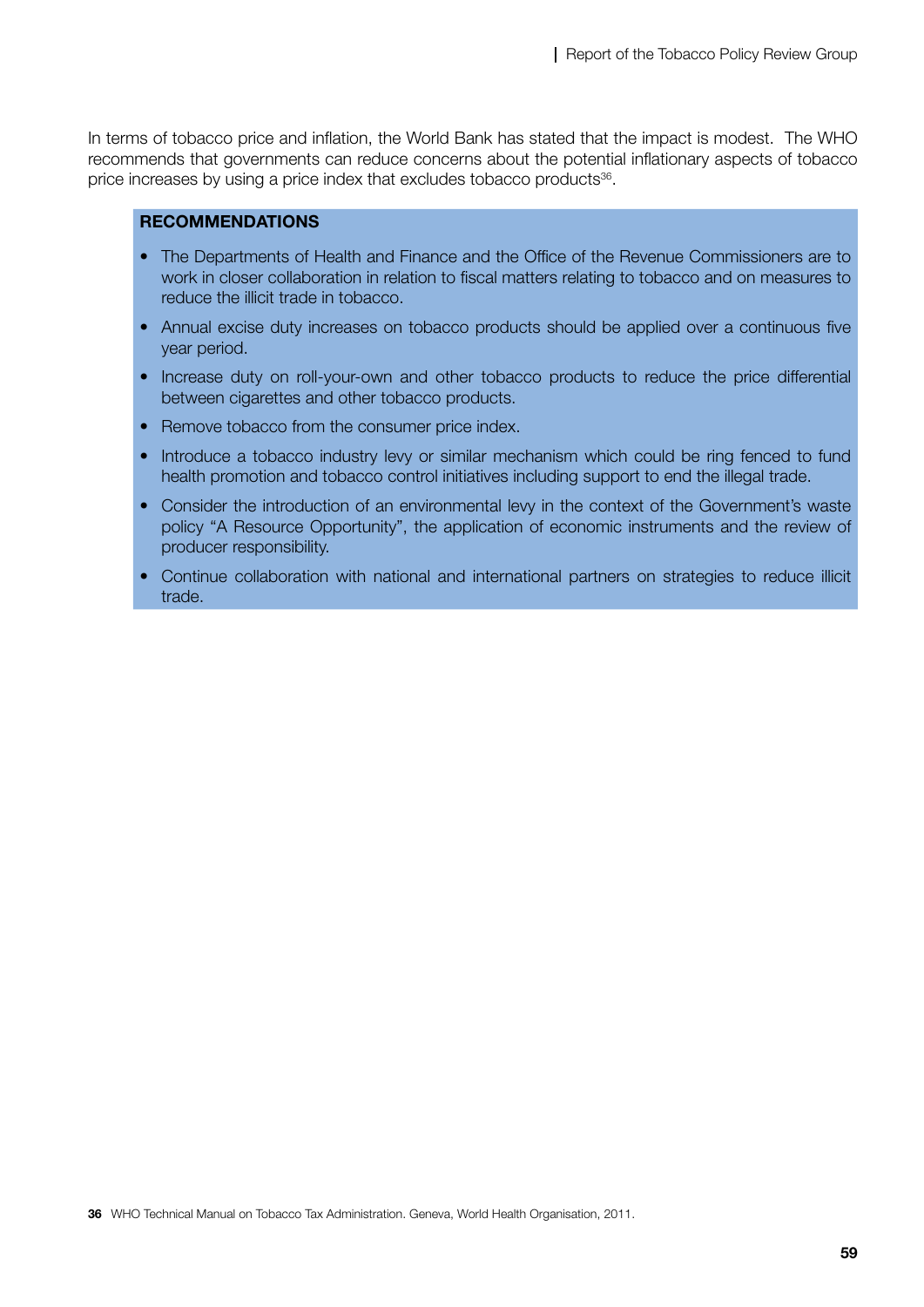## PART<sub>2</sub> Chapter 10

National and International Partnerships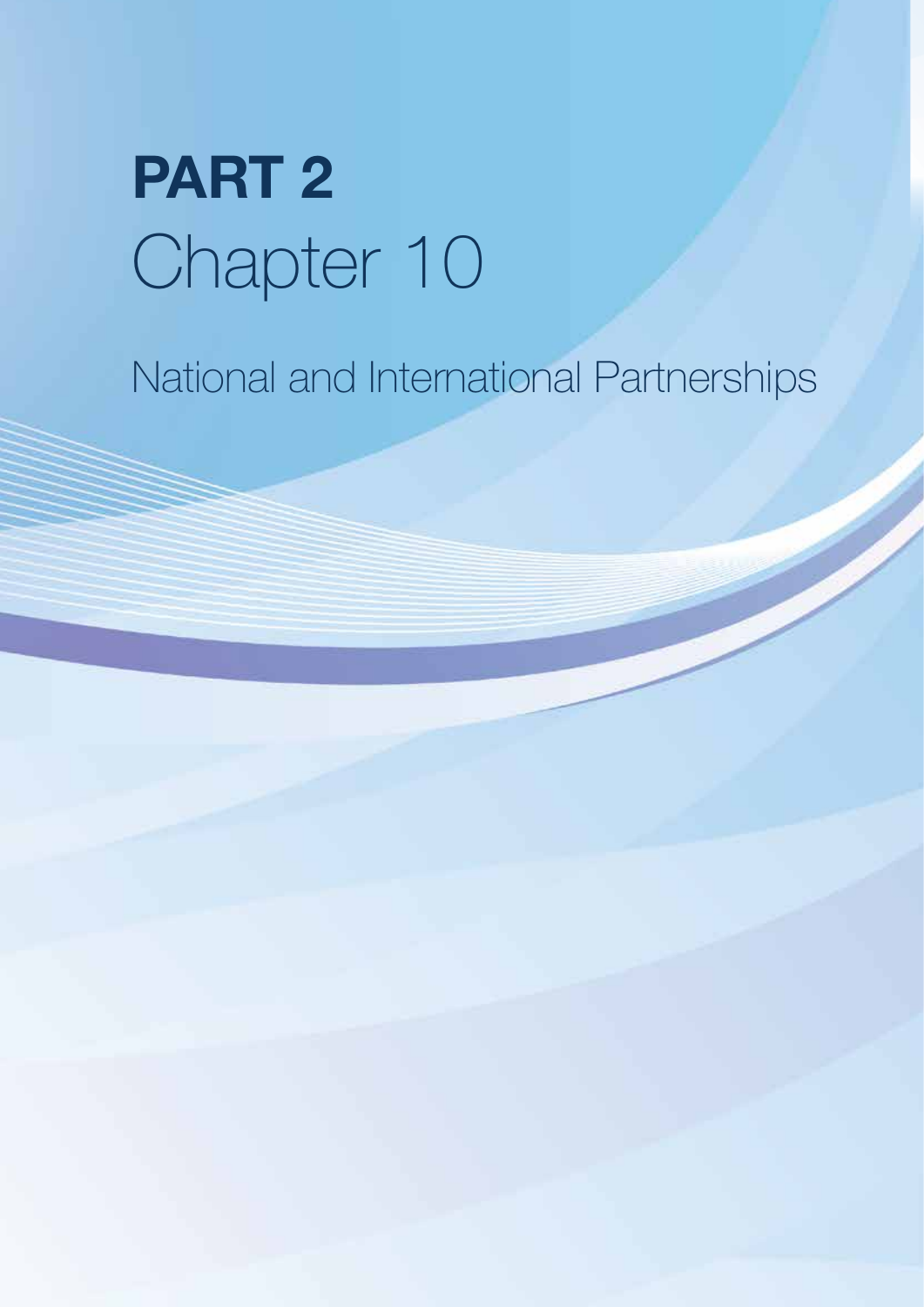## PART 2 CHAPTER 10

#### NATIONAL AND INTERNATIONAL PARTNERSHIPS

It is widely recognised that no one single measure or no one single organisation can deal with the scale of the tobacco epidemic unilaterally. *Healthy Ireland – A Framework for Improved Health and Wellbeing 2013–2025* recognises the importance of partnerships across society and internationally in achieving our goals.

#### NON-GOVERNMENTAL ORGANISATIONS

*Towards a Tobacco Free Society* acknowledged the invaluable services provided by non-governmental organisations in the struggle against tobacco. This review endorses that view and re-iterates the importance of the work done by these agencies. It is important now more than ever when resources are strained for the statutory and non-statutory sectors to work together in our aim to move towards a tobacco free society.

#### **RECOMMENDATION**

• Government Departments, and state agencies including the Health Service Executive will continue to liaise and work with non-governmental organisations in order to achieve policy aims set out in this report.

#### INTERNATIONAL AND NORTH/SOUTH COOPERATION

The EU Tobacco Products Directive dates from 2001. New international, scientific and market developments required reflection on whether the Directive still fully guarantees an appropriate functioning of the internal market while ensuring a high level of health protection. In this regard the European Commission undertook a public consultation on the revision of the Tobacco Products Directive (2001/37/EC). The public consultation generated 85,000 responses. During its preparation, a thorough impact assessment was carried out, evaluating the economic, social and health effects of several policy options under consideration. Several external studies were commissioned during the process.

In December 2012 the Commission published a proposal for a new EU Tobacco Products Directive, the ultimate purpose of which is to reduce the numbers of people smoking. The proposal at the time of publication of this policy was being discussed by the European Parliament and Council of Ministers. The Commission has expressed the hope that it will be adopted by the European Parliament and Council in 2014.

This proposed tobacco legislation was the main health-related priority for the Irish Presidency from January to June 2013. The Minister for Health indicated his support for the measures outlined in the Proposal. The Irish objective was to build consensus and facilitate agreement among the Member States on the Commission's proposal during the Irish Presidency.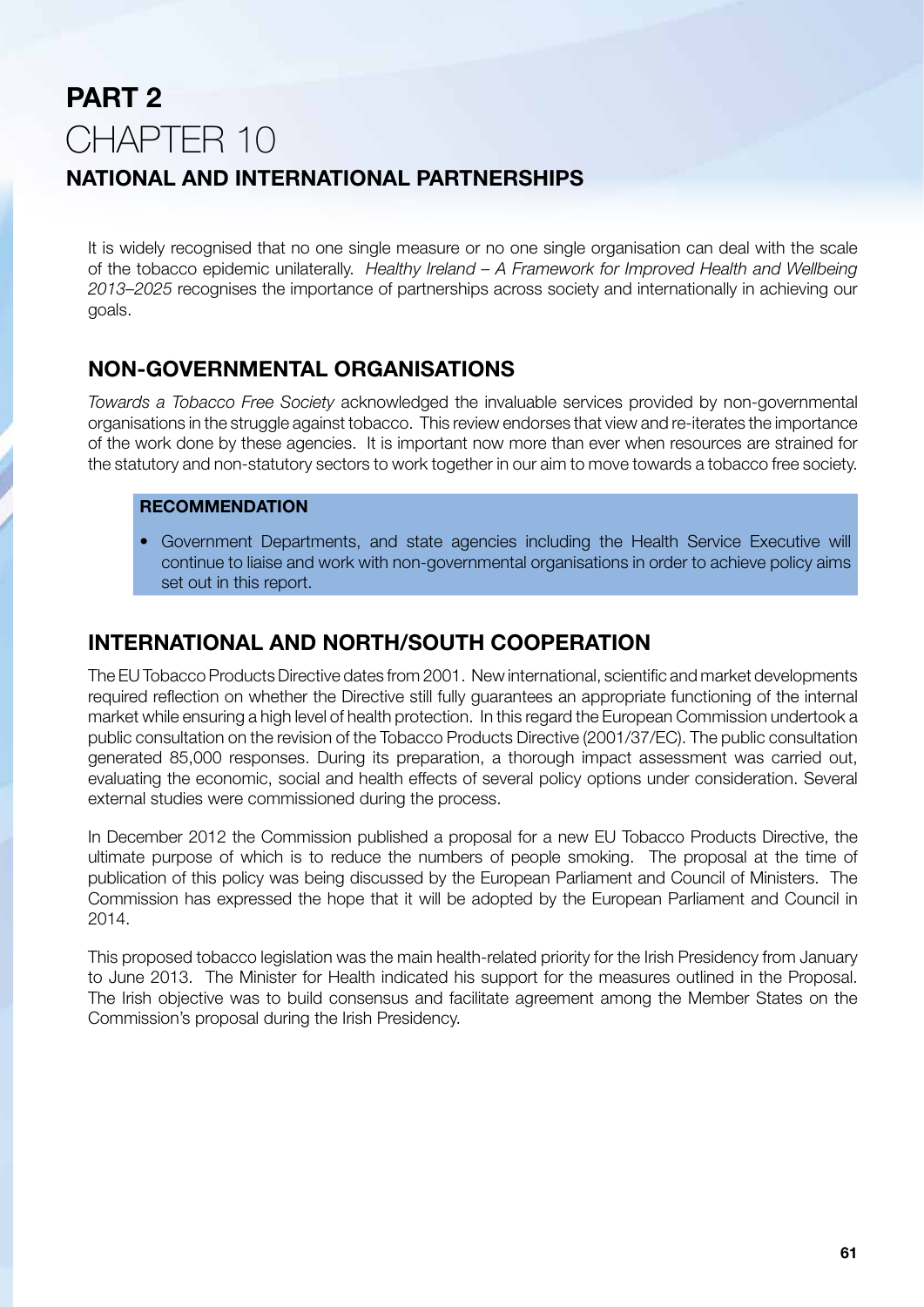Areas covered by the new proposal include the following:

- Ingredients and emissions
- Labelling and packaging
- Traceability and security features
- Nicotine containing products
- Cross border distance sales of tobacco.

Specifically the draft Directive provides for, *inter alia*, larger public health warnings on packs, a total ban on flavouring such as menthol and maintaining the ban on tobacco for oral use. The proposal aims to ensure that provisions in the Directive are not circumvented by placing products on the market which are not compliant with the Directive.

The purpose of the WHO FCTC is to identify and progress the tobacco control measures that need to be introduced by national governments in order to protect public health. Nicotine is ranked by the World Health Organisation as more addictive than heroin, cocaine, alcohol, caffeine or cannabis and is consequently a notoriously difficult addiction to break.

Ireland played a significant role in drafting the FCTC Treaty which was ratified by the State in November 2005. Ireland is fully committed to its implementation.

The WHO has been instrumental in identifying and promoting many of the significant tobacco control public health measures that have been introduced including the Smoke Free at Work initiative and the advertising and display bans on tobacco products. The Conference of the Parties (COP) is the governing body of the WHO FCTC and is comprised of all Parties to the Convention. It keeps under regular review the implementation of the Convention and takes the decisions necessary to promote its effective implementation, and may also adopt protocols, annexes and amendments to the Convention. Observers may also participate in the work of the COP. Sessions of COP are held at two-year intervals.

The Protocol to Eliminate Illicit Trade in Tobacco Products, the first Protocol to the Convention, was adopted on 12 November 2012 at the fifth session of the Conference of the Parties in Seoul, Republic of Korea.

A number of guidelines have been developed under Articles 5.3, 8, 9, 10, 11, 12, 13 and 1437 of the WHO FCTC to assist parties in the implementation of their obligations under the Treaty. These guidelines were taken into consideration when deciding on the additional measures needed. A number of other guidelines are currently being developed.

A new ten-year tobacco control strategy for Northern Ireland was launched in February 2012.38 In line with Ireland's strategy a tobacco free society remains the overall objective. The strategy targets the whole population and focuses in particular on children and young people, pregnant women and their partners who smoke and the disadvantaged who smoke. The main objectives of the strategy are: fewer people starting to smoke, more smokers quitting and protecting people from tobacco smoke. The Public Health Agency in Northern Ireland has established a multi-agency implementation group to take the strategy forward.

<sup>37</sup> Article 5.3 – Protection of public health policies with respect to tobacco control from commercial and other vested interests of the tobacco industry; Article 8 - Protection from exposure to tobacco smoke; Partial guidelines for Articles 9 and 10 – Regulation of the contents of tobacco products and regulation of tobacco product disclosures; Article11 – Packaging and labelling of tobacco products; Article 12 - Education, communication, training and public awareness; Article 13 – Tobacco advertising, promotion and sponsorship and Article14 – Demand reduction measures concerning tobacco dependence and cessation. http://www.who.int/fctc/en/

<sup>38</sup> http://www.dhsspsni.gov.uk/tobacco\_strategy\_-\_final.pdf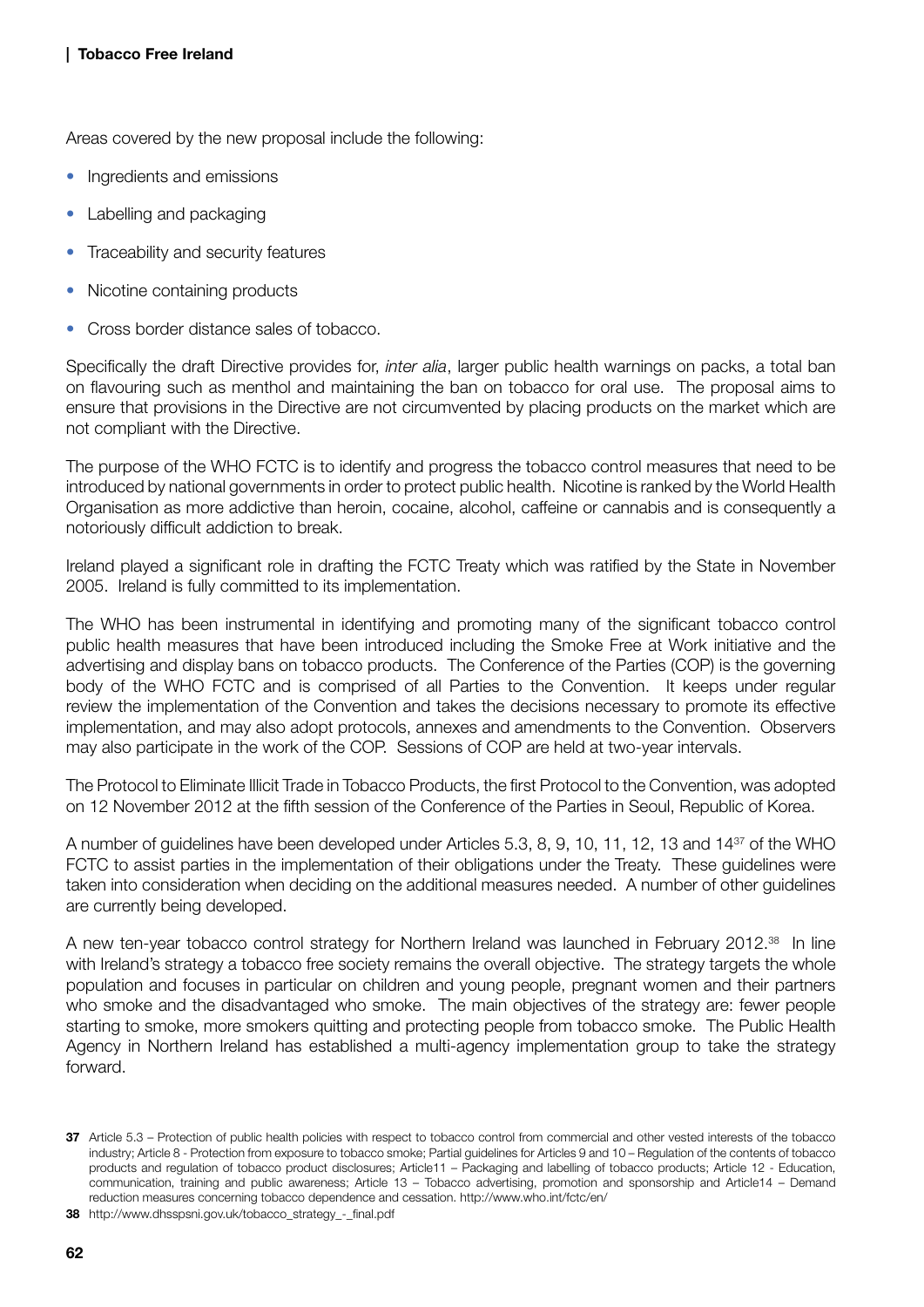There is significant scope to share experiences in developing and implementing the range of tobacco control strategies in particular around research into childhood initiation into smoking, shared development of social marketing campaigns and research into what works in quit campaigns and the extension of smoke free public environments.

#### RECOMMENDATIONS

- Continued participation and engagement at EU level in the context of the revised Tobacco Products Directive.
- All Government Departments and state agencies should actively engage with and implement the WHO FCTC, the Protocol to Eliminate the Illicit Trade in Tobacco Products and the FCTC Implementation Guidelines.
- Collaboration with other national and international partners in the area of tobacco control should be continued to further develop the evidence base in support of new initiatives and to evaluate the impact of current measures.
- Collaborate on a North/South basis, in particular through the North South Ministerial Council, on measures to reduce tobacco consumption.
- Support greater national and international collaboration and participation on research programmes to strengthen the evidence base for new measures.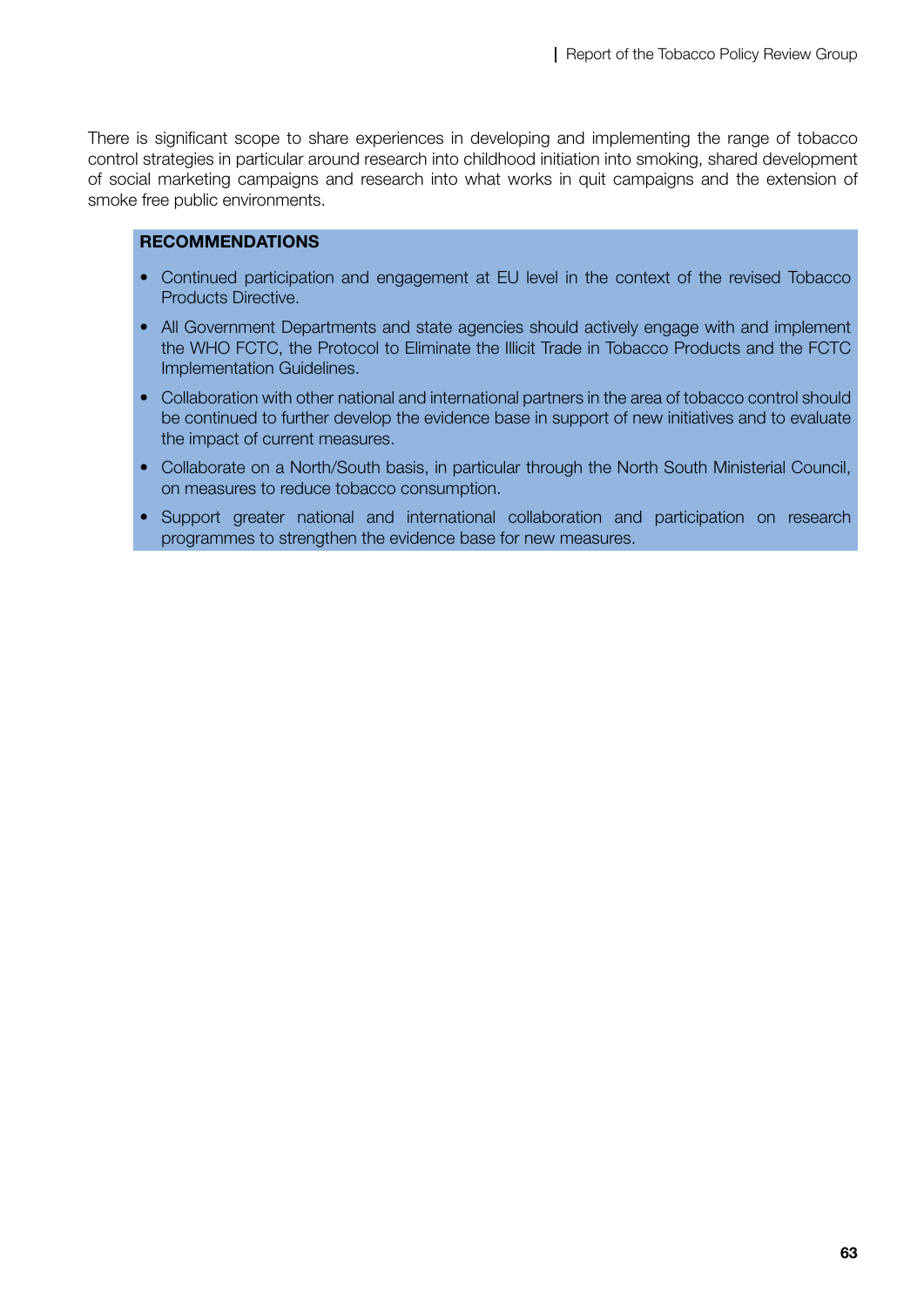# PART 2 Chapter 11

Next Steps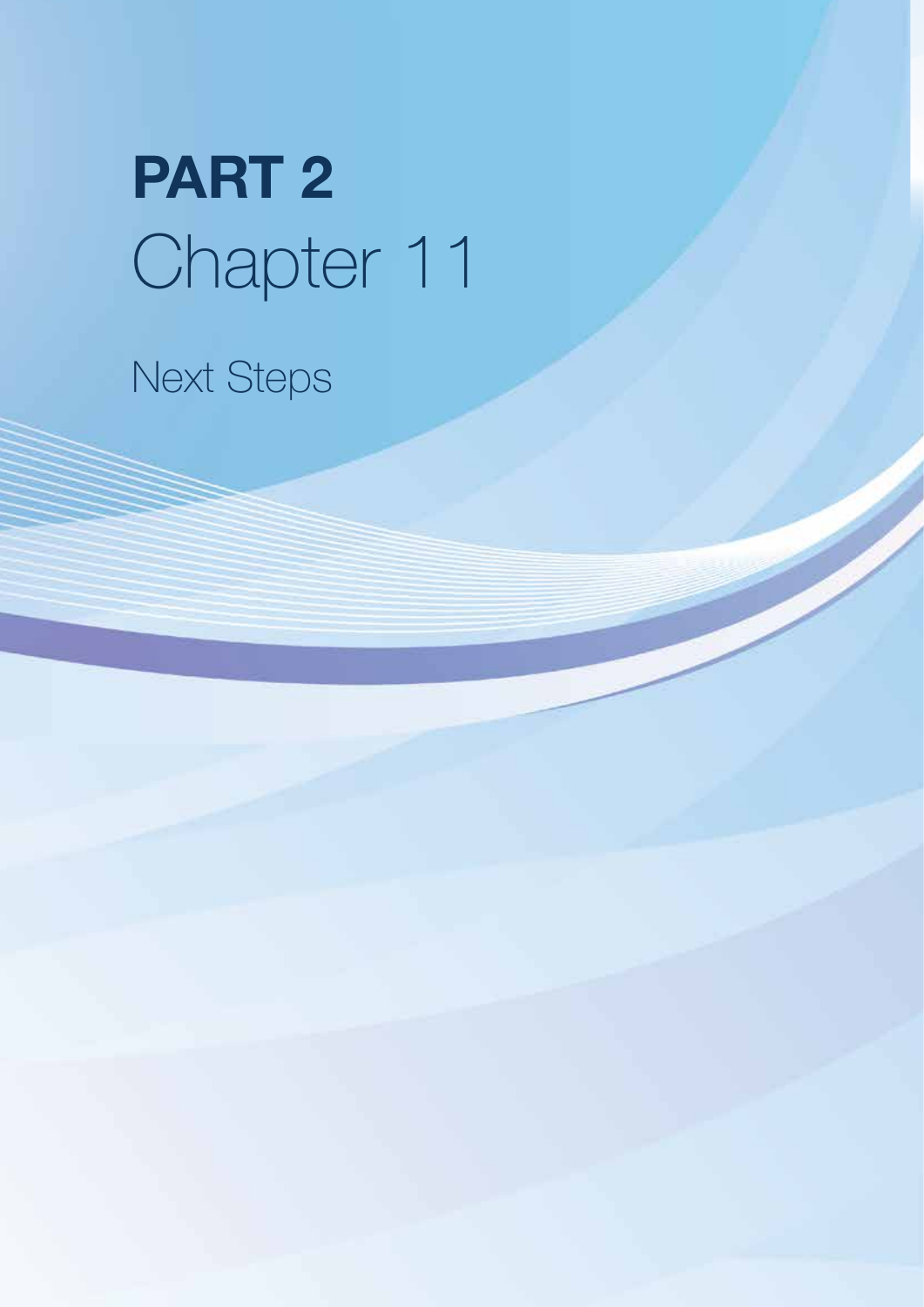## PART 2 CHAPTER 11 NEXT STEPS

The recommendations as outlined in this report will assist all those interested stakeholders from the political system, civil society, non-governmental organisations and the business sector in achieving our goal of having a tobacco free Ireland by 2025.

In order to ensure that these recommendations are implemented, a detailed action plan will be developed outlining the timeframes and responsibilities for the implementation of these actions.

As outlined in *Healthy Ireland* the creation of any positive change in health and wellbeing requires that the whole community, the whole of Government and all of society works in unison. Any successful tobacco control measure undertaken in the past is a result of just that – a common and accepted willingness to achieve a healthier society.

#### **RECOMMENDATION**

• Develop an action plan with timelines for the phased implementation of the recommendations in *Tobacco Free Ireland*.